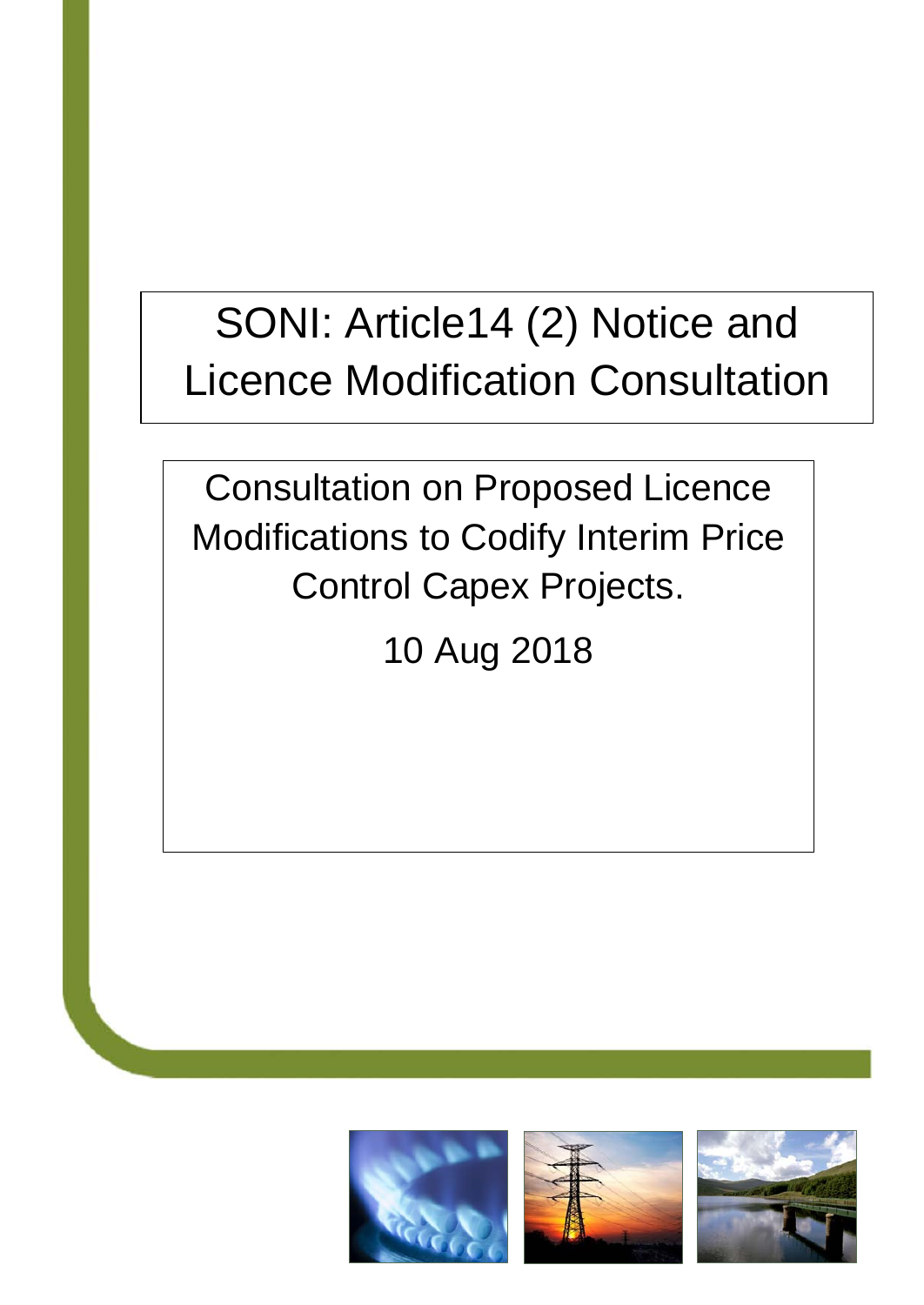### **About the Utility Regulator**

The Utility Regulator is the independent non-ministerial government department responsible for regulating Northern Ireland's electricity, gas, water and sewerage industries and to promote the short and long-term interests of consumers.

We are not a policy-making department of government, but we make sure that the energy and water utility industries in Northern Ireland are regulated and developed within ministerial policy as set out in our statutory duties.

We are governed by a Board of Directors and are accountable to the Northern Ireland Assembly through financial and annual reporting obligations.

We are based at Queens House in the centre of Belfast. The Chief Executive leads a management team of directors representing each of the key functional areas in the organisation: Corporate Affairs; Electricity; Gas; Retail and Social; and Water. The staff team includes economists, engineers, accountants, utility specialists, legal advisors and administration professionals.

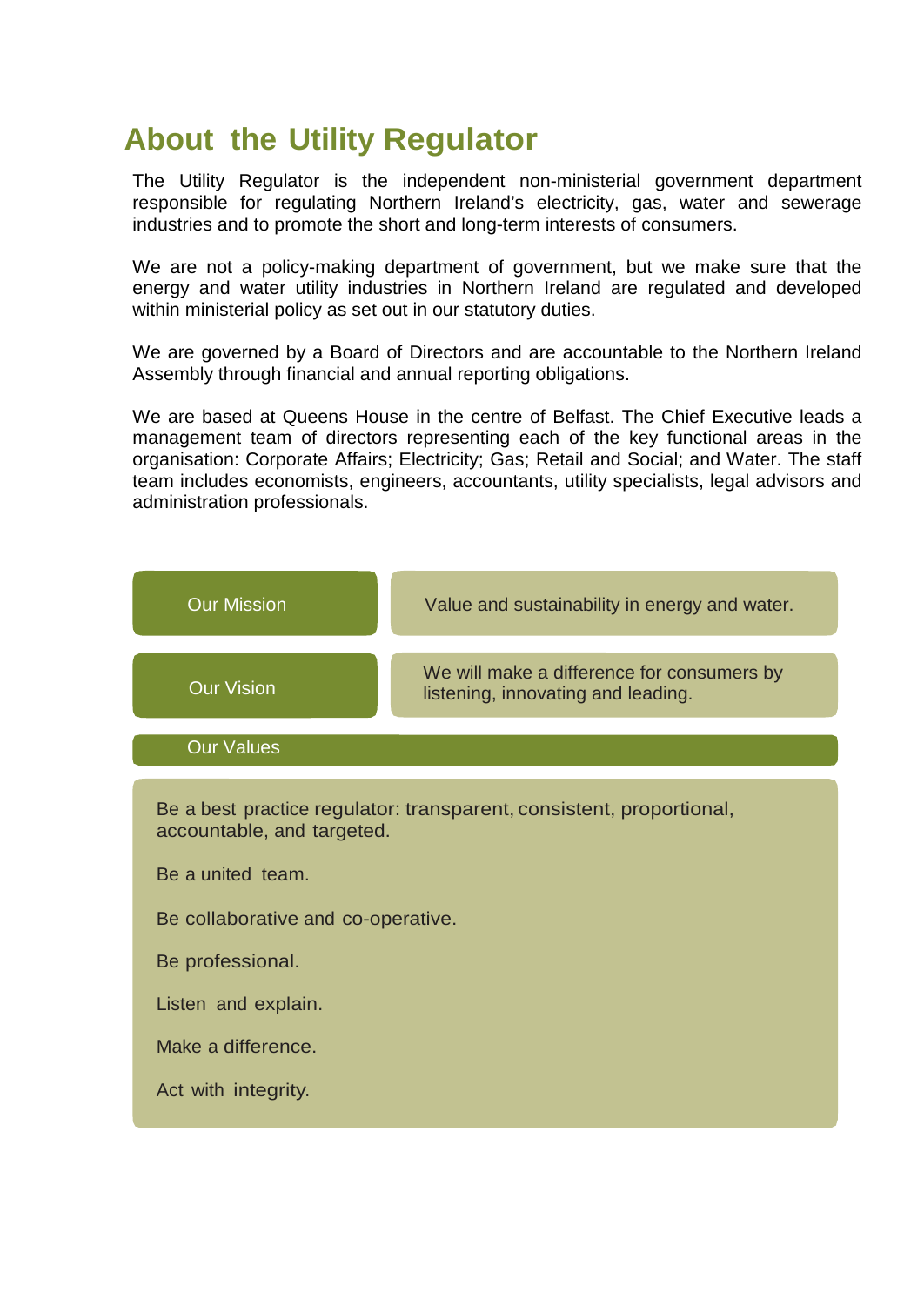### **Abstract**

This paper sets out the Utility Regulator's (UR's) proposed changes to the Transmission System Operator (TSO) licence held by SONI. The modifications are being recommended in order to provide certainty of revenues to be recovered by the TSO for capex projects. The changes codify how the revenues have been working in practice through tariffs.

### **Audience**

This document is likely to be of interest to SONI, other regulated companies in the energy industry, government and consumer groups with an interest in the energy industry.

### **Consumer impact**

The consumer impact of these proposed licence modifications are limited. The changes are solely for the purposes of providing certainty of revenue recovery to the electricity TSO.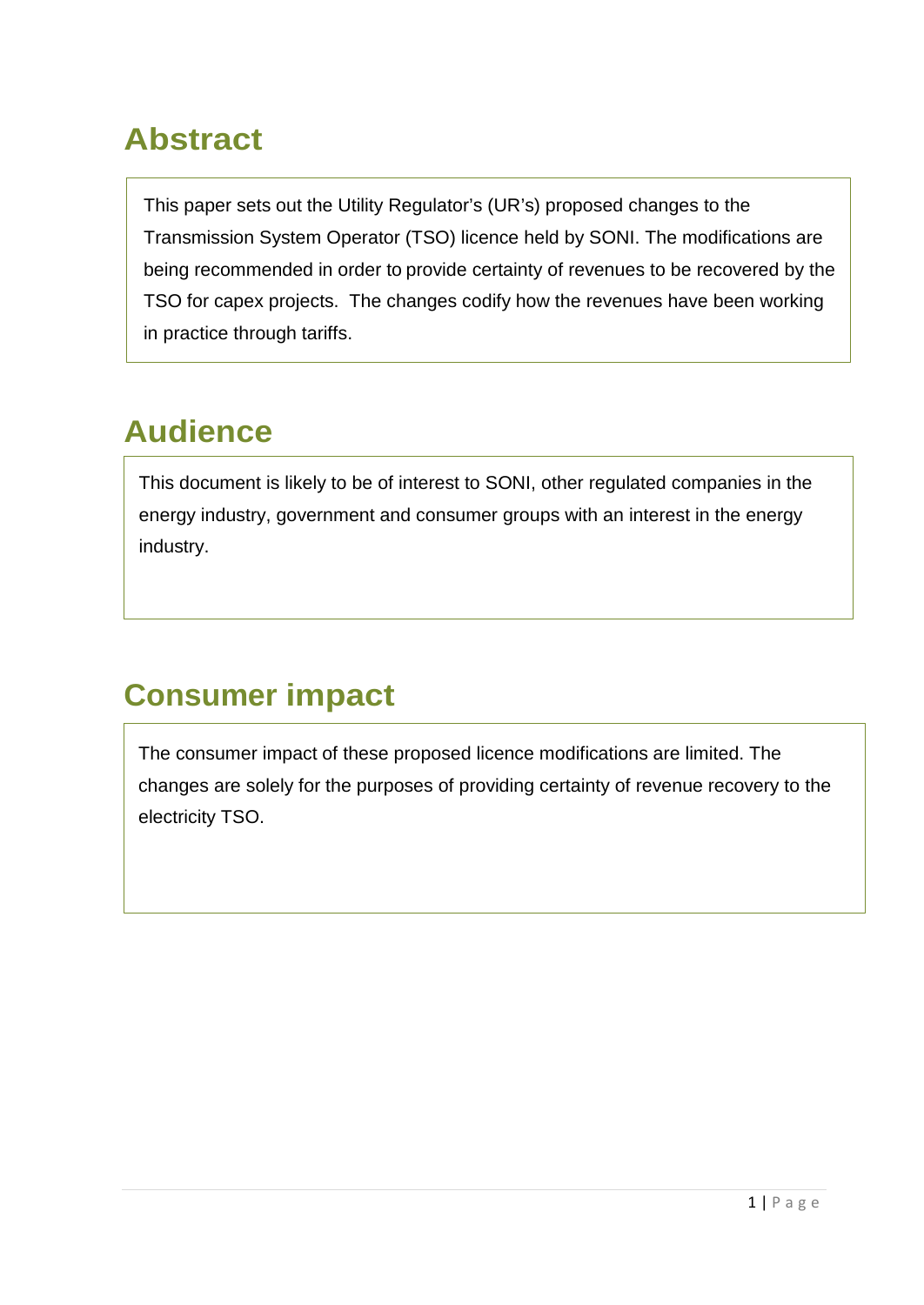## <span id="page-3-3"></span>**Executive Summary**

On 12 April 2017, SONI applied to the Competition and Markets Authority (CMA) for permission to appeal certain aspects of the 2015-20 UR price control. The CMA granted permission for the appeal on 11 May 2017.

On [1](#page-3-0)0 November [2](#page-3-1)017 the CMA made its final determination<sup>1</sup> and order.<sup>2</sup> Within the appeal SONI cited the lack of a suitable mechanism for recovering significant project costs as an error. They further stated that the lack of codification and certainty affected SONI's ability to raise finance for large projects. $3$ 

Whilst the existing approach was found not to be wrong, the UR considers that further codification will help provide certainty of revenue recovery. This consultation sets out the licence modifications the UR proposes to make to the TSO Licence.

The paper sets out an explicit term  $(Z_t)$  in the revenue formula to enable SONI to recover depreciation and return for approved *Special Project* costs of a capital nature which are not included in the price control.

We would welcome comments from stakeholders on these proposed modifications to the TSO Licence.

<span id="page-3-1"></span><span id="page-3-0"></span><sup>&</sup>lt;sup>1</sup> <https://assets.publishing.service.gov.uk/media/5a09a73ce5274a0ee5a1f189/soni-niaur-final-determination.pdf><br><sup>2</sup> <https://assets.publishing.service.gov.uk/media/5a05b304ed915d0ade60dacb/soni-niaur-cma-order.pdf><br><sup>3</sup> See CM

<span id="page-3-2"></span>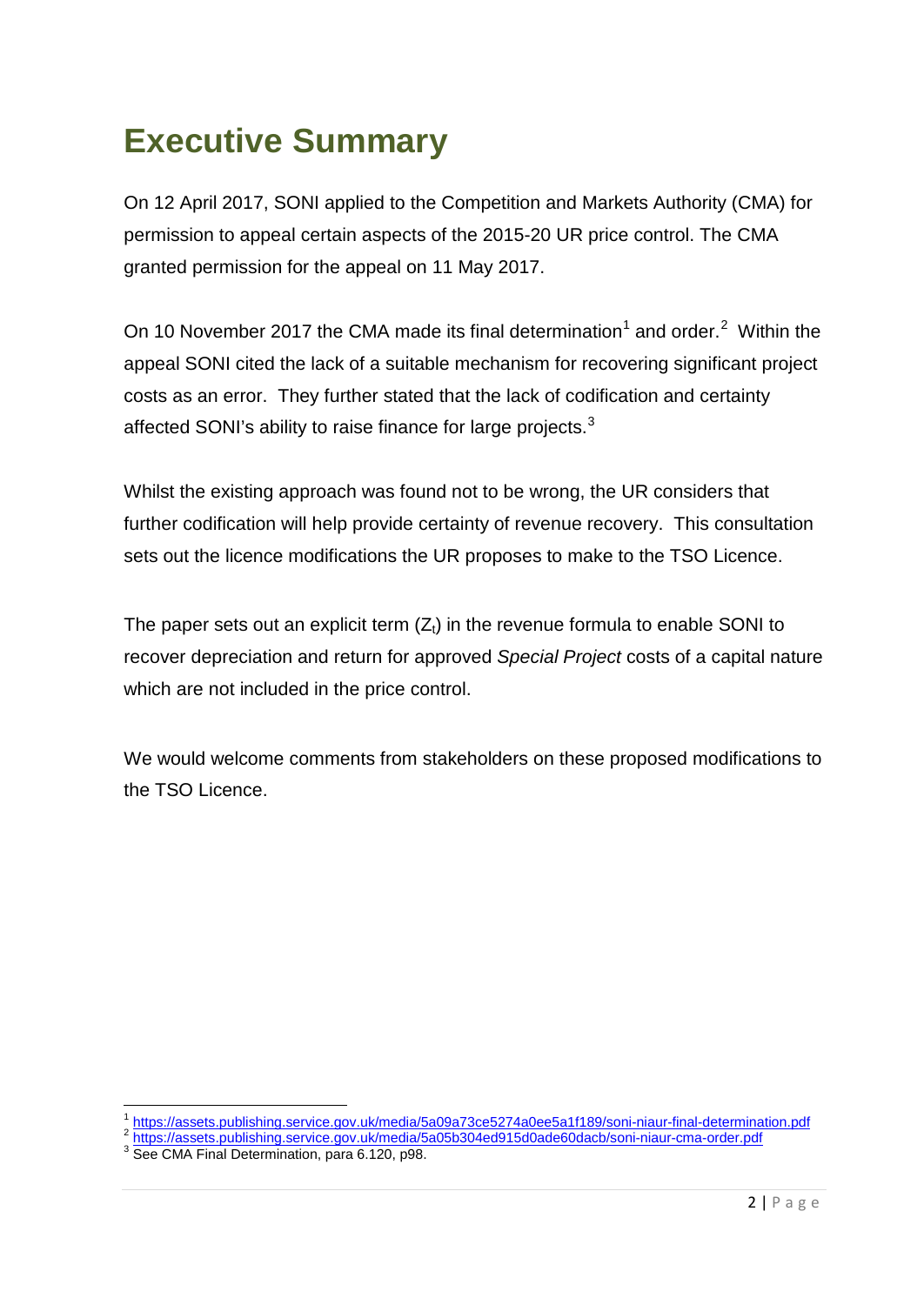## **Contents**

| NOTICE UNDER ARTICLE 14(2) OF THE ELECTRICITY (NORTHERN IRELAND) ORDER 1992 10 |  |
|--------------------------------------------------------------------------------|--|
|                                                                                |  |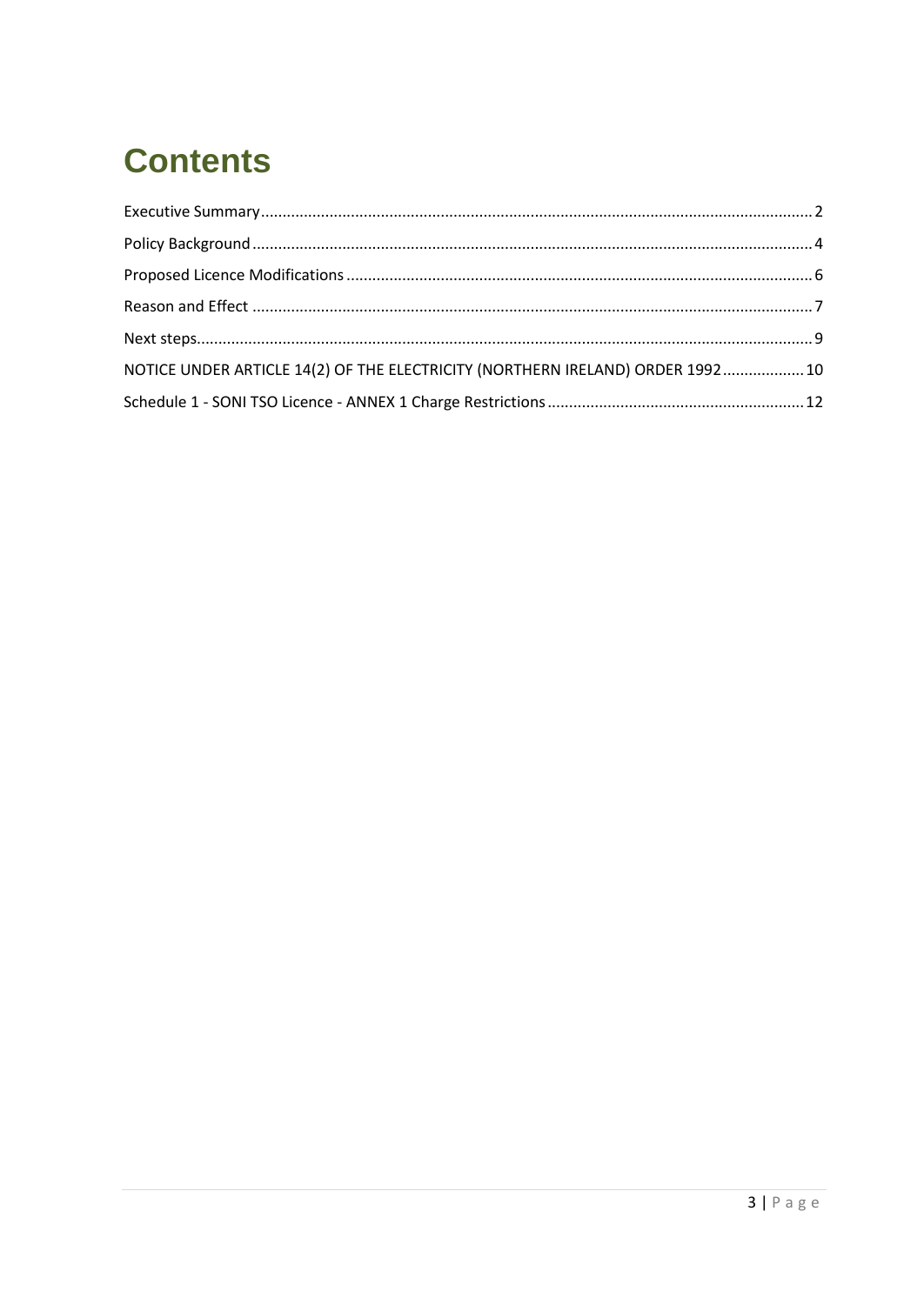## <span id="page-5-0"></span>**Policy Background**

- 1.1 SONI is licensed as the Transmission System Operator (TSO) for Northern Ireland and is subject to a regulated price control. The UR's final determination<sup>[4](#page-5-1)</sup> on the SONI price control was published on 24 February 2016. The Article 14(8) decision to make the associated licence modifications<sup>[5](#page-5-2)</sup> was published on 14 March 2017.
- 1.2 On 12 April 2017, SONI made an application to the Competition and Markets Authority (CMA) for permission to bring an appeal against the price control decision. The appeal covered a number of specific areas, most of which related in one way or another to financeability.
- 1.3 Error 4 focused on the  $D_t$  mechanism (a term in the licence) and its suitability for cost recovery of interim price control projects. SONI stated that the lack of a suitable mechanism for recovering significant project costs was an error.
- 1.4 SONI argued that the treatment of uncertain costs should be more tailored depending on circumstances. In particular, they stated that:
	- The  $D_t$  mechanism is not suitable for significant projects.
	- $D_t$  mechanism does not provide certainty for recovery of efficiently incurred costs.
	- Asymmetric risk under the  $D_t$  mechanism makes SONI unable to raise funding for large projects.<sup>[6](#page-5-3)</sup>
- 1.5 Whilst the CMA found some merit in SONI's points, they did not find the UR approach to be wrong. In their final determination they state,

*"We do not consider that Significant Projects are fundamentally different to the other categories of D<sub>t</sub> claim.*"<sup>[7](#page-5-4)</sup>

*"we do not consider that the UR was wrong to maintain a degree of flexibility in its approach to*  $D_t$  *claims.*<sup> $n^8$  $n^8$ </sup>

1.6 The UR agrees with the CMA findings and welcomes the flexibility to treat uncertain costs as it considers appropriate. However, the existing wording in the licence with respect to  $D_t$  claims refers to;

<span id="page-5-2"></span><span id="page-5-1"></span><sup>&</sup>lt;sup>4</sup> <https://www.uregni.gov.uk/publications/decision-2015-2020-price-control-soni><br>
<sup>5</sup> <https://www.uregni.gov.uk/news-centre/soni-price-control-2015-2020-licence-modifications-published><br>
<sup>6</sup> See <u>CMA Final Determination</u>, p

<span id="page-5-3"></span>

<span id="page-5-4"></span>

<span id="page-5-5"></span>See CMA Final Determination, para 6.135, p101.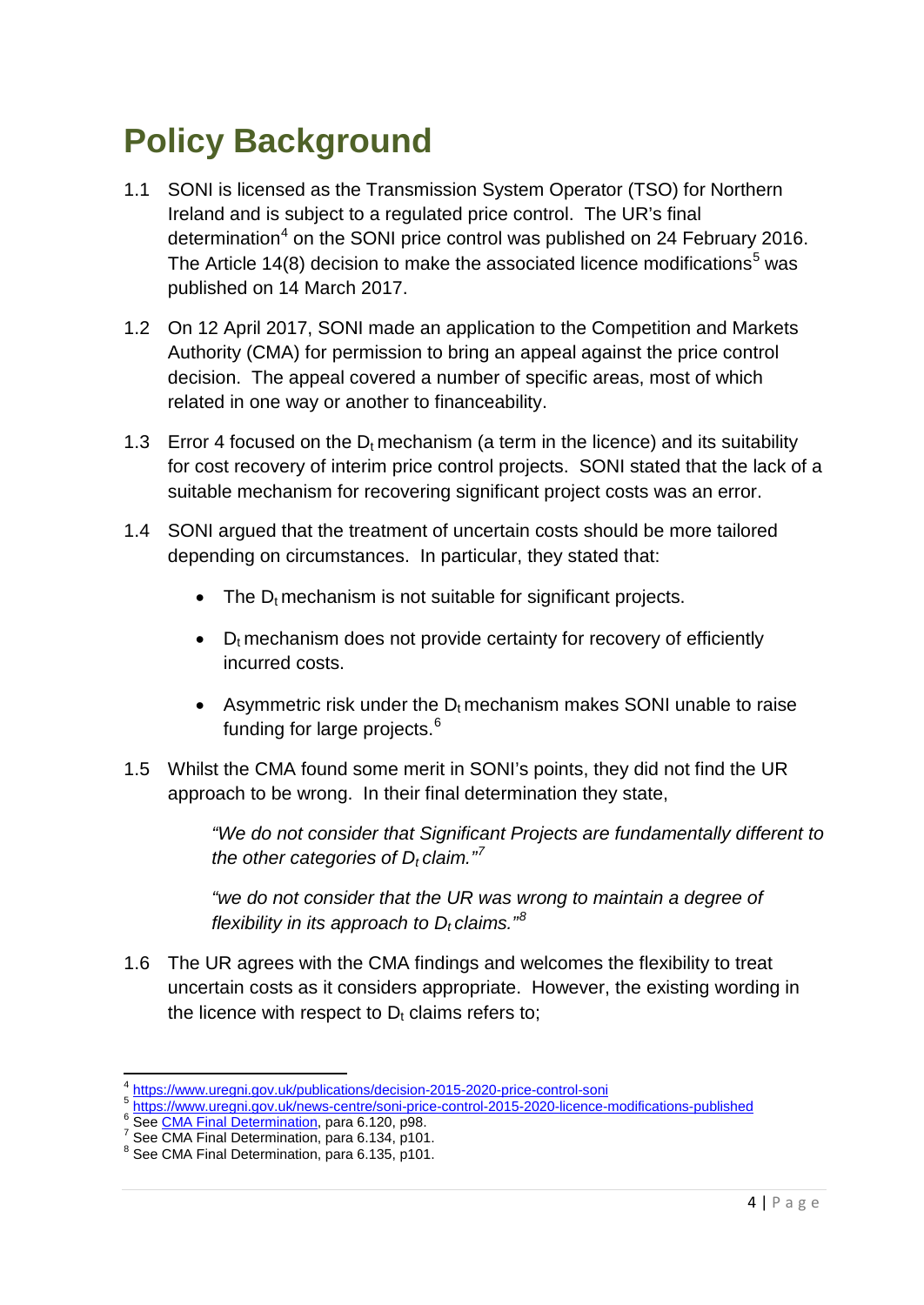*"efficient costs incurred (or likely to be incurred) by the Transmission System Operator Business (in Relevant Year t)".[9](#page-6-0)*

- 1.7 Cost incurred within year is more akin to operational expenditure (opex). This licence drafting does not provide for typical returns treatment of capital (capex) projects i.e. revenue = depreciation plus a WACC (Weighted Average Cost of Capital) return. As such, there would appear to be a 'gap' in the codification for capex projects.
- 1.8 Given the forthcoming completion of some material capital projects (i.e. I-SEM [Integrated Single Electricity Market] and DS3 [Delivering a Secure Sustainable Electricity System]), the UR considers it appropriate to resolve this 'gap'.
- 1.9 This involves codification of a new term  $(Z_t)$  in order to provide the TSO certainty of revenues based on depreciation and WACC return.

<span id="page-6-0"></span><sup>&</sup>lt;sup>9</sup> SONI Licence, Annex 1 Charge Restrictions, para 8.1(a), p186.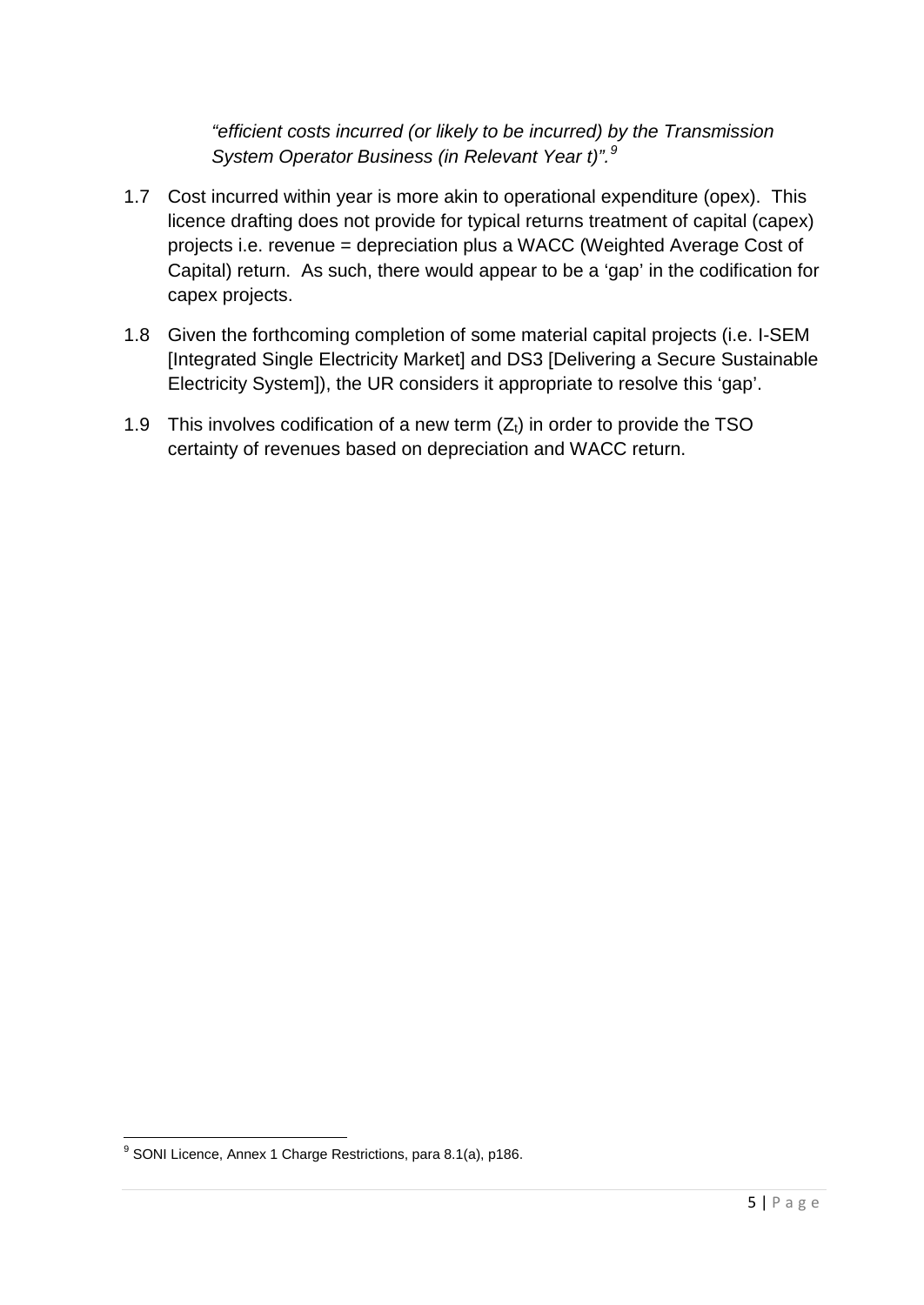## <span id="page-7-0"></span>**Proposed Licence Modifications**

- 2.1 Proposed changes are somewhat similar to the CMA remedy for the codification of TNPPs (Transmission Network Pre-Construction Projects). This involves the following (as detailed in Annex 1):
	- a) Definition of approved *Special Projects* to which the new term applies. This is expected to include capex  $D_t$  claims approved by the UR and all-island projects that have been approved by the SEM Committee (such as I-SEM and DS3).
	- b) Inclusion of a new term  $(Z_t)$  in the maximum revenue formula.
	- c) Definition of the new term i.e. revenue  $(Z_t)$  = depreciation plus return.
	- d) Creation of a 'side-RAB' (Regulatory Asset Base) for approved projects which earn a return and is subject to depreciation reductions over a five year period, unless specified otherwise within the Special Project approval.
	- e) Confirmation that only actual costs up to an approved cap will be ultimately remunerated. Spend above the cap without approval will not earn returns unless retrospective approval is given.
- 2.2 The codification will provide certainty to the TSO and their financiers that SONI will be able to recover efficiently incurred capex costs (depreciation and return) up to the approved cap.
- 2.3 The approach is consistent with the CMA decisions. Returns on actuals up to a cap still results in asymmetric risk on the TSO. This risk is however rewarded via the  $(ARA_t)$  term created as a result of the CMA remedy process. The new term  $(Z_t)$  will not change the risk allocation as previously defined under the  $D_t$ mechanism.
- 2.4 Indeed, the basis of the asymmetric risk revenue allowed by the CMA included a percentage return on the projected spend on projects that fall under the new term i.e. DS3 and I-SEM implementation.
- 2.5 Whilst the new term provides clarity and certainty, it does not include many of the aspects which SONI argued for but were rejected by the CMA. For instance it does not provide for:
	- Interim modifications of the price control<sup>10</sup>; or
	- Simple pass through of costs outside management control.<sup>[11](#page-7-2)</sup>

<span id="page-7-2"></span><span id="page-7-1"></span><sup>&</sup>lt;sup>10</sup> See CMA Final Determination, para 6.114, p97.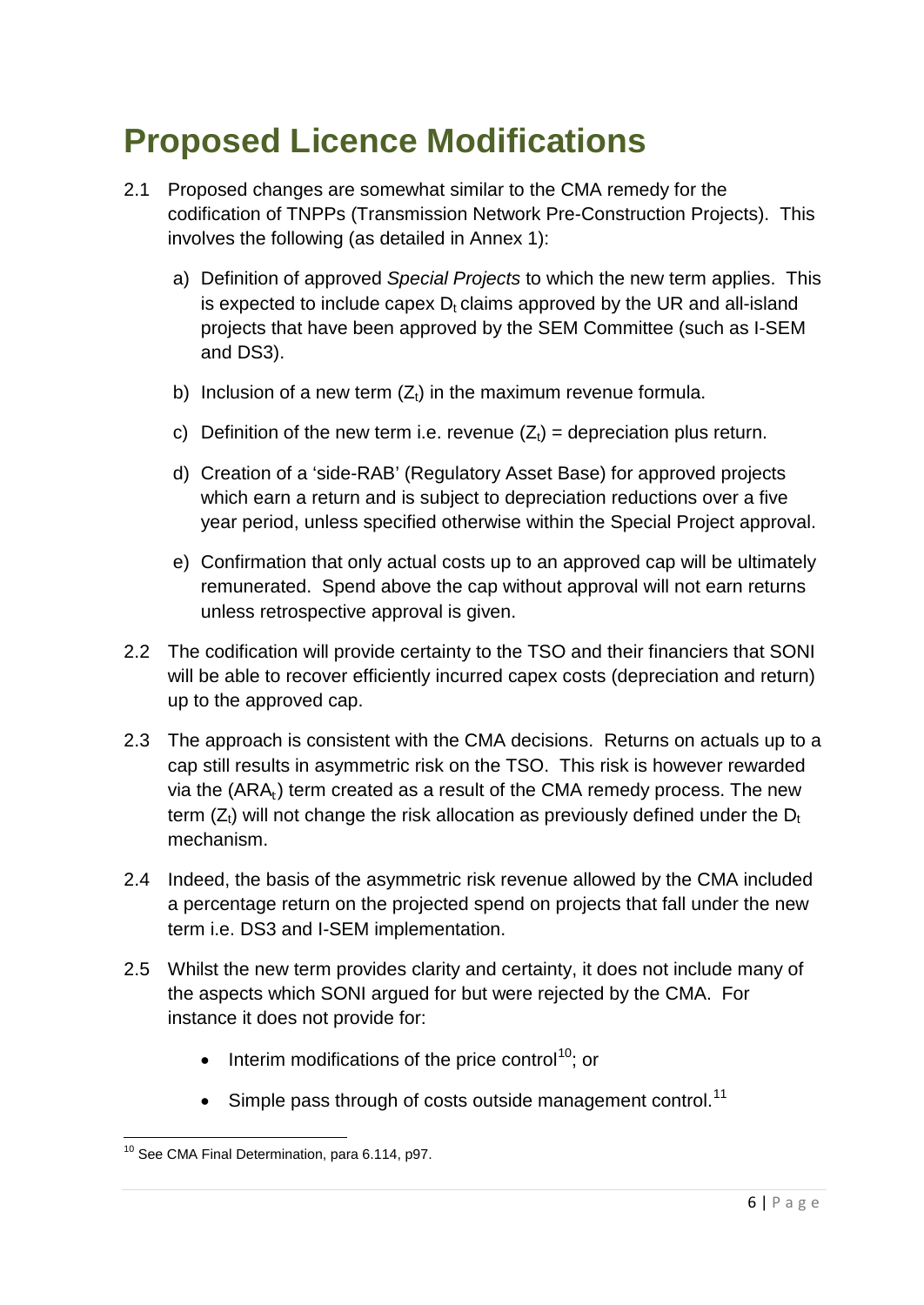### <span id="page-8-0"></span>**Reason and Effect**

- 3.1 The UR would envisage that *Special Projects* captured by the new term will include the following:
	- Capital  $D_t$  projects not included in the price control but approved by the UR in the interim.
	- All-island projects approved by the SEM Committee (such as I-SEM and DS3).
- 3.2 Whilst it was anticipated that I-SEM and DS3 costs was to be remunerated via the  $D_t$  process, such treatment preceded CMA decisions. With respect to recovery of the TNPP side-RAB, the CMA final determination stated that,
	- a) *"SONI's Licence does not provide any mechanism by which SONI would receive a return on this side-RAB via the SSS tariff."[12](#page-8-1)*
	- b) *"In our view, since SONI is entitled to earn a return on its side-RAB, and this will be reflected in its allowed revenues; it should have been codified in the Licence in a similar manner."[13](#page-8-2)*
- 3.3 These same principles would apply, in regards to recovery of a side-RAB for the approved capital  $D_t$  projects. This is why the new term  $(Z_t)$  is being codified within the licence.
- 3.4 Governance for all-island projects may be individually tailored by the SEM Committee<sup>14</sup>. However, in normal circumstances, the approved projects are expected to follow the  $D_t$  process as set out as part of the UR remedies.
- 3.5 This process should involve:
	- Step 1 Issue identified. Consult with stakeholders as necessary.
	- Step 2 SONI submit formal request using template.
	- Step 3 The UR review and approve (or otherwise) a capped amount.
	- Step 4 Decision published and reporting requirements set.
	- Step 5 Approved amounts included in tariffs.

<span id="page-8-3"></span><span id="page-8-2"></span><span id="page-8-1"></span>

<sup>&</sup>lt;sup>11</sup> See CMA Final Determination, para 6.115, p97.<br><sup>12</sup> CMA Final Determination, para 6.57<br><sup>13</sup> CMA Final Determination, para 6.59, p86<br><sup>14</sup> Design and Implementation of Integrated Single Electricity Market (I-SEM) [https://www.semcommittee.com/sites/semcommittee.com/files/media-files/SEM-15-](https://www.semcommittee.com/sites/semcommittee.com/files/media-files/SEM-15-004%20Published%20AAD%209%20Jan%202015.pdf) [004%20Published%20AAD%209%20Jan%202015.pdf](https://www.semcommittee.com/sites/semcommittee.com/files/media-files/SEM-15-004%20Published%20AAD%209%20Jan%202015.pdf)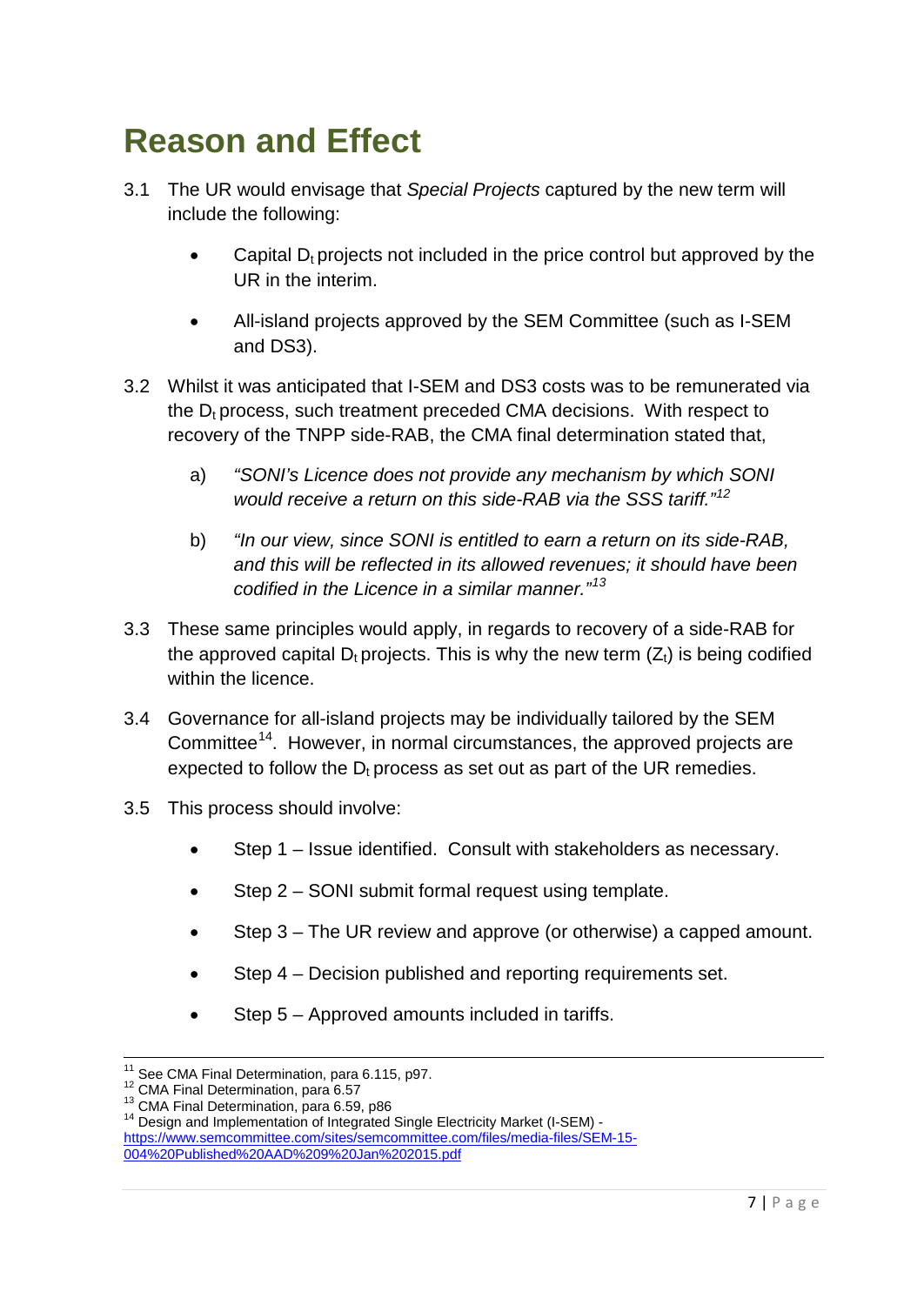- Step 6 SONI undertake work and report actual costs.
- Step  $7$  SONI detail the K-factor in event of underspend.<sup>[15](#page-9-0)</sup>
- 3.6 It would also be anticipated that such projects would mirror other  $D_t$  provisions. For instance, it would be expected that the projects should be submitted using the same template format.
- 3.7 Special Projects seeking approval will have to provide detail on the following: capital costs, project description, identification of need, outputs, options, risks costs and benefits etc.
- 3.8 The Special Projects RAB can cover a numbers of years, depending on the approval. When the licence modification becomes active the special projects opening RAB will be zero. Each subsequent Relevant Year will factor in the closing RAB from the previous period depending on approved claims.<sup>[16](#page-9-1)</sup>
- 3.9 Approvals, timelines and annual reporting should also follow the  $D_t$  process. As with opex  $D_t$  submissions, all approvals will also be published. This should avoid SONI's concern that,

*"there was also a lack of visibility for customers and other stakeholders in respect of these material funding decisions, contrary to the UR's principal objective and the key principle of transparency in regulation." [17](#page-9-2)*

- 3.10 Ultimately the reason for the changes is to resolve the issue that the current licence drafting does not appear to cater for capital project depreciation and returns for non-price control projects.
- 3.11 Practically speaking the effect of the licence modifications will not change operation of interim projects. They will follow the established  $D_t$  processes, timelines, templates, variations and approvals.
- 3.12 The new term will however create a licensed 'side-RAB'. This will address SONI concerns about lack of codification and certainty around the recovery of efficient costs for significant capital projects.
- 3.13 The changes will impose no new obligations on the TSO. As such, there should be no extra costs arising from the modifications.

<span id="page-9-1"></span><span id="page-9-0"></span><sup>&</sup>lt;sup>15</sup> See Exhibit 2 – [Dt Finalised Guidance,](https://www.uregni.gov.uk/sites/uregni/files/media-files/2018-03-09%20Exhibit%202%20-%20Dt%20Finalised%20Guidance_1.pdf) para 1.7, p4.<br><sup>16</sup> The UR would envisage this would also include DS3 control room tools that were approved under the Dt mechanism but have yet to be claimed.

<span id="page-9-2"></span>See CMA Final Determination, para 6.113, p97-p98.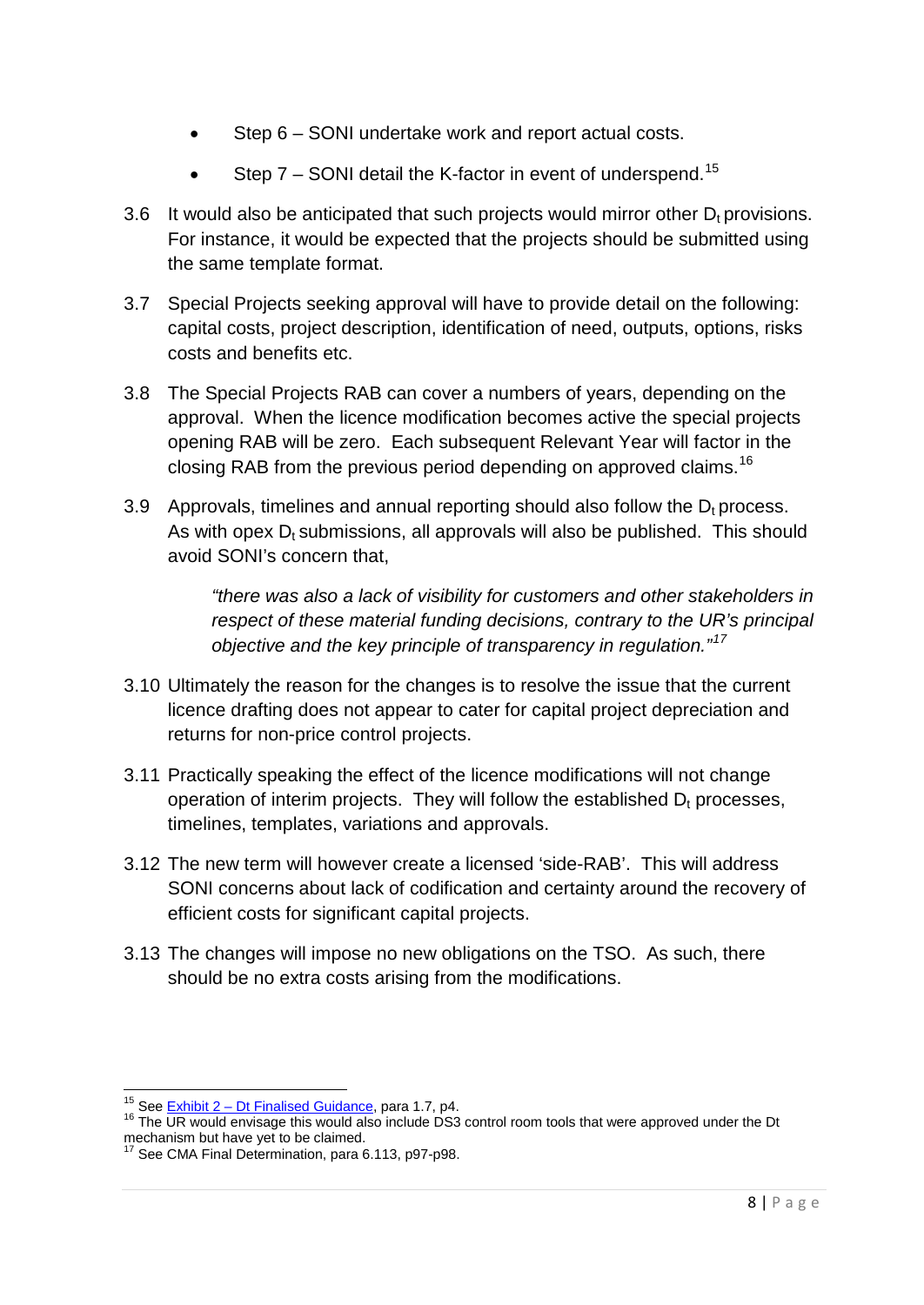### <span id="page-10-0"></span>**Next steps**

- 4.1 This consultation seeks to gather stakeholder views on whether the licence modifications specified below are appropriate, accurate and complete. The UR proposes to make the licence changes under Article 14 of the Electricity Order.
- 4.2 The UR proposes to consult for a period of 1 month from the publication date of this document. Any responses, representations or objections to this consultation will be considered by the UR, prior to any decision. Responses to this consultation should be submitted by 5pm on 10 September 2018. Responses should be sent to:

Jody O'Boyle Utility Regulator Queens House 14 Queens Street Belfast BT1 6ER [Jody.OBoyle@uregni.gov.uk](mailto:Jody.OBoyle@uregni.gov.uk)

- 4.3 The UR's preference would be for responses to be submitted by e-mail. Individual respondents may ask for their responses (in whole or in part) not to be published, or that their identity should be withheld from public disclosure. Where either of these is the case, the Utility Regulator will also ask respondents to supply the redacted version of the response that can be published.
- 4.4 As a public body and non-ministerial government department, the Utility Regulator is required to comply with the Freedom of Information Act (FOIA). The effect of FOIA may be that certain recorded information contained in consultation responses is required to be put into the public domain.
- 4.5 Note it is now possible that all responses made to consultations will be discoverable under FOIA, even if respondents ask us to treat responses as confidential.
- 4.6 It is therefore important that respondents take account of this and in particular, if asking the Utility Regulator to treat responses as confidential, respondents should specify why they consider the information in question should be treated as such.
	- 4.7 The Utility Regulator has also published a privacy notice for consumers and stakeholders which set out the approach to data retention in respect of consultations. This can be found at<https://www.uregni.gov.uk/privacy-notice> or, alternatively, a copy can be obtained by calling 028 9031 1575 or by email at [info@uregni.gov.uk.](mailto:info@uregni.gov.uk)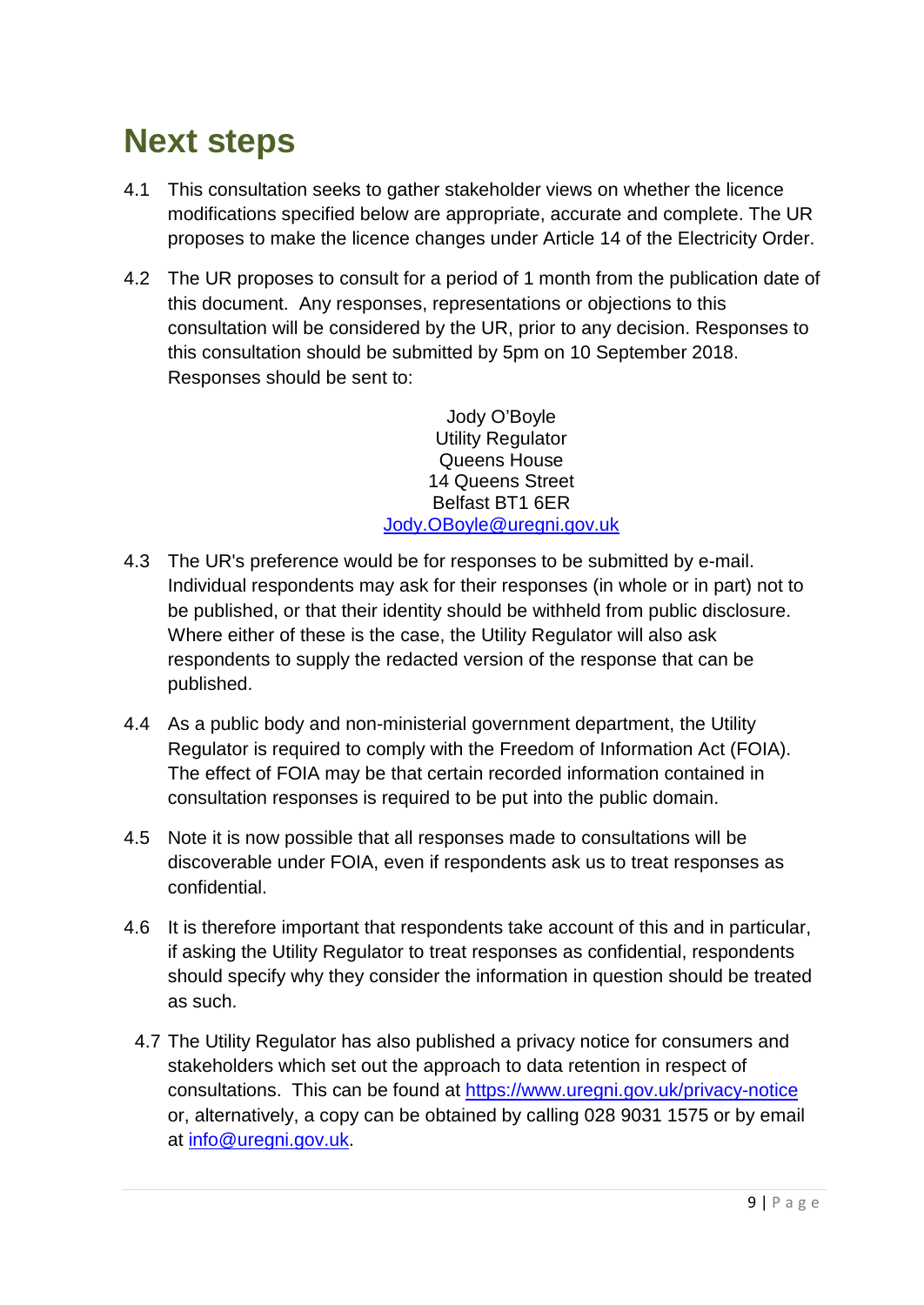#### **THE NORTHERN IRELAND AUTHORITY FOR UTILITY REGULATION**

## <span id="page-11-0"></span>**NOTICE UNDER ARTICLE 14(2) OF THE ELECTRICITY (NORTHERN IRELAND) ORDER 1992 (AS AMENDED)**

#### **MODIFICATIONS PROPOSED TO SONI LIMITED ELECTRICITY TRANSMISSION LICENCE**

The Northern Ireland Authority for Utility Regulation ("the **Authority**") proposes to modify the conditions of a licence in exercise of its powers under Article 14(1) of the Electricity (Northern Ireland) Order 1992[18](#page-11-1) (the "**Order**"),

In accordance with Article 14(2) of the Order the Authority gives notice as follows:

- 1. The Authority proposes to make modifications to Annex 1 of the electricity transmission licence (the "**Licence**") held by SONI Limited (the "**Licensee**"). That Annex sets out the price control regulated revenue amount for 2015 – 2020 for the Licensee.
- 2. The proposed modifications are set out at Schedule 1 and are highlighted in red.
- 3. The effect of the proposed modifications will be to provide for a separate  $Z_t$ term to facilitate depreciation and return revenue recovery for interim special projects of a capital nature.
- 4. The reasons why the Authority proposes to make Article 14(2) modifications are set out fully in the accompanying consultation paper.
- 5. Representations with respect to the proposed modifications may be made **on or before 5pm on 10 September 2018** by writing to or by emailing:

Jody O'Boyle Utility Regulator Queens House

<span id="page-11-1"></span><sup>&</sup>lt;sup>18</sup> Article 14 of the Electricity (Northern Ireland) Order 1992 was amended by regulation 4 of the Gas and Electricity Licence Modifications and Appeals Regulations (Northern Ireland) 2015 See here: <http://www.legislation.gov.uk/nisr/2015/1/regulation/4/made>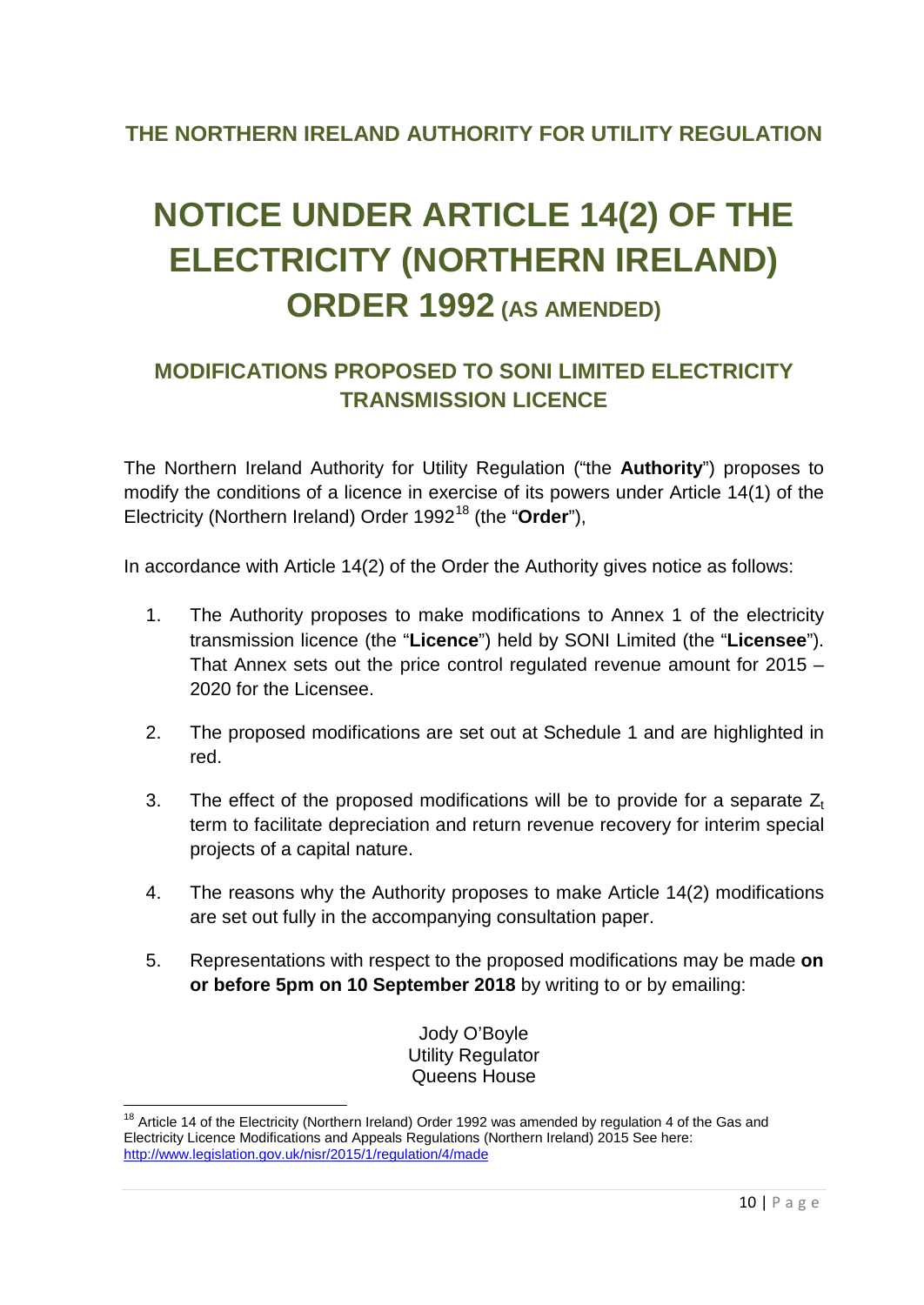#### 14 Queen Street **Belfast** BT1 6ED E-mail: Jody.OBoyle@uregni.gov.uk

- 6. The Authority has, in accordance with Article 14(4) of the Order, sent a copy of this notice to the Licensee, the Department for Economy (DfE) and also to the General Consumer Council.
- Dated this 10<sup>th</sup> day of August 2018.  $\overline{7}$ .

**Jenny Pyper** 

For and on behalf of the Northern Ireland Authority for Utility Regulation

Cc June Ingram, DfE Robin McCormick, SONI Limited John French (CEO), Consumer Council for Northern Ireland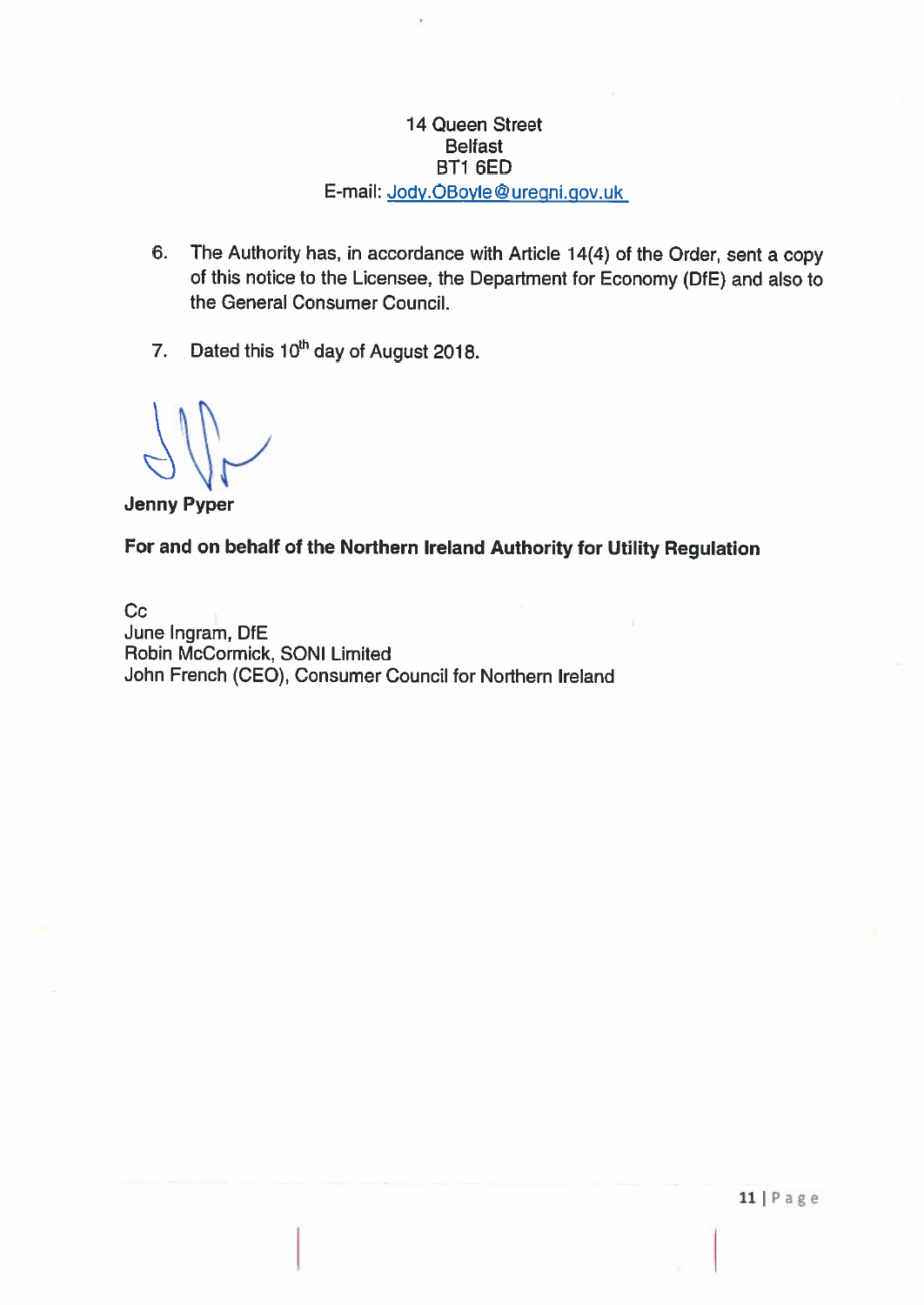#### **Schedule 1**

#### **SONI TSO Licence - ANNEX 1 Charge Restrictions**

#### 1 **Definitions**

1.1 In this Annex:

| <b>Achieved DBC</b>                                        | means, in respect of any Relevant Year, the actual<br>Dispatch Balancing Costs incurred on an all-island<br>basis in that Relevant Year by the Licensee and the<br>Republic of Ireland System Operator and included in<br>the Annual Out-turn Report.                                                                                                                                                                                                                                                                                                                                                                                                       |  |  |  |  |
|------------------------------------------------------------|-------------------------------------------------------------------------------------------------------------------------------------------------------------------------------------------------------------------------------------------------------------------------------------------------------------------------------------------------------------------------------------------------------------------------------------------------------------------------------------------------------------------------------------------------------------------------------------------------------------------------------------------------------------|--|--|--|--|
| <b>Annual Out-turn Report</b>                              | has the meaning given to it in paragraph 1 of Condition<br>39.                                                                                                                                                                                                                                                                                                                                                                                                                                                                                                                                                                                              |  |  |  |  |
| <b>Applicable Exchange Rate</b>                            | means the annual average exchange rate for the<br>conversion of euro into sterling as published by<br>Thomson Reuters.                                                                                                                                                                                                                                                                                                                                                                                                                                                                                                                                      |  |  |  |  |
| <b>Average Specified Rate</b>                              | means one-year LIBOR (or such other bank as the<br>Authority shall specify from time to time) current from<br>time to time during the period in respect of which the<br>calculation falls to be made.                                                                                                                                                                                                                                                                                                                                                                                                                                                       |  |  |  |  |
| Demonstrably Inefficient or<br><b>Wasteful Expenditure</b> | means expenditure which the Authority has (giving the<br>reasons for its decision) determined having regard to<br>such guidance as the Authority may from time to time<br>issue, to be demonstrably inefficient and/or wasteful,<br>given the information reasonably available to the<br>Licensee at the time that the Licensee made the<br>relevant decision about that expenditure. For the<br>avoidance of doubt, no expenditure is demonstrably<br>inefficient or wasteful expenditure simply by virtue of a<br>statistical or quantitative analysis that compares<br>aggregated measures of the Licensee's costs with the<br>costs of other companies. |  |  |  |  |
| <b>Dispatch Balancing Costs</b>                            | means costs relating to or incurred in respect of:<br>the constraining on or off (as the case may be)<br>(a)<br>generation sets pursuant to the central<br>dispatch and merit order<br>systems<br>and<br>processes established by the Licensee<br>in<br>accordance with Condition 22 or for the<br>purposes;                                                                                                                                                                                                                                                                                                                                                |  |  |  |  |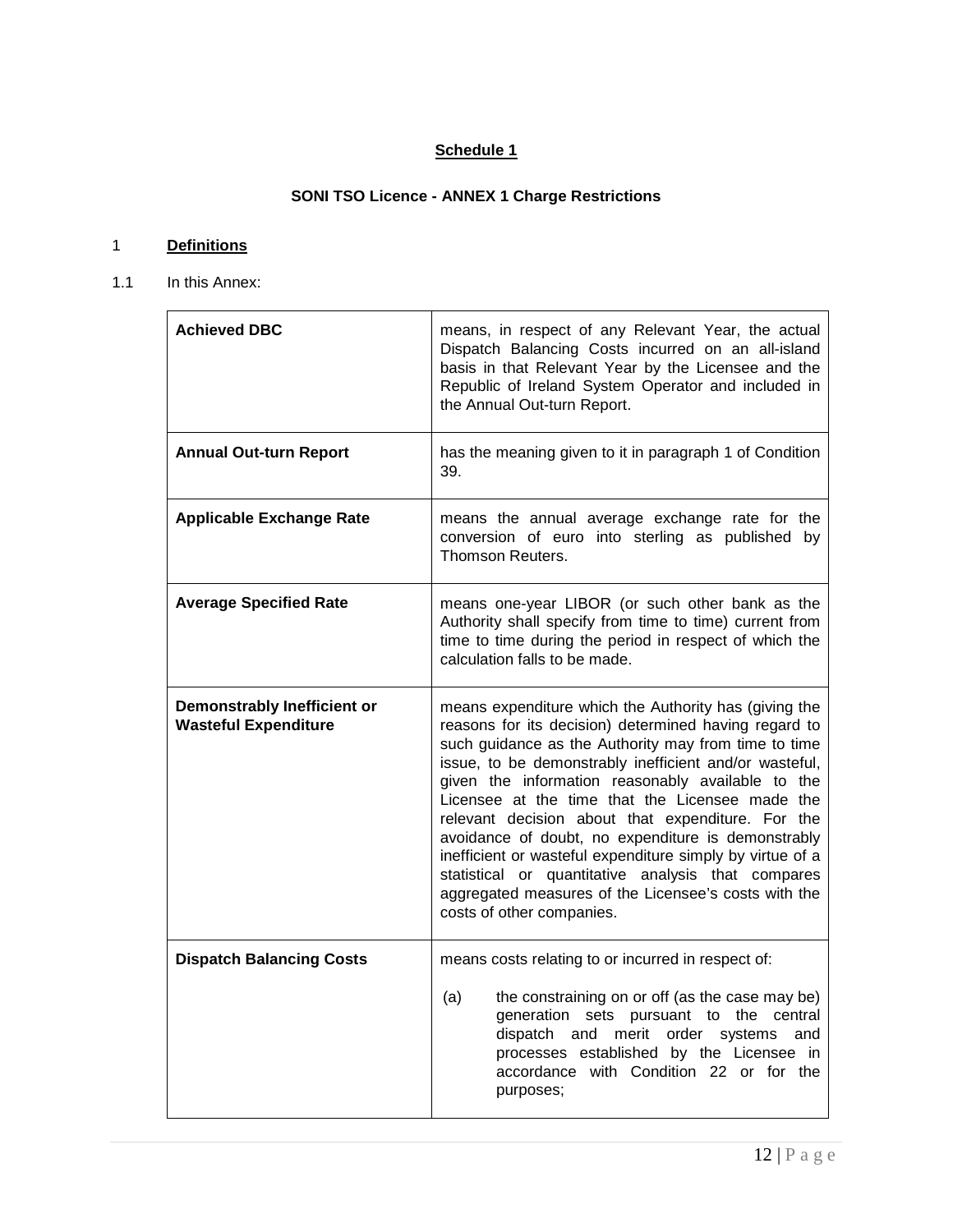|                             | the management of Energy Imbalances;<br>(b)                                                                                                                                                                                                                                                                                                                                                                                                                                                                              |
|-----------------------------|--------------------------------------------------------------------------------------------------------------------------------------------------------------------------------------------------------------------------------------------------------------------------------------------------------------------------------------------------------------------------------------------------------------------------------------------------------------------------------------------------------------------------|
|                             | any Uninstructed Imbalance;<br>(c)                                                                                                                                                                                                                                                                                                                                                                                                                                                                                       |
|                             | Testing Charges;<br>(d)                                                                                                                                                                                                                                                                                                                                                                                                                                                                                                  |
|                             | Other System Charges; and<br>(e)                                                                                                                                                                                                                                                                                                                                                                                                                                                                                         |
|                             | (f)<br>any SO Interconnector Trade.                                                                                                                                                                                                                                                                                                                                                                                                                                                                                      |
| <b>Energy Imbalances</b>    | means the imbalance(s) between (i) the payments<br>made by the Single Market Operator Business to<br>generators for electricity sold from generation sets<br>accordance<br>scheduled<br>operate<br>with<br>the<br>in<br>to<br>Licensee's instructions pursuant to the processes and<br>procedures for central dispatch and merit order, and (ii)<br>the payments received by the Single Market Operator<br>Business from electricity suppliers in respect of the<br>electricity purchased by such electricity suppliers. |
| <b>Ex-Ante DBC Target</b>   | means, in respect of any Relevant Year, the Dispatch<br>Balancing Costs approved by the Authority and the<br>Commission for Energy Regulation for the purpose of<br>their inclusion as a component in the Imperfections<br>Charge proposed to be levied on suppliers by the<br>Single Market Operator Business for that Relevant<br>Year.                                                                                                                                                                                |
| <b>Ex-Post DBC Target</b>   | means, in respect of any Relevant Year, either the Ex-<br>Ante DBC Target adjusted in accordance with an Ex-<br>Post Adjustment provided that where no adjustment is<br>to be made it shall be the Ex-Ante DBC Target for that<br>Relevant Year.                                                                                                                                                                                                                                                                         |
| <b>Ex-Post Adjustment</b>   | means the adjustment (if any) to be made to the Ex-<br>Ante DBC Target applicable in respect of any Relevant<br>Year, as determined by the Authority and the<br>Commission for Energy Regulation in accordance with,<br>and taking account of the factors set out in, the SEM<br>Decision Paper.                                                                                                                                                                                                                         |
| <b>Imperfections Charge</b> | has the meaning given to it in the Single Electricity<br>Market Trading and Settlement Code.                                                                                                                                                                                                                                                                                                                                                                                                                             |
| <b>Legal Requirement</b>    | means, in relation to the Licensee, any of the following:                                                                                                                                                                                                                                                                                                                                                                                                                                                                |
|                             | (a)<br>any enactment to the extent that it applies to<br>the Licensee;                                                                                                                                                                                                                                                                                                                                                                                                                                                   |
|                             | (b)<br>any regulation made by the Council or the                                                                                                                                                                                                                                                                                                                                                                                                                                                                         |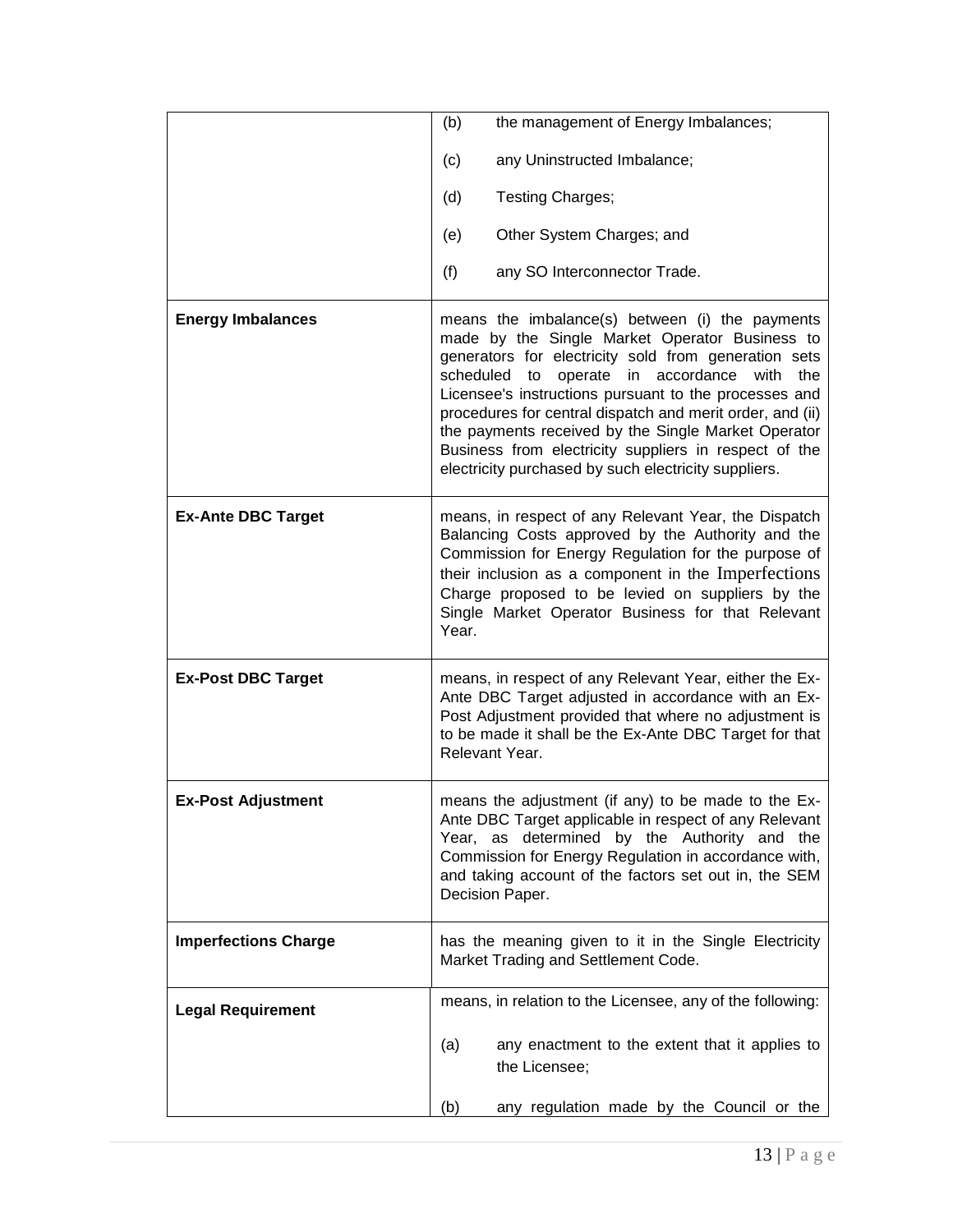|                                                                   | Commission of the European Communities to<br>the extent that it applies to the Licensee and<br>impacts on the Transmission System Operator<br>Business or a decision taken by that Council or<br>Commission which is binding on the Licensee<br>and impacts on the Transmission System<br>Operator Business to the extent that it is so<br>binding;                                                                                                                                                                                                                                                                              |  |  |  |  |
|-------------------------------------------------------------------|----------------------------------------------------------------------------------------------------------------------------------------------------------------------------------------------------------------------------------------------------------------------------------------------------------------------------------------------------------------------------------------------------------------------------------------------------------------------------------------------------------------------------------------------------------------------------------------------------------------------------------|--|--|--|--|
|                                                                   | any interpretation of law, or finding, contained<br>(c)<br>in any judgment given by a court or tribunal of<br>competent jurisdiction in respect of which the<br>period for making an appeal has expired;                                                                                                                                                                                                                                                                                                                                                                                                                         |  |  |  |  |
|                                                                   | (d)<br>any direction of a competent authority other<br>than, insofar as it applies to the Licensee, the<br>Authority (except in the exercise of its powers<br>under paragraph 4 of Condition 16) or the<br>Department.                                                                                                                                                                                                                                                                                                                                                                                                           |  |  |  |  |
| <b>Maximum Regulated SSS/TUoS</b><br>Revenue                      | means the revenue calculated in accordance with the<br>formula in paragraph 2 of this Annex.                                                                                                                                                                                                                                                                                                                                                                                                                                                                                                                                     |  |  |  |  |
| <b>Moyle Interconnector Collection</b><br><b>Agency Agreement</b> | has the meaning given to that expression in Condition<br>37.                                                                                                                                                                                                                                                                                                                                                                                                                                                                                                                                                                     |  |  |  |  |
| <b>Other System Charges</b>                                       | has the meaning given to it in the Single Electricity<br>Market Trading and Settlement Code.                                                                                                                                                                                                                                                                                                                                                                                                                                                                                                                                     |  |  |  |  |
| <b>Permitted One-Year Percentage</b>                              | means 4 per cent of the Maximum<br>Regulated<br>SSS/TUoS Revenue.                                                                                                                                                                                                                                                                                                                                                                                                                                                                                                                                                                |  |  |  |  |
| <b>Permitted Three-Year Percentage</b>                            | means 5 per cent of the Maximum Regulated<br>SSS/TUoS Revenue in the second of the Relevant<br>Years.                                                                                                                                                                                                                                                                                                                                                                                                                                                                                                                            |  |  |  |  |
| <b>Price Control Decision Paper</b>                               | means each of: (i) the decision paper issued by the<br>19/02/2016<br>and<br>entitled<br>"Final<br>Authority<br>on<br>Determination to the Price Control 2015-2020 for the<br>Electricity System Operator for Northern Ireland<br>(SONI)" (ii) the decision paper issued by the Authority<br>on 14/03/2017 and entitled "Decision on the Licence<br>Modifications for the Price Control 2015-2020 of the<br>Electricity System Operator for Northern Ireland<br>(SONI)"; (iii) the decision paper issued by the Authority<br>on 19 October 2017 and entitled "Conclusions on<br>Pensions Allowances and Decision on Change of Law |  |  |  |  |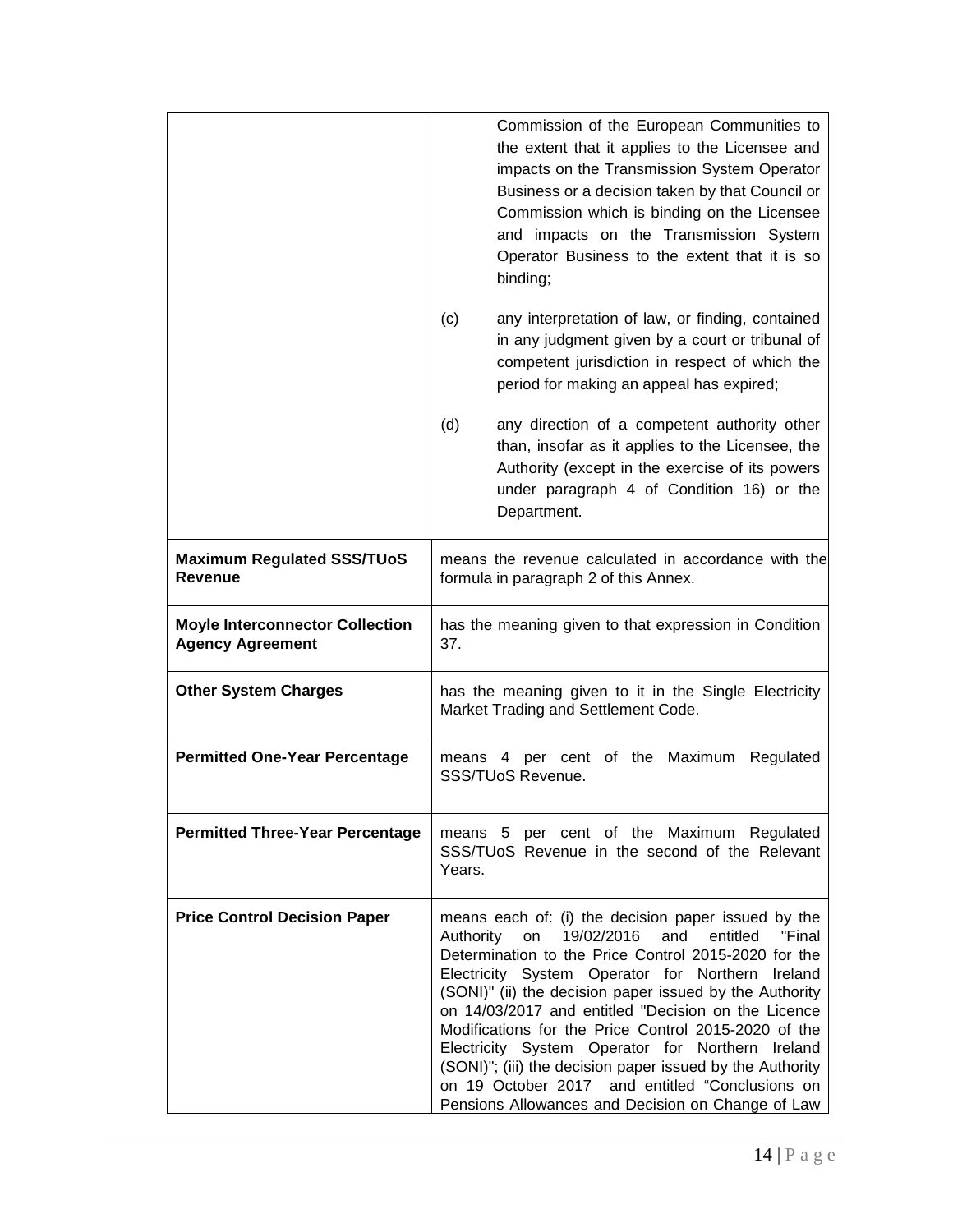|                                                                       | provisions", and (iv) the decision paper issued by the<br>Authority on 09 March 2018 and entitled "Licence<br>Modifications Decision implementing the SONI CMA<br>Order" as they may be supplemented or amended by<br>any further decision paper on the same subject.          |  |  |  |  |
|-----------------------------------------------------------------------|--------------------------------------------------------------------------------------------------------------------------------------------------------------------------------------------------------------------------------------------------------------------------------|--|--|--|--|
| <b>Quantity Entering the Total</b><br><b>System</b>                   | means the aggregate quantity of units metered on<br>entry to the total system in Relevant Year t (minus any<br>units consumed by generation sets and imported from<br>the total system).                                                                                       |  |  |  |  |
| <b>Regulated SSS/TUoS Revenue</b>                                     | means the revenue (measured on an accruals basis)<br>derived from SSS/TUoS Charges (including any<br>revenue received from any Separate Business) after<br>deduction of value added tax (if any) and any other<br>taxes based directly on the amounts so derived.              |  |  |  |  |
| <b>Relevant Change of Law</b>                                         | means the application to the Licensee of any Legal<br>Requirement which did not previously so apply or the<br>change of any Legal Requirement relating to the<br>Licensee (including any such Legal Requirement<br>ceasing to apply, being withdrawn or not being<br>renewed). |  |  |  |  |
| <b>Relevant Year</b>                                                  | means a financial year commencing on 1 October and<br>concluding 30 September.                                                                                                                                                                                                 |  |  |  |  |
| <b>Relevant Year t</b>                                                | means that Relevant Year for the purposes of which<br>any calculation falls to be made; "Relevant Year t - 1"<br>means the Relevant Year preceding Relevant Year t<br>similar<br>expressions<br>shall<br>be<br>and<br>construed<br>accordingly.                                |  |  |  |  |
| <b>Requirements and Guidance on</b><br><b>Excluded SSS/TUoS Costs</b> | means a document issued by the Authority following<br>consultation with the Licensee, as it<br>may be<br>subsequently supplemented or amended following<br>further such consultation,<br>and setting<br>out the<br>requirements and guidance applicable to:                    |  |  |  |  |
|                                                                       | the process by which claims may be made<br>(a)<br>by the Licensee to the Authority for approval<br>under paragraph 8.1 of this Annex, including<br>claims for:                                                                                                                 |  |  |  |  |
|                                                                       | (i)<br>an approval in respect of costs that<br>are yet to be incurred;                                                                                                                                                                                                         |  |  |  |  |
|                                                                       | (ii)<br>an approval in respect of costs that<br>were incurred in any Relevant Year t<br>falling prior to that in which the claim is                                                                                                                                            |  |  |  |  |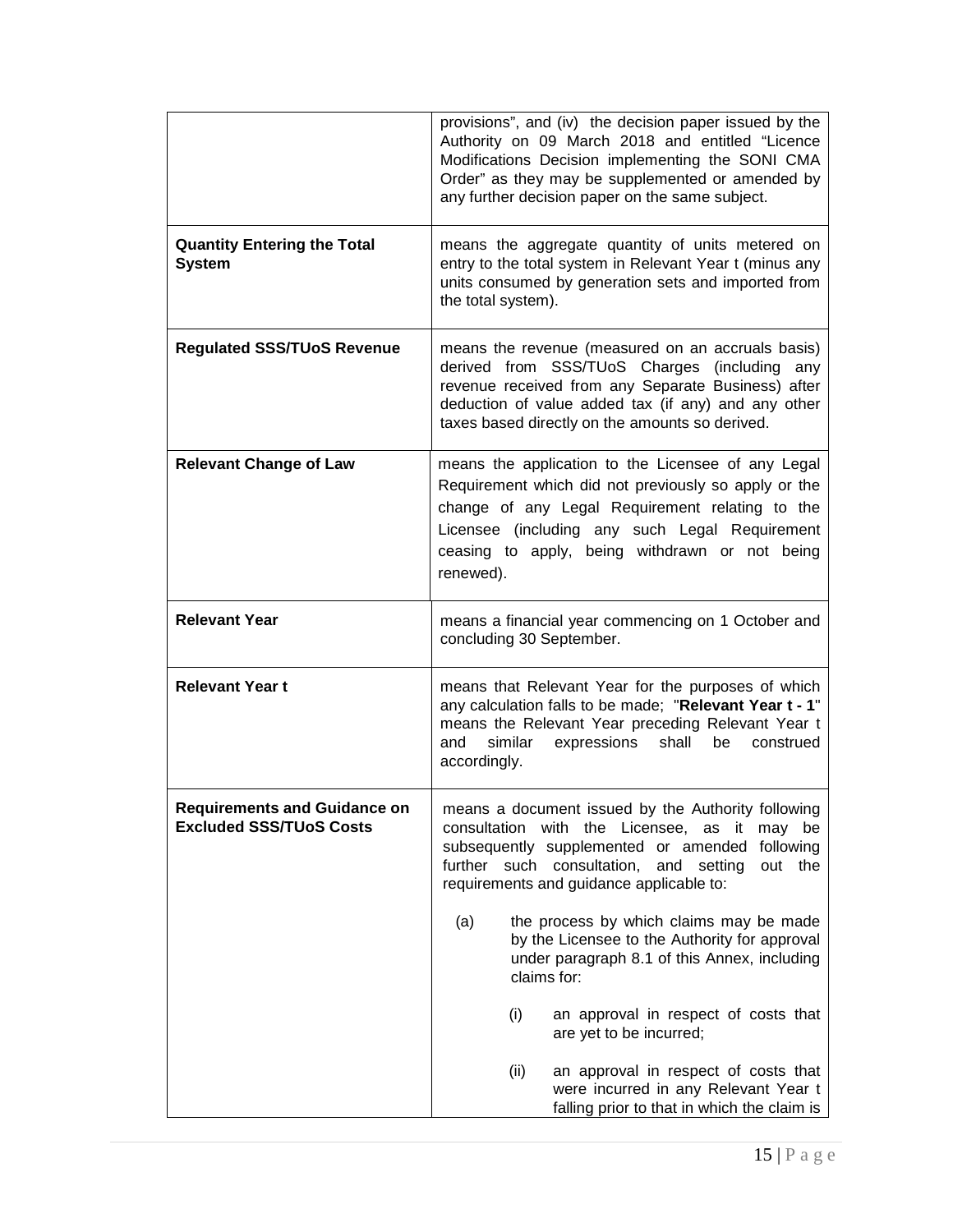|                                                                                                  | made;              |                                                                                                                                                                                                                                                                                                    |  |  |  |
|--------------------------------------------------------------------------------------------------|--------------------|----------------------------------------------------------------------------------------------------------------------------------------------------------------------------------------------------------------------------------------------------------------------------------------------------|--|--|--|
|                                                                                                  |                    | (iii)<br>the variation of any previous approval;                                                                                                                                                                                                                                                   |  |  |  |
|                                                                                                  | (b)                | the information and evidence to be provided<br>by the Licensee on the submission of such<br>claims;                                                                                                                                                                                                |  |  |  |
|                                                                                                  | (c)                | the process by which such claims will be<br>reviewed and, if appropriate, approved by<br>the Authority;                                                                                                                                                                                            |  |  |  |
|                                                                                                  | <del>(c)</del> (d) | the process by which such claims may,<br>instead of being approved as excluded<br>SSS/TUoS costs, be determined by the<br>Authority to be treated as Special Project<br>Costs under paragraph 9.1 of this Annex<br>subject to an approved maximum amount<br>under paragraph 9.2 of this Annex; and |  |  |  |
|                                                                                                  |                    | $\frac{d}{dx}$ (e) any information or evidence that must be<br>provided by the Licensee to the Authority<br>following any such determination or approval<br>of the type referred to in paragraphs (c) and<br><u>(d)</u>                                                                            |  |  |  |
| <b>Requirements and Guidance on</b><br><b>Transmission Network Pre-</b><br>construction Projects |                    | means a document issued by the Authority following<br>consultation with the Licensee, as it may be<br>subsequently supplemented or amended following<br>further such consultation, and setting<br>out the<br>requirements and guidance applicable to:                                              |  |  |  |
|                                                                                                  | (a)                | the process by which claims may be made<br>by the Licensee to the Authority for approval<br>under paragraphs 109.1 and 109.2 of this<br>Annex, including- claims for:                                                                                                                              |  |  |  |
|                                                                                                  |                    | (i)<br>an approval in respect of costs that<br>are yet to be incurred;                                                                                                                                                                                                                             |  |  |  |
|                                                                                                  |                    | (ii)<br>an approval in respect of costs that<br>were incurred in any Relevant Year t<br>falling prior to that in which the claim is<br>made;                                                                                                                                                       |  |  |  |
|                                                                                                  |                    | (iii)<br>the variation of any previous approval;                                                                                                                                                                                                                                                   |  |  |  |
|                                                                                                  | (b)                | the information and evidence to be provided<br>by the Licensee on the submission of such<br>claims;                                                                                                                                                                                                |  |  |  |
|                                                                                                  | (c)                | the process by which such claims will be<br>reviewed and, if appropriate, approved by                                                                                                                                                                                                              |  |  |  |

 $\overline{\phantom{a}}$ 

 $\overline{\phantom{a}}$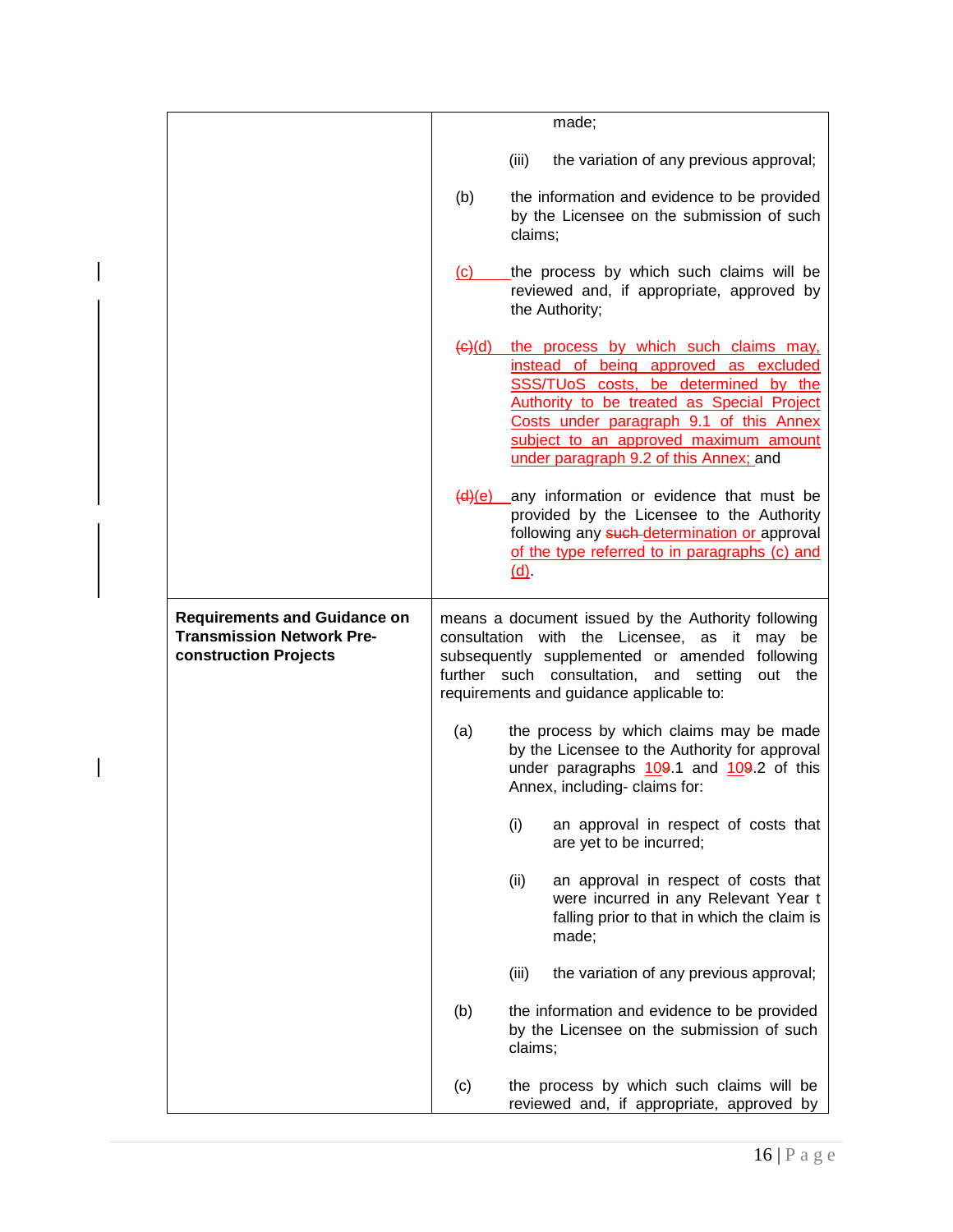|                                                        | the Authority; and                                                                                                                                                                                         |  |  |  |  |  |
|--------------------------------------------------------|------------------------------------------------------------------------------------------------------------------------------------------------------------------------------------------------------------|--|--|--|--|--|
|                                                        | (d)<br>any information or evidence that must be<br>provided by the Licensee to the Authority<br>following any such approval of the type<br>referred to in paragraphs (c) and (d).                          |  |  |  |  |  |
| <b>SEM Decision Paper</b>                              | means the decision paper issued jointly by the<br>Authority and the Commission for Energy Regulation<br>dated 5 June 2012 and entitled "Incentivisation of All-<br>Island Dispatch Balancing Costs".       |  |  |  |  |  |
| <b>SO Interconnector Trade</b>                         | has the meaning given to it in the Single Electricity<br>Market Trading and Settlement Code.                                                                                                               |  |  |  |  |  |
| <b>Special Project Costs</b>                           | means the costs incurred by the Licensee in relation to<br>any project in respect of which:                                                                                                                |  |  |  |  |  |
|                                                        | the Licensee has made a claim in accordance<br>(a)<br>with paragraph 8.1 of this Annex;                                                                                                                    |  |  |  |  |  |
|                                                        | the Authority has, pursuant to paragraph 9.1<br>(b)<br>of this Annex, determined that the costs of the<br>project are to be treated as Special Project<br>Costs; and                                       |  |  |  |  |  |
|                                                        | the Authority has, pursuant to paragraph 9.2 of this<br>Annex, approved a maximum amount of costs that<br>may be recovered by the Licensee in respect of the<br>project.                                   |  |  |  |  |  |
| <b>Specified Proportions</b>                           | means the proportions as defined and set out in the<br>Market Operator Agreement entered into under and for<br>the purposes of Condition 14 of the licence granted<br>under Article 10(1)(d) of the Order. |  |  |  |  |  |
| <b>SSS/TUoS Charge(s)</b>                              | means the charges for System Support Services and<br>for use of the All-Island Transmission Networks as<br>provided for under Condition 30.                                                                |  |  |  |  |  |
| <b>SSS/TUoS Charge Restriction</b><br><b>Condition</b> | means this Annex as from time to time modified or<br>replaced in accordance with its own terms or pursuant<br>to any enactment.                                                                            |  |  |  |  |  |
| <b>Testing Charges</b>                                 | has the meaning given to it in the Single Electricity<br>Market Trading and Settlement Code.                                                                                                               |  |  |  |  |  |
| <b>Transmission Network Pre-</b>                       | means a transmission network project:                                                                                                                                                                      |  |  |  |  |  |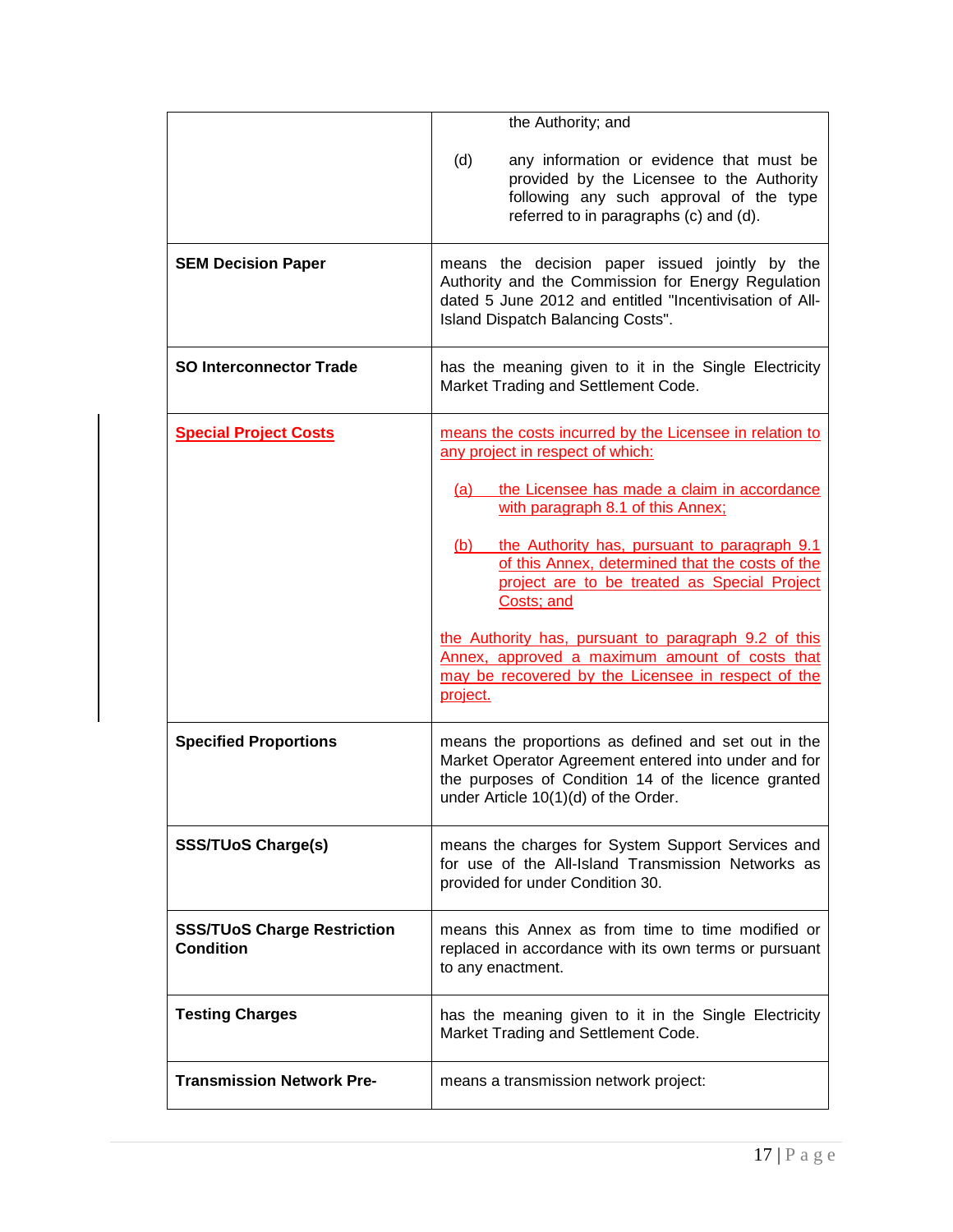| construction Project                                           | identified, by the Licensee or the Transmission<br>(a)<br>Owner, as a project which is necessary for the<br>purposes of developing the transmission<br>system;                                                                                                                                                                                                                                                                                                                                                                                                                                     |                                                                                                                                                          |  |  |  |  |
|----------------------------------------------------------------|----------------------------------------------------------------------------------------------------------------------------------------------------------------------------------------------------------------------------------------------------------------------------------------------------------------------------------------------------------------------------------------------------------------------------------------------------------------------------------------------------------------------------------------------------------------------------------------------------|----------------------------------------------------------------------------------------------------------------------------------------------------------|--|--|--|--|
|                                                                | (b)<br>in respect of which the Licensee is, as the<br>Transmission System Operator, responsible<br>for carrying out activities required to progress<br>the project from the conceptual design stage<br>to, but not including, the construction stage;<br>and                                                                                                                                                                                                                                                                                                                                       |                                                                                                                                                          |  |  |  |  |
|                                                                | (c)                                                                                                                                                                                                                                                                                                                                                                                                                                                                                                                                                                                                | which has been approved by the Authority,<br>following a claim by the Licensee for such<br>approval in accordance with paragraph 109.1<br>of this Annex. |  |  |  |  |
| <b>Transmission Network Pre-</b><br>construction Project Costs | means costs incurred by the Licensee in relation to a<br>Transmission Network Pre-construction Project, where<br>the Authority has approved the incurring of costs in<br>relation to that project following a claim by the<br>Licensee for such approval in accordance with<br>paragraph 109.2 of this Annex.                                                                                                                                                                                                                                                                                      |                                                                                                                                                          |  |  |  |  |
| <b>Uncollected SSS/TUoS Revenue</b>                            | means any amount owed to the Licensee in respect of<br>Regulated<br>SSS/TUoS<br>Revenue,<br>which<br>amount<br>remains unpaid six months after the date it first fell due<br>for payment or which amount the Licensee deems (in<br>accordance with the payment security policy) to be<br>unrecoverable before the expiry of that six month<br>period; plus the reasonable recovery costs incurred by<br>the Licensee in respect of such amount and the<br>interest attributable to such<br>reasonable<br>amount<br>(calculated, in both cases, in accordance with the<br>payment security policy). |                                                                                                                                                          |  |  |  |  |
| <b>Uninstructed Imbalance</b>                                  |                                                                                                                                                                                                                                                                                                                                                                                                                                                                                                                                                                                                    | has the meaning given to it in the Single Electricity<br>Market Trading and Settlement Code.                                                             |  |  |  |  |
| Unit                                                           |                                                                                                                                                                                                                                                                                                                                                                                                                                                                                                                                                                                                    | means a kilowatt hour.                                                                                                                                   |  |  |  |  |

 $\mathsf I$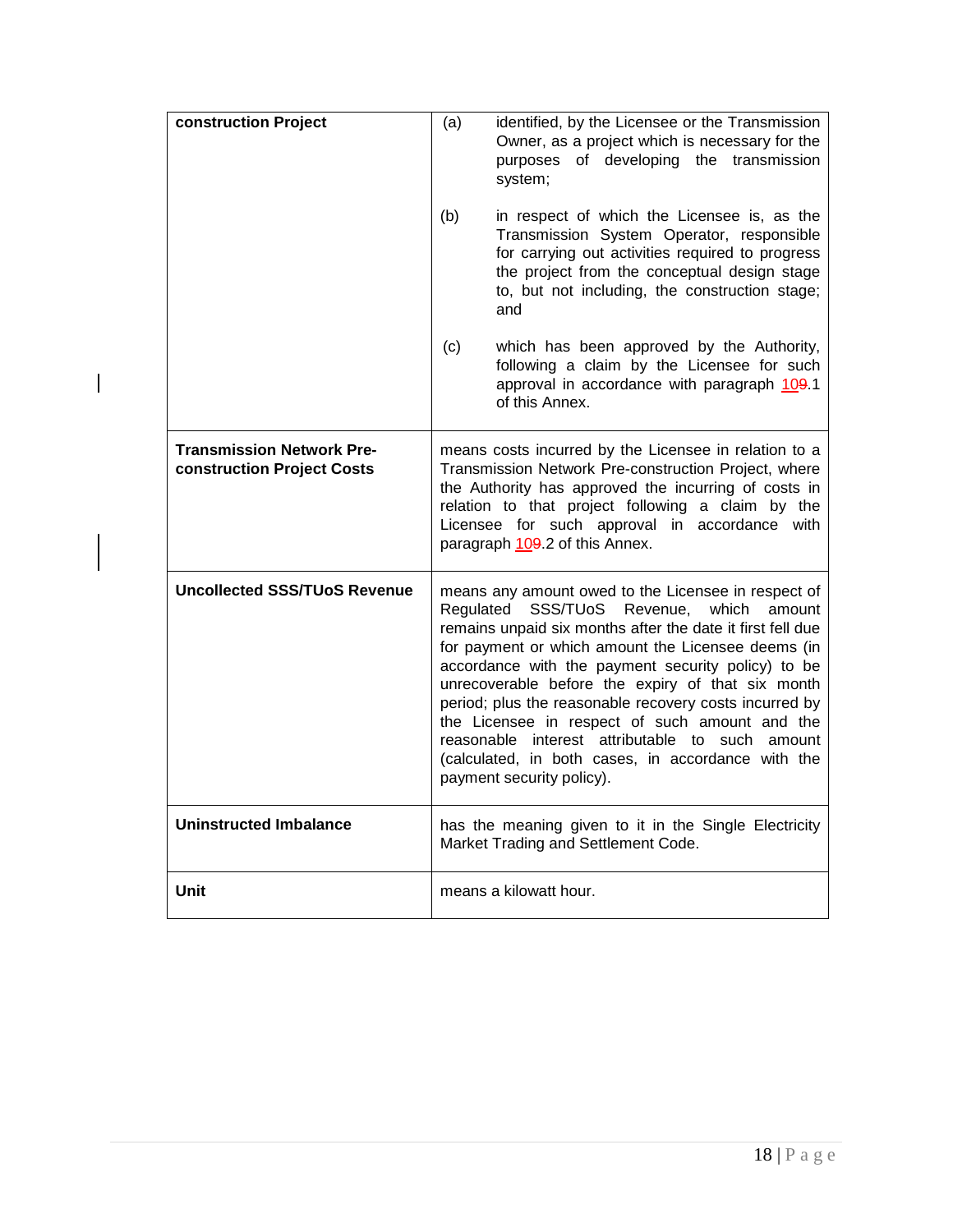1.2 Where any table or calculation refers to a numbered Relevant Year t (or similarly Relevant Year y) the applicable Relevant Year is as follows:

| Relevant Year t / y | <b>Relevant Year</b>          |  |  |  |  |
|---------------------|-------------------------------|--|--|--|--|
| -1                  | May 2014 - September 2014     |  |  |  |  |
| 0                   | October 2014 - September 2015 |  |  |  |  |
|                     | October 2015 - September 2016 |  |  |  |  |
| 2                   | October 2016 - September 2017 |  |  |  |  |
| 3                   | October 2017- September 2018  |  |  |  |  |
| 4                   | October 2018 - September 2019 |  |  |  |  |
| 5                   | October 2019 - September 2020 |  |  |  |  |

#### 2 Restriction of SSS/TUoS Charges

- 2.1 The Licensee shall, in setting the SSS/TUoS Charges, use its best endeavours to ensure that in each Relevant Year the Regulated SSS/TUoS Revenue shall not exceed the Maximum Regulated SSS/TUoS Revenue which shall be the aggregate of:
	- (a) the maximum core SSS/TUoS revenue in Relevant Year t  $(M_{TSOt})$ , calculated in accordance with paragraph 2.2 of this Annex;

**Plus** 

(b) the CAIR $<sub>t</sub>$  amount,</sub>

where:

 $CAIR<sub>t</sub>$  has, in respect of each Relevant Year t, the same meaning as is given to that expression in the Moyle Interconnector Collection Agency Agreement.

2.2 The maximum core SSS/TUoS revenue, from Relevant Year t=1 onwards, shall be calculated as follows:

```
M_{TSOt} = A_{TSOt} + B_{TSOt} - B I_t + D_{TSOt} + K_{TSOt} + INCENT_t + N_{TSOt} + PCR_t + AB\_PC_t + Z_t
```
where:

(a)  $A_{TSOt}$  means: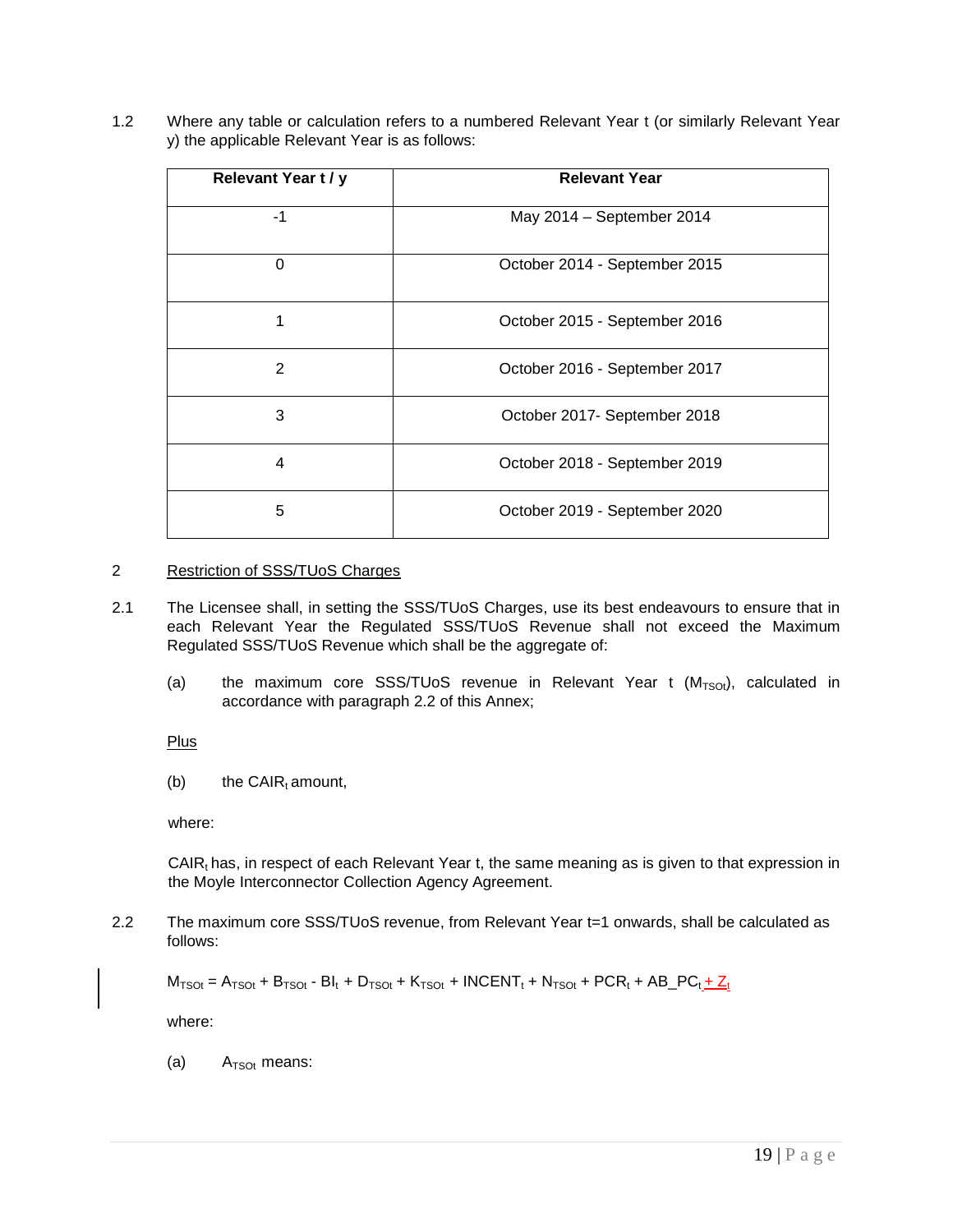(i) the costs of System Support Services in Relevant Year t (including amounts payable by the Licensee to any person for the provision or use of any System Support Services provided over any interconnector in Relevant Year t);

plus

(ii) amounts payable to the Transmission Owner Business for the provision of transmission services in Relevant Year t;

plus

- (iii) amounts levied in Relevant Year t on the Transmission System Operator Business by the Market Operation Activity in accordance with Annex 1 of the Northern Ireland Market Operator Licence to the extent not recovered under any other provision of this Licence or under the Northern Ireland Market Operator Licence.
- (b)  $B_{TSOt}$  means the allowed SSS/TUoS revenue in Relevant Year t, which for each Relevant Year t in the period 1 October 2015 to 30 September 2020 is the aggregate of:
	- (i) the amount allowed for each cost category listed in Table A in paragraph 2.2(b)(vi); and
	- (ii) the rate of return allowance set out in Table B in paragraph  $2.2(b)(vi)$ ,

which in each case:

(iii) is indexed by  $RPI_t$  in respect of each Relevant Year t with respect to RPI at April 2014 (255.7),

where:

- (iv) the rate of return allowance is calculated in accordance with paragraph 2.3 of this Annex;
- (v) RPI<sub>t</sub> means the Retail Price Index (1987 = 100) published or determined with respect to April in Relevant Year  $t$  (i.e. RPI in the Relevant Year  $t = 2$  means the value of RPI in April falling within the Relevant Year t=2);

| <b>Relevant Year t</b> | 1     | $\mathbf{2}$ | 3     | 4     | 5     |
|------------------------|-------|--------------|-------|-------|-------|
|                        | £m    | £m           | £m    | £m    | £m    |
| Payroll                | 7.659 | 7.580        | 7.482 | 7.391 | 7.363 |
| IT & Communications    | 1.783 | 1.850        | 1.924 | 1.948 | 1.997 |

(vi) Table A is as follows: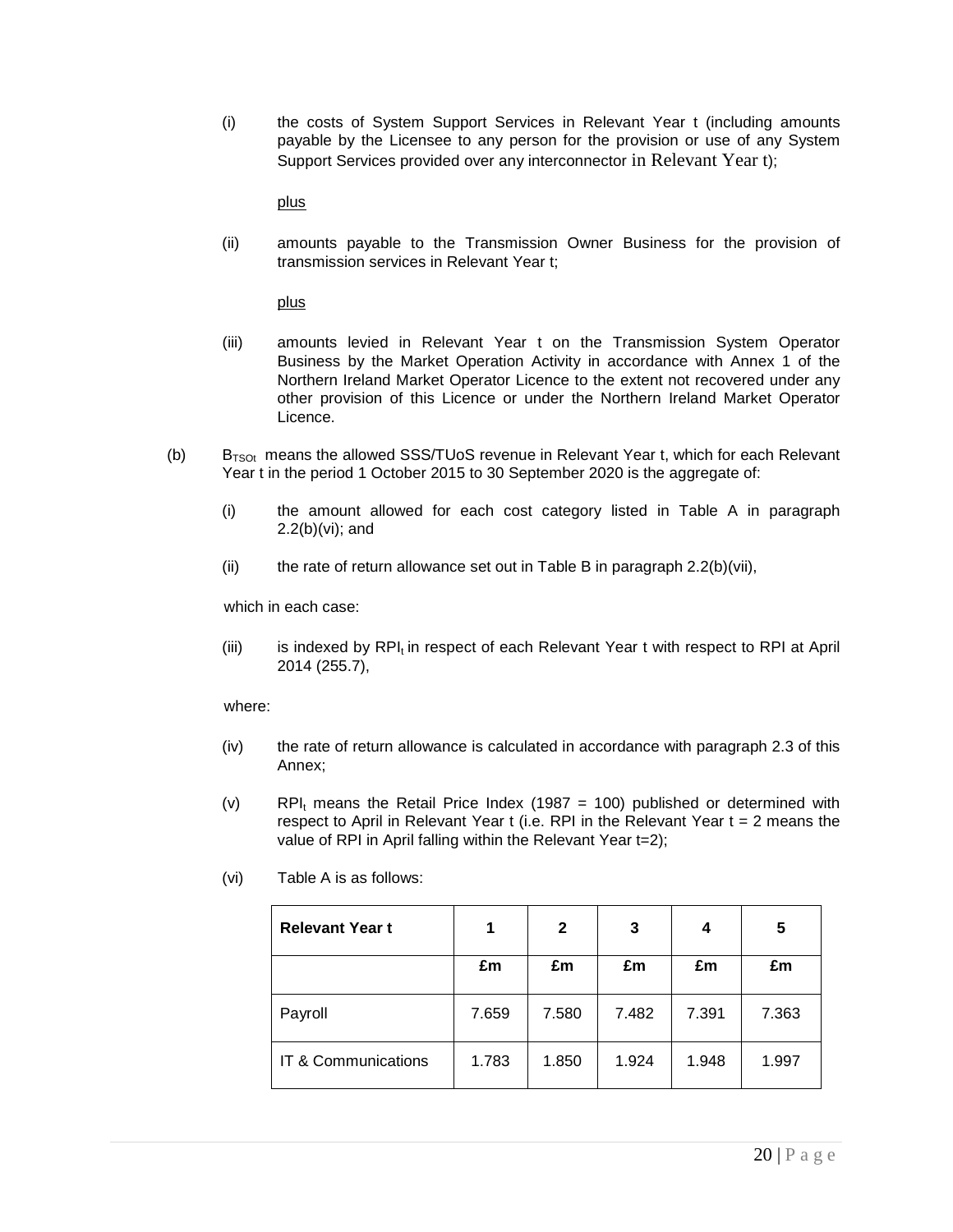| Other OPEX                                                 | 1.303 | 1.303 | 1.303 | 1.303 | 1.303 |
|------------------------------------------------------------|-------|-------|-------|-------|-------|
| <b>Pension Deficit</b>                                     | 0.262 | 0.071 | 0.071 | 0.071 | 0.071 |
| Depreciation on Non-<br><b>Building Assets</b>             | 3.999 | 1.763 | 1.364 | 1.313 | 1.273 |
| Depreciation on<br><b>Building Assets</b>                  | 0.116 | 0.116 | 0.116 | 0.116 | 0.116 |
| Depreciation on<br><b>CAPEX Overspend for</b><br>2010-2015 | n/a   | n/a   | n/a   | 0.850 | 0.850 |
| Real Price Effects &<br>Productivity                       | 0.146 | 0.222 | 0.299 | 0.375 | 0.454 |

(vii) Table B is as follows:

| <b>Relevant Year t</b>   |       | 2     | 3     |       | b     |
|--------------------------|-------|-------|-------|-------|-------|
|                          | £m    | £m    | £m    | £m    | £m    |
| rate of return allowance | 0.444 | 0.347 | 0.314 | 0.374 | 0.332 |

 $\text{Cl}_1$  BI<sub>t</sub> means the sum which is designed to share equally, between the Licensee and customers, the value of any outperformance or underperformance of the Licensee against the allowed SSS/TUoS revenue and which shall be calculated as follows:

 $BI_t = (B_{TSOt}) - (C_{TSOt})$  \*50%

where:

 $C<sub>TSOt</sub>$  means:

- (i) the aggregate of the actual costs incurred by the Licensee in Relevant Year t in respect of each costs category listed in Table A in paragraph 2.2(b)(vi) of this Annex, but subject to the following-
	- (A) that part (if any) of such costs that the Authority determines at any time to be Demonstrably Inefficient or Wasteful Expenditure, shall be deducted;
	- (B) any costs incurred by the Licensee in Relevant Year t in connection with preparing for, bringing, or participating in its appeal to the Competition and Markets Authority by virtue of a notice of appeal dated 11 April 2017 and made under Article 14B of the Electricity Order (including any costs of the Competition and Markets Authority required to be borne by the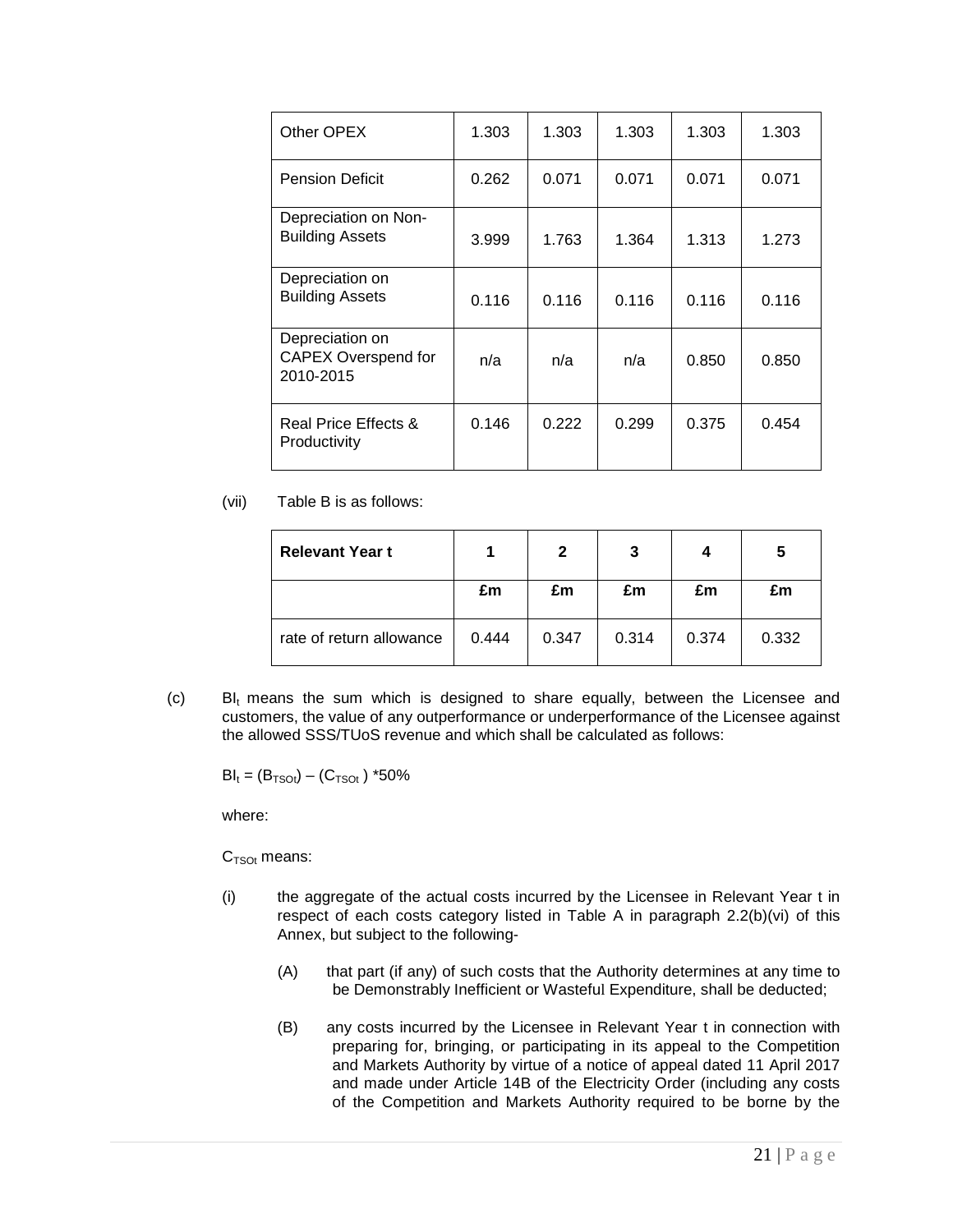Licensee in accordance with an order made under paragraph 12 of Schedule 5B to the Electricity Order) shall not be treated as costs incurred in respect of any costs category listed in Table A in paragraph 2.2(b)(vi) of this Annex.

plus

- (ii) the rate of return allowance for Relevant Year t as set out in Table B in paragraph 2.2(b)(vii) of this Annex;
- (d)  $D_{TSOt}$  means:
	- (i) the aggregate of the total amount, allowed by the Authority in accordance with any approvals given pursuant to paragraph 8.3(e) of this Annex, for excluded SSS/TUoS costs in Relevant Year t;

plus

- (ii) the total amount, allowed by the Authority in accordance with paragraph 6.1 of this Annex, for Relevant Year t for change of law;
- (e)  $K_{TSOt}$  means the correction factor (whether a positive or negative number) to be applied from year t=2 onwards to the maximum core SSS/TUoS revenue in Relevant Year t, so that in year t=1,  $K<sub>TSOt</sub>$  shall be equal to zero, and in year t=2 and all subsequent Relevant Years  $K<sub>TSOt</sub>$  shall be derived using the following formula:

 $K<sub>TSOt</sub> = (F<sub>TSOt-2</sub> - R<sub>TSOt-2</sub>) (1 + I<sub>t</sub>)$ 

where:

- (i)  $F_{TSOt-2}$  means:
	- (A) the  $M<sub>TSOt</sub>$  for Relevant Year t-2;

(subject, in Relevant Year t = 3 and subsequent Relevant Years only, to the deductions specified in (B) and (C) below)

minus

(B)  $(D_{TSOt-2} - AD_{TSOt-2});$ 

minus

(C) that part (if any) of  $AD_{TSOt-2}$  that the Authority determines to be Demonstrably Inefficient or Wasteful Expenditure,

where:

 $AD<sub>TSOt-2</sub>$  means: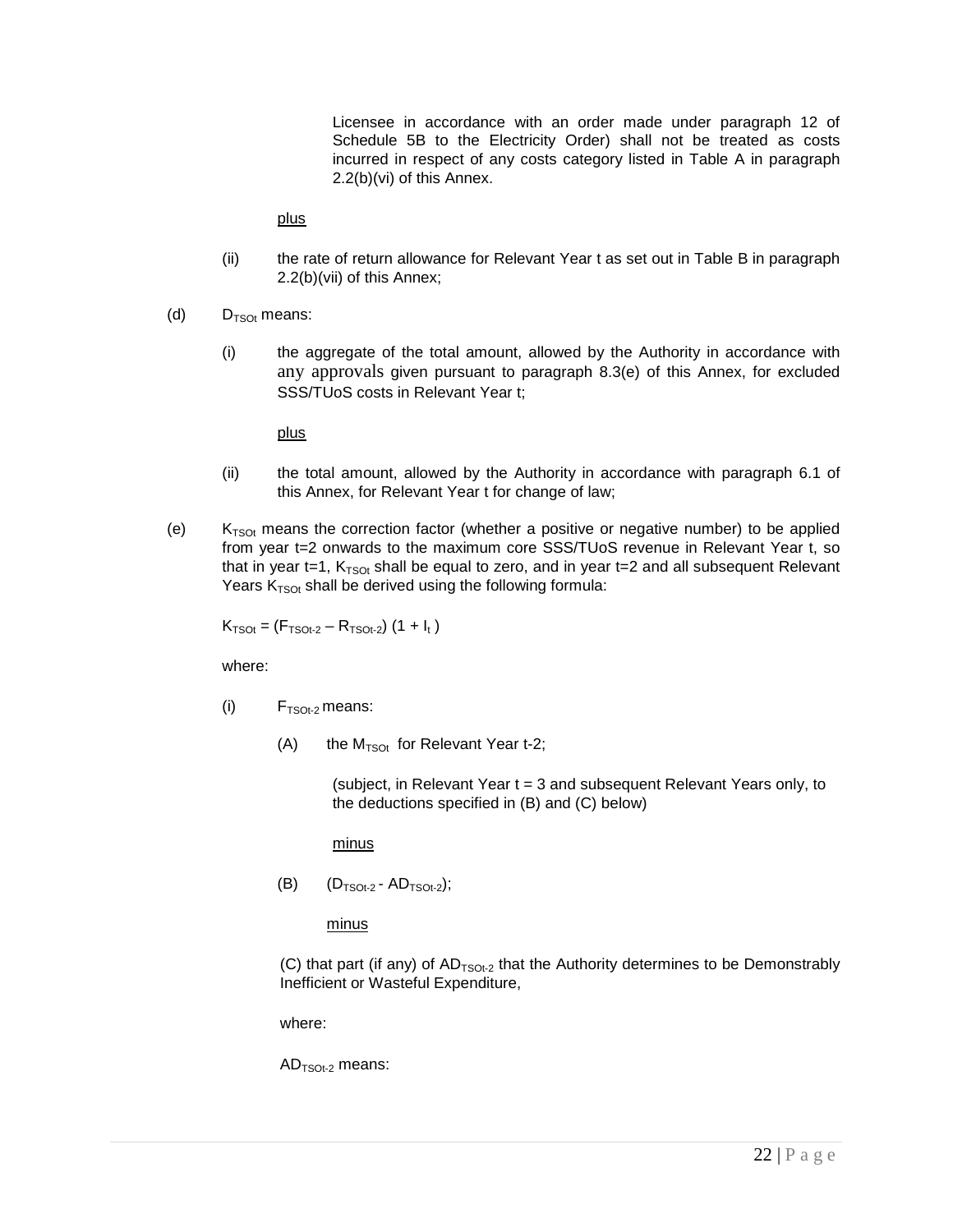- 1) where actual costs (excluding any such costs that are determined by the Authority at any time to be Demonstrably Inefficient or Wasteful Expenditure) incurred by the Licensee in relation to excluded SSS/TUoS costs and change of law in Relevant Year t-2 are less than the costs allowed for  $D_{TSOL}$  in Relevant Year t-2, the total of such actual costs;
- 2) where actual costs (excluding any such costs that are determined by the Authority at any time to be Demonstrably Inefficient or Wasteful Expenditure) incurred by the Licensee in relation to excluded SSS/TUoS costs and change of law in Relevant Year t-2 are greater than the costs allowed for  $D_{TSOt}$  in Relevant Year t-2, the total of the costs allowed for  $D_{TSOt}$  in Relevant Year t-2
- (ii)  $R_{TSOt-2}$  means:
	- (A) the Regulated SSS/TUoS Revenue in Relevant Year t-2;

minus

- $(B)$  the CAIR<sub>t</sub> amount in Relevant Year t-2;
- $(iii)$   $I_t$  means:
	- (A) where the amount derived from the calculations undertaken pursuant to paragraphs 2.2(e)(i) and (ii) is a positive figure, the Average Specified Rate for Relevant Year t-2 plus 2% of that rate (as expressed in decimal figures); and
	- (B) where the amount derived from the calculations undertaken pursuant to paragraphs 2.2(e)(i) and (ii) is a minus figure, the Average Specified Rate for Relevant Year t-2 plus 1% of that rate (as expressed in decimal figures).

and for the purpose of calculating the value of  $K_{TSOt}$  in Relevant Year t= 2, any reference in this paragraph to a term having a value in Relevant Year t-2 shall be treated as a reference to the value that was attributable to the corresponding term in this Annex under the provisions of this Annex as they were in force on the last day of that Relevant Year t-2.

- (f)  $INCENT<sub>t</sub>$  means:
	- (i) where the Achieved DBC for Relevant Year t-2 is below the Ex-Post DBC Target for that year, the amount (converted into pounds sterling at the Applicable Exchange Rate for Relevant Year t-2) that is equal to 25% of the DBC Success Amount (represented as a positive figure) for that Relevant Year;
	- (ii) where the Achieved DBC for Relevant Year t-2 is above the Ex-Post DBC Target for that year, the amount (converted into pounds sterling at the Applicable Exchange Rate for Relevant Year t-2) that is equal to 25% of the DBC Failure Amount (represented as a negative figure) for that Relevant Year,

where: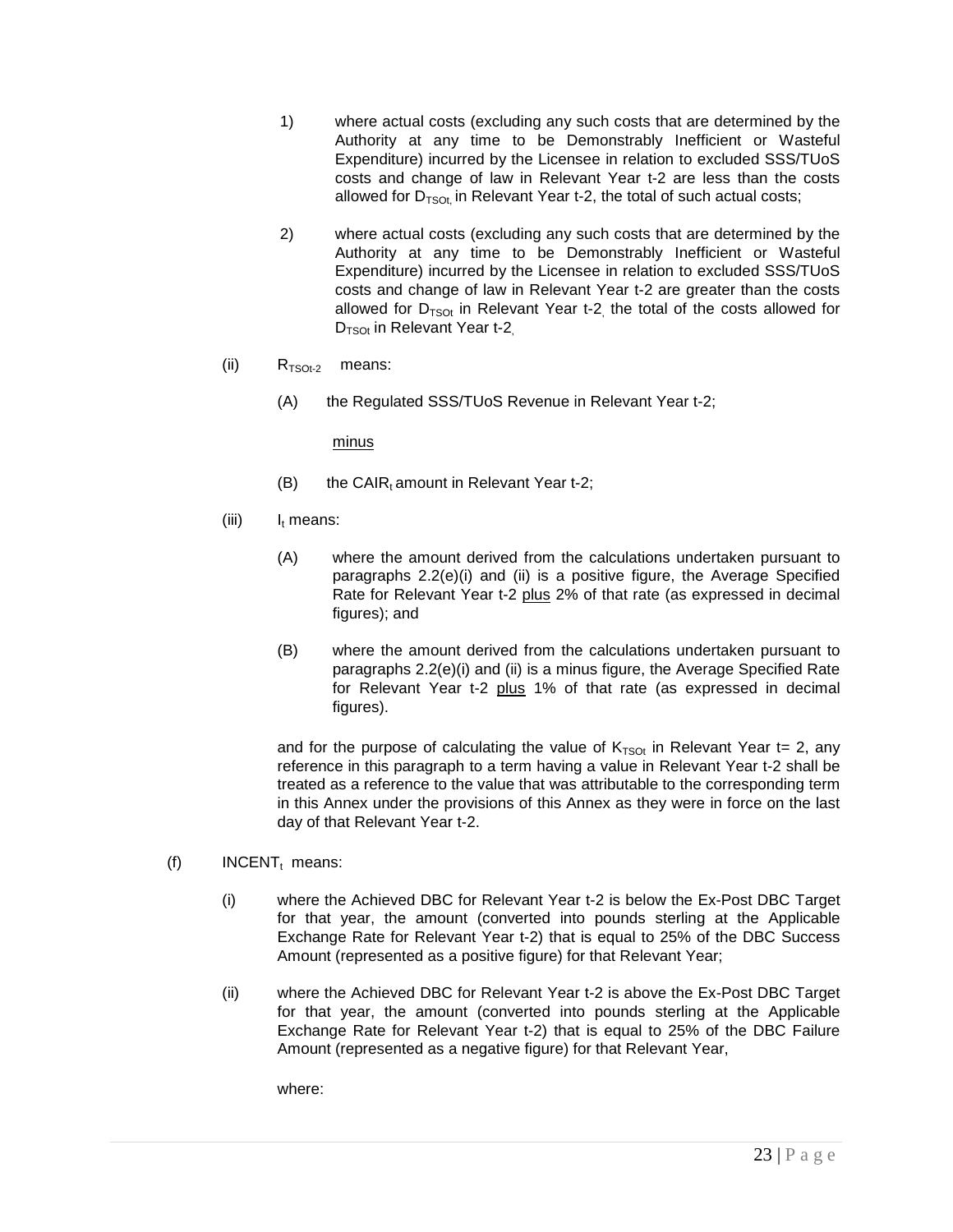- (iii) DBC Success Amount means the amount that is equal to 10% of every whole 2.5% by which the Achieved DBC is below the Ex-Post DBC Target provided that:
	- (A) where the Achieved DBC is less than 10% below the Ex-Post DBC Target, the amount shall be calculated as zero;
	- (B) where the Achieved DBC is more than 20% below the Ex-Post DBC Target, the amount shall be calculated on the basis that Achieved DBC is 20% below the Ex-Post DBC Target.
- (iv) DBC Failure Amount means the amount that is equal to 5% of every whole 2.5% by which the Achieved DBC is above the Ex-Post DBC Target, provided that:
	- (A) where the Achieved DBC is less than 10% above the Ex-Post DBC Target, the amount shall be calculated as zero;
	- (B) where the Achieved DBC is more than 20% above the Ex-Post DBC Target, the amount shall be calculated on the basis that the Achieved DBC is 20% above the Ex-Post DBC Target.
- (g)  $N_{TSOt}$  is calculated as follows:

 $N_{TSOt}$  = PCGR<sub>t</sub> + ARA<sub>t</sub> + CARV<sub>t</sub>

where:

(i) PCGR<sub>t</sub> is an allowance in respect of the value of the parent company undertaking given by EirGrid plc in accordance with Condition 3A, and shall be calculated as follows:

 $PCGR_t = PCG_t \times 0.0175$ 

where:

 $PCG<sub>t</sub>$  is an amount which is equal to the financial value in Relevant Year t of the guarantee which forms part of the undertaking given by EirGrid for the purposes of meeting the Licensee's obligation under Condition 3A (and if no such undertaking is given, or none is required, in accordance with Condition 3A in that Relevant Year t,  $PCG_t$  shall be equal to zero);

(ii)  $ARA_t$  is an allowance in respect of Transmission Network Pre-construction Project Costs and excluded SSS/TUoS costs in Relevant Year t, and shall be calculated as follows:

$$
ARA_t = \pounds 220,000 \times \frac{RPI_t}{RPI_{2014}}
$$

(iii) CARV<sub>t</sub> is an additional allowance in respect of certain revenues collected by the Licensee, and shall be calculated as follows: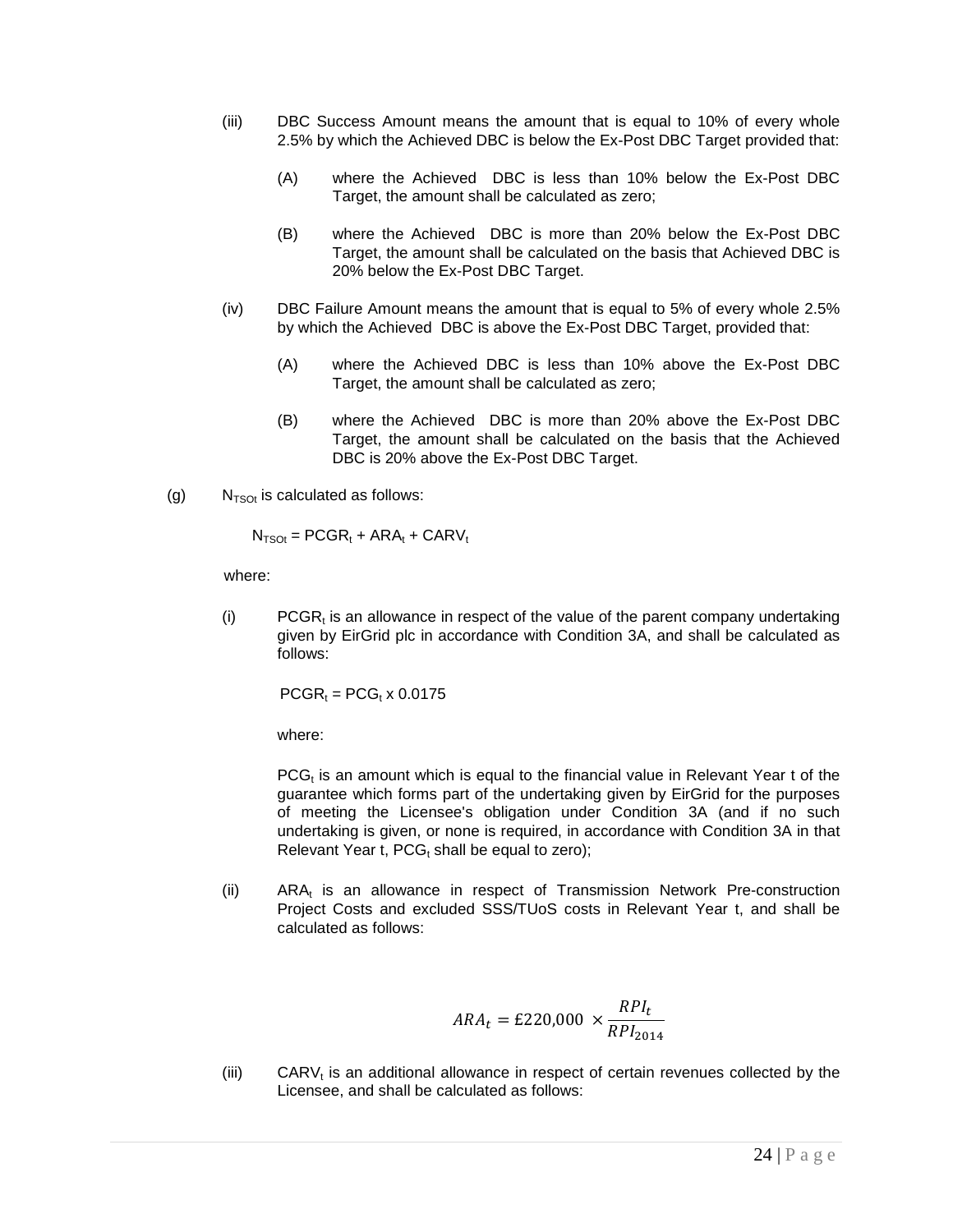$CARY_t = (TUoS_t + ASt + IMP_t) \times 0.005$ 

where:

- $(A)$  TUoS<sub>t</sub> means the amounts payable to the Transmission Owner Business for the provision of transmission services in Relevant Year t;
- (B) ASt means the costs of System Support Services in Relevant Year t (including in respect of amounts payable by the Licensee to any person for the provision or use of any System Support Services provided over any interconnector in Relevant Year t); and
- $(C)$  IMP<sub>t</sub> means the revenues collected by the Licensee in Relevant Year t in respect of the amount of the Imperfections Charge allocated to the Licensee in accordance with the Specified Proportions.
- $(h)$  PCR<sub>t</sub> means the rate of return allowance for Transmission Network Pre-construction Projects and is calculated in accordance with paragraph 2.4 of this Annex.
- $(i)$  AB PC<sub>t</sub> means the inflation-adjusted value of any Transmission Network Pre-construction Projects:
	- (A) which the Licensee has determined in Relevant Year t will not proceed to construction; or
	- (B) which the Authority is satisfied (having first consulted with the Licensee) will not proceed to construction, and in respect of which the Authority has given written notice to the Licensee in Relevant Year t that it has reached that conclusion,

and in either case is calculated in accordance with paragraph 2.4 of this Annex.

 $(i)$   $Z_t$  is an amount relating to Approved Special Project Costs and is calculated as follows:

$$
Z_t = DEP_t + RET_t
$$

Where:

- $(i)$  DEP<sub>t</sub> means the depreciation amount for Special Project Costs as calculated in accordance with paragraph 2.5 of this Annex;
- $(i)$  RET<sub>t</sub> means the rate of return allowance for Special Project Costs as calculated in accordance with paragraph 2.6 of this Annex.

#### Rate of Return

2.3 The rate of return allowance set out in Table B, in paragraph 2.2(b)(vii) of this Annex, for each Relevant Year t is calculated as follows:

 $RAB_t$  x WACC $_t$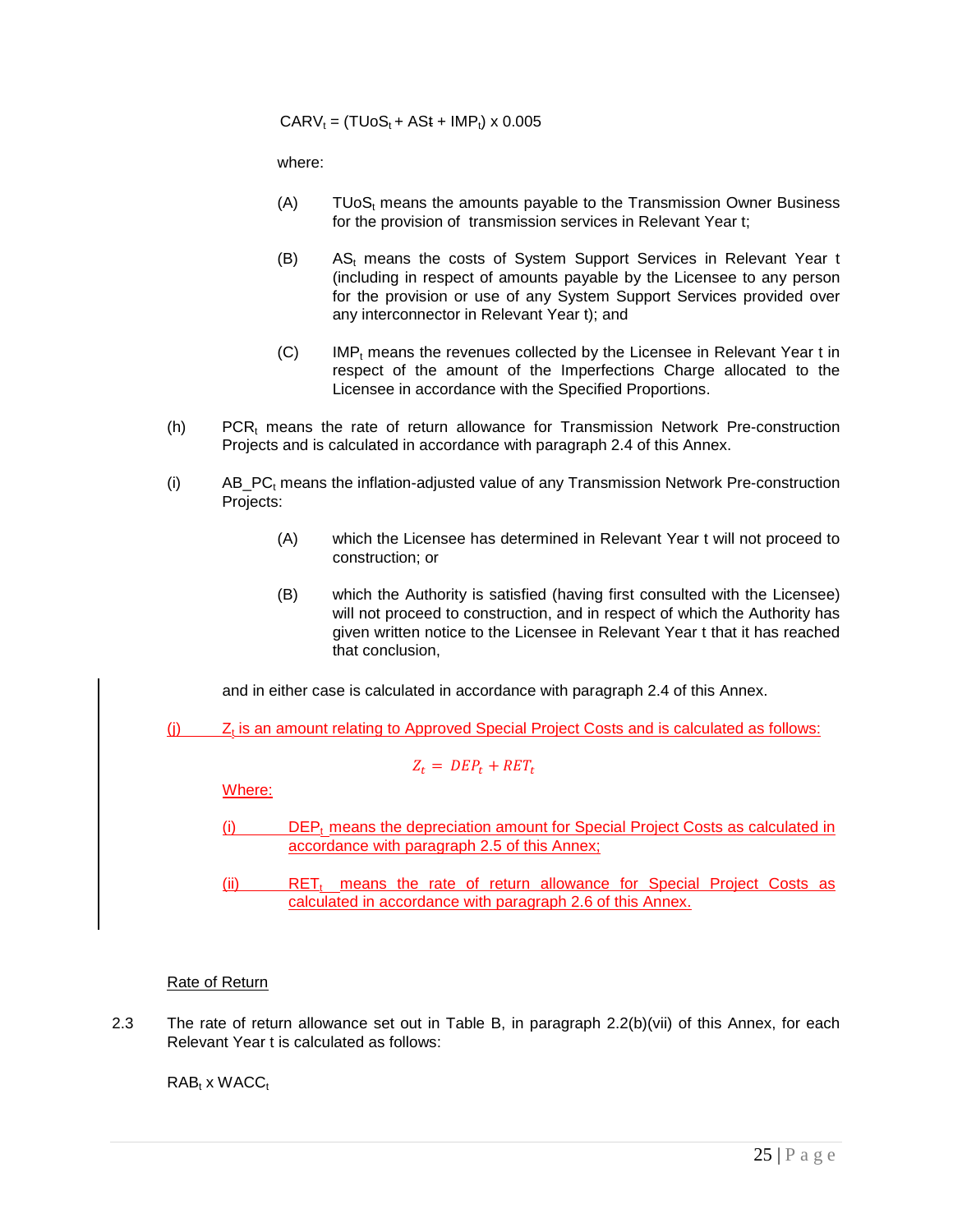where:

(a) RAB<sub>t</sub> means the average Regulated Asset Base amount for each Relevant Year t set out in the table below:

| <b>Relevant Year t</b>                             | 1     | $\mathbf{2}$ | 3     | 4     | 5     |
|----------------------------------------------------|-------|--------------|-------|-------|-------|
|                                                    | £m    | £m           | £m    | £m    | £m    |
| Average Non-Building<br><b>RAB</b>                 | 5.135 | 3.611        | 3.217 | 3.081 | 3.332 |
| <b>Average Building RAB</b>                        | 2.385 | 2.268        | 2.152 | 2.036 | 1.919 |
| Average CAPEX<br>Overspend 2010-2015<br><b>RAB</b> | n/a   | n/a          | n/a   | 1.275 | 0.425 |
| <b>Average RAB Total</b>                           | 7.520 | 5.879        | 5.369 | 6.392 | 5.676 |

- (b)  $WACC<sub>t</sub>$  means:
	- (i) the Weighted Average Cost of Capital for Relevant Year t set out in the table below:

| <b>Relevant Year t</b> |      |      |       | 4     |       |
|------------------------|------|------|-------|-------|-------|
| <b>WACC</b>            | 5.9% | 5.9% | 5.85% | 5.85% | 5.85% |

2.4 The rate of return allowance for Transmission Network Pre-construction Projects is calculated as follows:

$$
PCR_t = (RAB\_PC_t \times WACC_t)
$$

Where:

(a) RAB\_PC $<sub>t</sub>$  means the value of the regulated asset base relating to Transmission Network</sub> Pre-construction Project Costs in Relevant Year t, and is calculated in accordance with the following formula:

$$
RAB_{\perp}PC_t = (ORAB_{\perp}PC_t + CRAB_{\perp}PC_t) \times 0.5
$$

where:

(i) ORAB\_PC $<sub>t</sub>$  means the opening value of the regulated asset base relating to</sub> Transmission Network Pre-construction Project Costs in Relevant Year t, and is calculated as follows: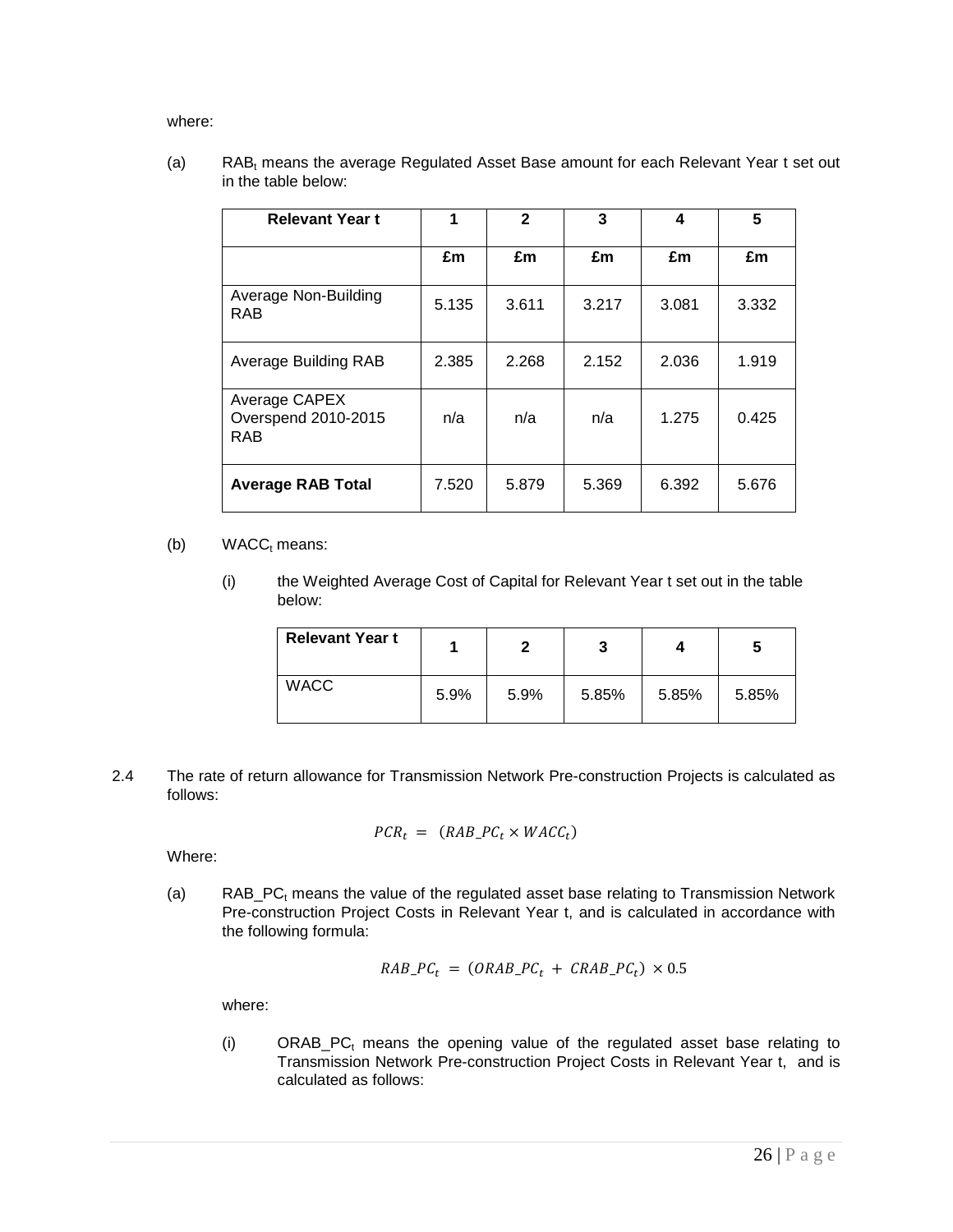- (A) in Relevant Year  $t = -1$  (minus one), ORAB PC, shall be zero;
- $(B)$  in each subsequent Relevant Year t, ORAB PC, shall be calculated as follows:

$$
ORAB\_PC_t = \text{CRAB}\_PC_{t-1} \times \frac{RPI_t}{RPI_{t-1}}
$$

(ii)  $CRAB_PC_t$  means the closing value of the regulated asset base relating to Transmission Network Pre-construction Project Costs in Relevant Year t, calculated in accordance with the following formula:

$$
CRAB\_PC_t = ORAB\_PC_t + AD\_PC_t - AB\_PC_t - TN\_PC_t
$$

where:

- $(A)$  ORAB PC<sub>t</sub> has the meaning given in sub-paragraph (i) above;
- $(B)$  AD PC<sub>t</sub> means the aggregate amount of Transmission Network Preconstruction Project Costs incurred by the Licensee in respect of all Transmission Network Pre-construction Projects in Relevant Year t (excluding any such costs that are determined by the Authority at any time to be Demonstrably Inefficient and or Wasteful Expenditure), except that, if the sum of the costs incurred in relation to any such project in the period of time from 1 May 2014 up to and including Relevant Year t (excluding any such costs determined by the Authority at any time to be Demonstrably Inefficient and or Wasteful Expenditure) exceeds the total costs approved by the Authority in respect of that project, then the amount to be taken into account in respect of that project in Relevant Year t shall be the maximum of:
	- (aa) the total costs approved by the Authority in respect of the project minus the sum of the costs incurred in relation to the project in the period preceding Relevant Year t (excluding any such costs determined by the Authority at any time to be Demonstrably Inefficient and or Wasteful Expenditure); and
	- (bb) zero;
- $(C)$  AB\_PC<sub>t</sub> has the meaning given in paragraph 2.2(i) above and is calculated according to the following formula:

$$
AB\_PC_t = \sum_{y=-1}^{t} \left( ABAD\_PC_{y,t} \times \frac{RPI_t}{RPI_y} \right)
$$

where  $ABAD\_PC_{v,t}$  means the Transmission Network Pre-construction Project Costs (or parts thereof) which:

- (aa) form part of  $AD\_PC_v$ ; and
- (bb) were incurred by the Licensee in respect of any Transmission Network Pre-construction Project which either the Licensee or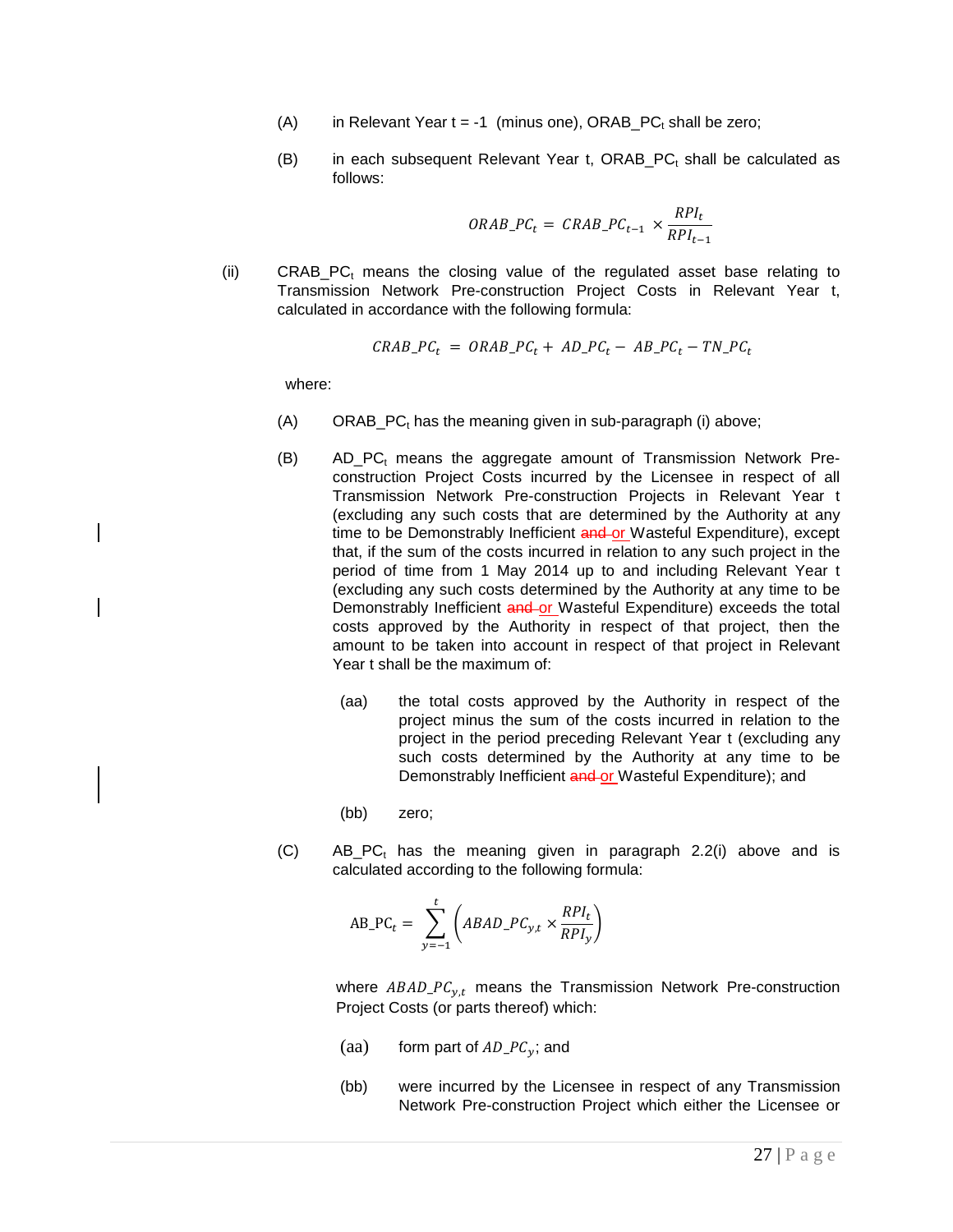the Authority determined in Relevant Year t will not proceed to construction;

- (D)  $TN\_PC_t$  means the amount received by the Licensee in Relevant Year t from the Transmission Owner (by virtue of a payment approved by the Authority and made in accordance with the Transmission Interface Arrangements) in respect of Transmission Network Pre-construction Project Costs added to the regulated asset base in Relevant Year t or in any previous Relevant Year y;
- (b) WACC<sub>t</sub> has the meaning given to it in paragraph 2.3(b) of this Annex.
- 2.5 The depreciation amount for Special Project Costs is recoverable on a straight line basis over five Relevant Years starting with the Relevant Year after that in which the Licensee incurred the Special Project Costs and is calculated as follows:

$$
DEP_t = ORAB_Z_t * Rate_t
$$

Where:

(a) DEP<sub>t</sub> means the depreciation amount for Special Project costs in Relevant Year t; and

(b) ORAB\_ $Z_t$  has the meaning given to it in sub-paragraph 2.6(a)(i) of this Annex.

 $\text{c) }$  RATE<sub>t</sub> means rate of depreciation which will be set at 20% unless specified otherwise within the Special Project approval.

2.6 The rate of return allowance for Special Project Costs is calculated as follows:

$$
RET_t = RAB_z Z_t \times WACC_t
$$

Where:

(a) RAB\_ $Z_t$  means the value of the regulated asset base relating to Special Project Costs in Relevant Year t and is calculated in accordance with the following formula:

$$
RAB_zZ_t = (ORAB_zZ_t + CRAB_zZ_t) \times 0.5
$$

where:

- (i)  $ORAB_Z$  means the opening value of the regulated asset base relating to Special Project Costs in Relevant Year t, and is calculated as follows:
	- $(A)$  ORAB<sub> $Z_t$ </sub> shall be zero;
	- (B) in each subsequent Relevant Year t, ORAB  $Z_t$  shall be calculated as follows:

$$
ORAB\_Z_t = \text{CRAB}\_Z_{t-1} \times \frac{RPI_t}{RPI_{t-1}}
$$

 $(i)$  CRAB  $Z_t$  means the closing value of the regulated asset base relating to Special Project Costs in Relevant Year t, and is calculated in accordance with the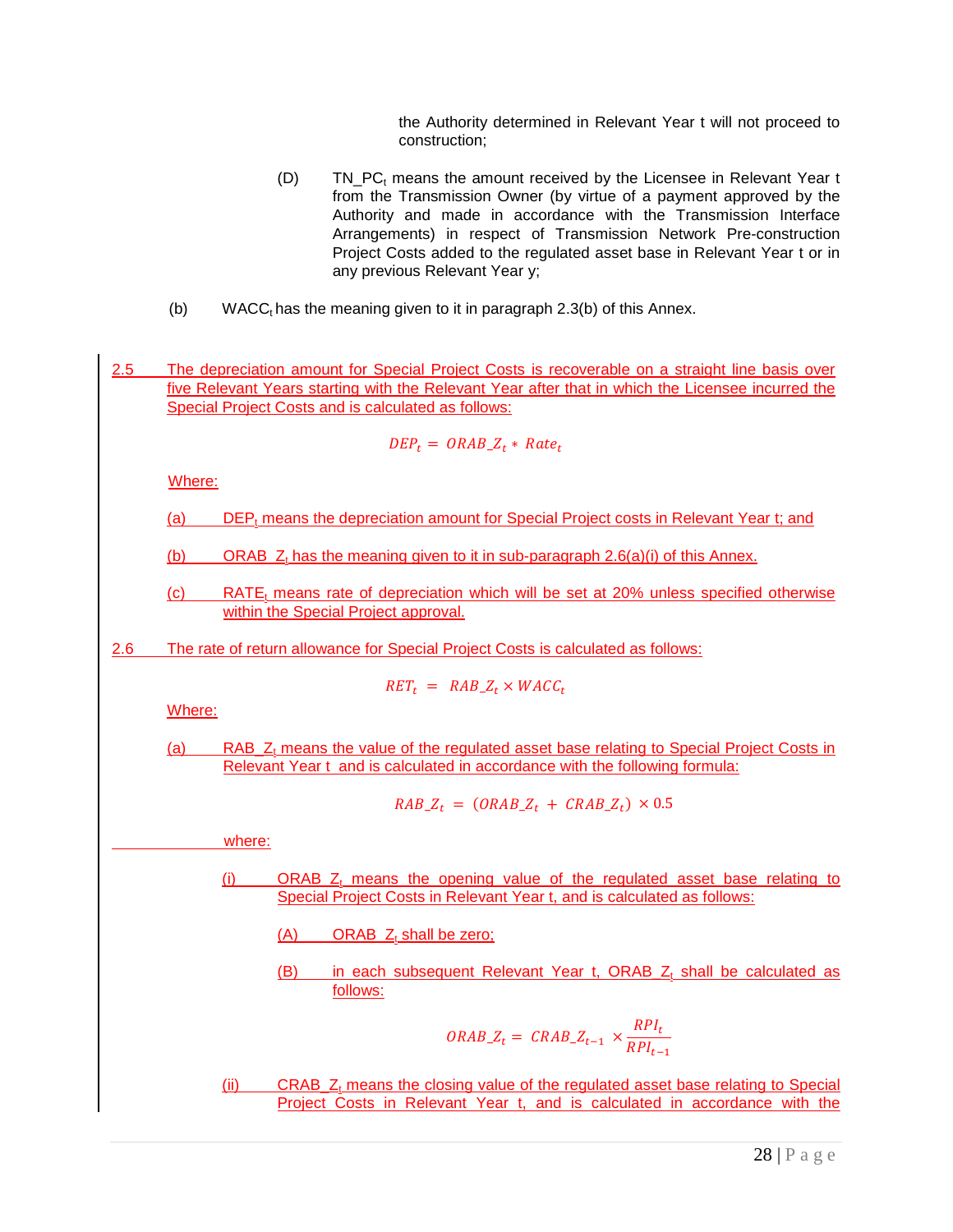following formula:

$$
CRAB\_Z_t = ORAB\_Z_t + AP_t - DEP_t
$$

where:

- $(A)$  ORAB  $Z_t$  has the meaning given in sub-paragraph (i) above;
- $(B)$  AP<sub>t</sub> means the aggregate amount of Special Project Costs incurred by the Licensee in Relevant Year t in respect of all projects for which the Authority has approved an amount to be treated as Special Project Costs (excluding any such costs that are determined by the Authority at any time to be Demonstrably Inefficient or Wasteful Expenditure), except that if the sum of the costs incurred by the Licensee in respect of any such project in all relevant years up to and including Relevant Year t (excluding any such costs determined by the Authority at any time to be Demonstrably Inefficient or Wasteful Expenditure) exceeds the total costs approved by the Authority in respect of that project, then the amount to be taken into account in respect of that project in Relevant Year t shall be the maximum of:
	- 1) the total costs approved by the Authority in respect of that project minus the sum of the costs incurred in relation to the project in the period preceding Relevant Year t (excluding any such costs determined by the Authority at any time to be Demonstrably Inefficient or Wasteful Expenditure); and

2) zero; and

- $(C)$  DEP<sub>t</sub> has the meaning given to it in paragraph 2.5(a) of this Annex; and
- (b) WACC<sub>t</sub> has the meaning given to it in paragraph 2.3(b) of this Annex.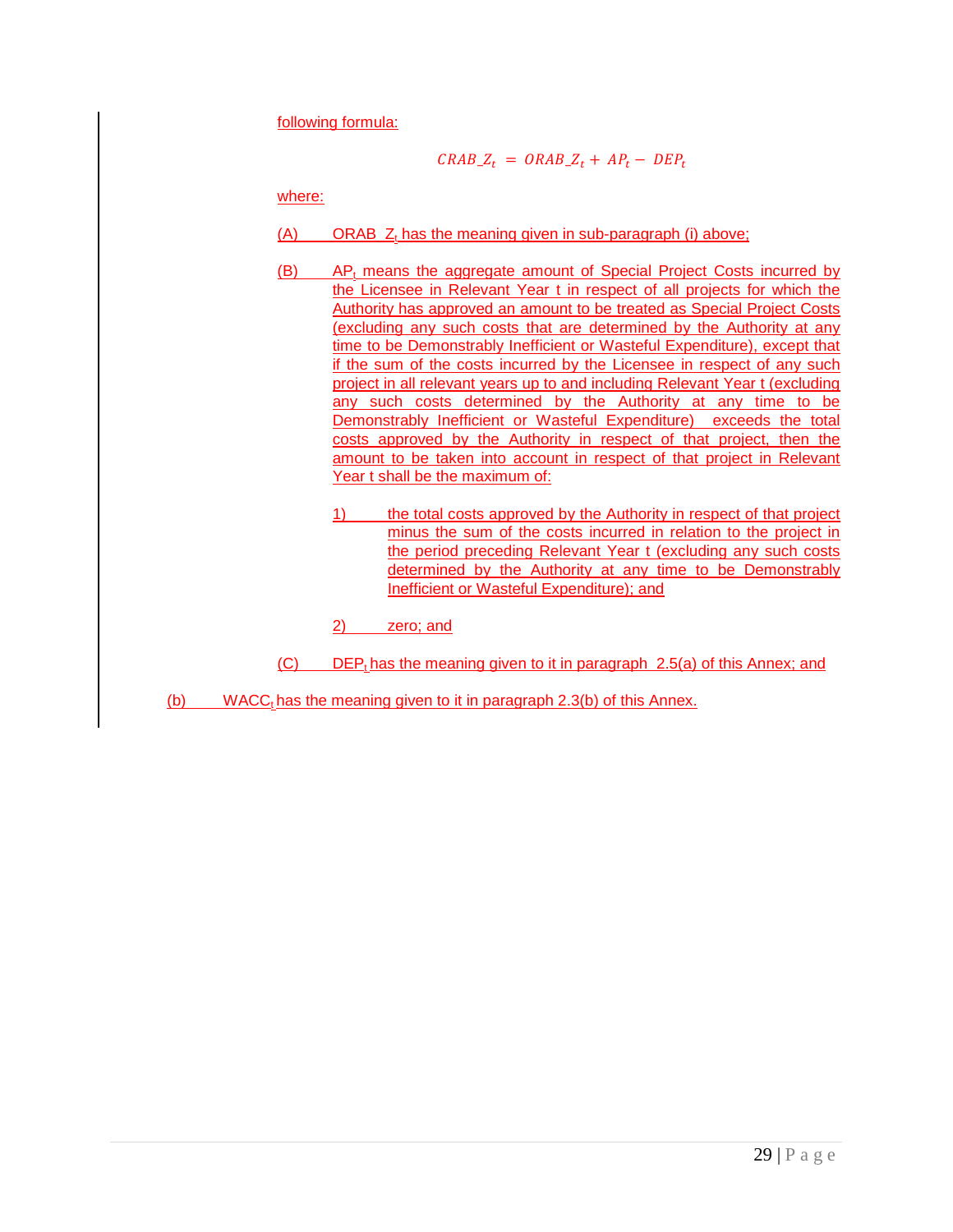#### 3 **Restriction of SSS/TUoS Charges: Adjustments**

- 3.1 If, in respect of any Relevant Year, the Regulated SSS/TUoS Revenue exceeds the Maximum Regulated SSS/TUoS Revenue by more than the Permitted One-Year Percentage, the Licensee shall furnish an explanation to the Authority and in the next following Relevant Year the Licensee shall not effect any increase in the SSS/TUoS Charges unless it has demonstrated to the reasonable satisfaction of the Authority that the Regulated SSS/TUoS Revenue would not be likely to exceed the Maximum Regulated SSS/TUoS Revenue in that next following Relevant Year.
- 3.2 If, in respect of any three successive Relevant Years, the sum of the amounts by which the Regulated SSS/TUoS Revenue has exceeded the Maximum Regulated SSS/TUoS Revenue is more than the Permitted Three-Year Percentage, then in the next following Relevant Year the Licensee shall, if required by the Authority, adjust the SSS/TUoS Charges such that the Regulated SSS/TUoS Revenue would not be likely, in the judgment of the Authority, to exceed the Maximum Regulated SSS/TUoS Revenue in that next following Relevant Year.

#### 4 **Information to be provided to the Authority**

- 4.1 Where any change is intended to be made in the SSS/TUoS Charges regulated under paragraph 2 of this Annex, the Licensee shall not later than the time referred to in paragraph 4.2 provide the Authority with:
	- (a) a written forecast of the Maximum Regulated SSS/TUoS Revenue, together with its components, in respect of the Relevant Year t in which such change is to take effect;
	- (b) a written estimate of the Maximum Regulated SSS/TUoS Revenue, together with its components, in respect of the Relevant Year t-1 immediately preceding the Relevant Year in which the change is to take effect, unless a statement complying with paragraphs 4.5 and 4.6 in respect of Relevant Year t-1 has been furnished by the Licensee to the Authority before the time referred to in paragraph 4.2.
- 4.2 The relevant time referred to in paragraph 4.1 shall be 1 month prior to the publication by the Licensee of such charges.
- 4.3 The Authority may issue directions providing that any forecast or estimate provided in accordance with paragraph 4.1 shall be accompanied by such information as regards the assumptions underlying the forecast or estimate as may be necessary to enable the Authority to be satisfied that the forecast or estimate has been properly prepared on a consistent basis and the Licensee shall comply with any such directions.
- 4.4 Not later than 6 weeks after the commencement of each Relevant Year t, the Licensee shall send to the Authority a statement as to:
	- (a) whether or not the provisions of paragraph 3 of this Annex are likely to be applicable in consequence of the Regulated SSS/TUoS Revenue in the preceding Relevant Year t-1 or the 3 preceding Relevant Years t-1, t-2 and t-3; and
	- (b) its best estimate (calculated to the extent possible on the basis of the formula set out in paragraph 2.2(e) of this Annex) as to the relevant correction factor  $K_{TSOt}$  in respect of Relevant Year t-1.
- 4.5 Not later than 3 months after the end of each Relevant Year the Licensee shall send to the Authority a statement, in respect of that Relevant Year, which includes: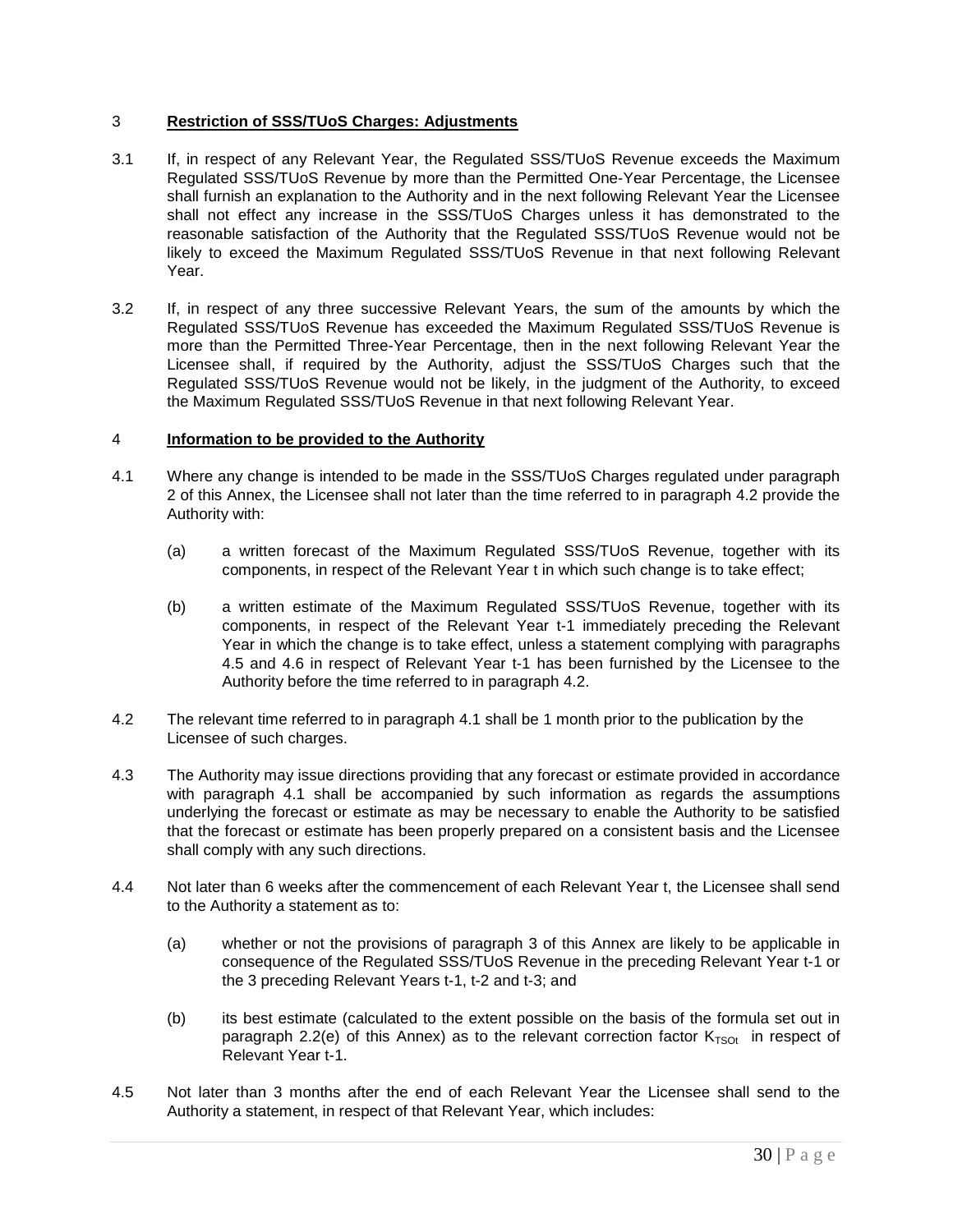- (a) the Maximum Regulated SSS/TUoS Revenue for that Relevant Year t; and
- (b) the specified items referred to in paragraph 4.7.
- 4.6 The statement referred to in paragraph 4.5 shall be:
	- (a) accompanied by a report from the Auditors that in their opinion:
		- (i) such statement fairly presents each of the specified items referred to in paragraph 4.7 in accordance with the requirements of the SSS/TUoS Charge Restriction Condition; and
		- (ii) the amounts shown in respect of each of those specified items are in accordance with the Licensee's accounting records which have been maintained in respect of each of the relevant Separate Businesses in accordance with Condition 2; and
	- (b) certified by a director of the Licensee on behalf of the Licensee that to the best of his knowledge, information and belief having made all reasonable enquiries:
		- (i) there is no amount included in its calculations under paragraph 2 which represents other than an amount permitted under the SSS/TUoS Charge Restriction Condition to be so included;
		- (ii) all amounts which should properly be taken into account for the purposes of the SSS/TUoS Charge Restriction Condition have been taken into account.
- 4.7 The specified items to be contained in the statement referred to in paragraph 4.5 shall be the actual amounts in respect to:
	- (a) the Regulated SSS/TUoS Revenue;
	- (b) the actual costs of  $A_{TSOt}$ , (which are to be calculated to the extent possible in accordance with paragraph 2.2(a) of this Annex) and showing separately each component thereof;
	- (c) the actual SSS/TUoS revenue (being  $C_{TSOt}$ , and calculated to the extent possible in accordance with paragraph 2.2(c) of this Annex);
	- (d) the actual costs incurred in respect of each category of expenditure for which the Authority determined an allowance with regard to excluded SSS/TUoS and change of law costs; and
	- (e) such other items as shall be specified in directions issued by the Authority from time to time for the purposes of this Annex.
- 4.8 The Licensee shall, for each Relevant Year t commencing 1 October, use its best endeavours to submit to the Authority by no later than 31 March preceding the start of that Relevant Year t a statement setting out:
	- (a) the amount of  $D_{TSOt}$  costs:
		- (i) that the Licensee considers to have previously been allowed by the Authority for that Relevant Year t;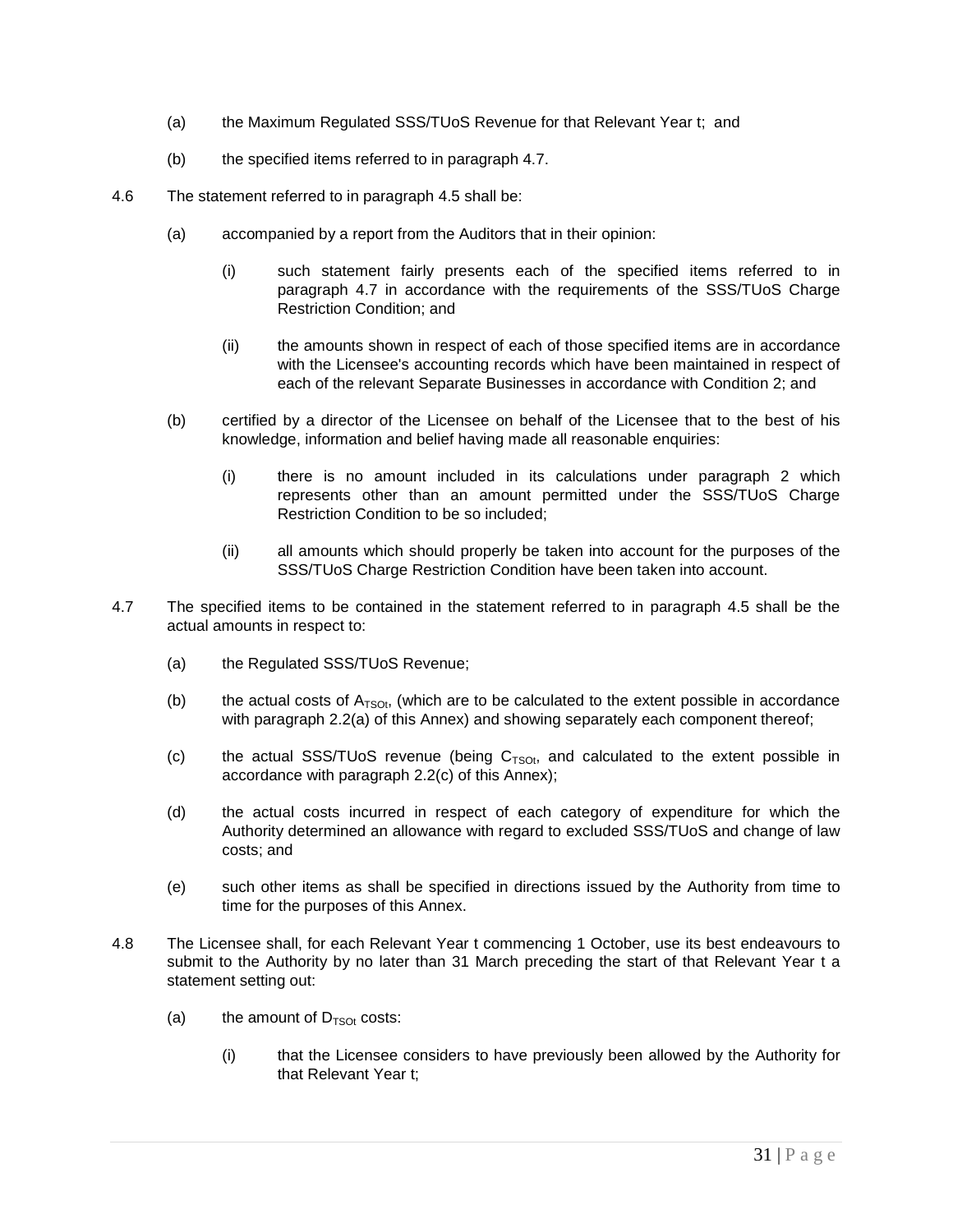- (ii) in respect of which the Licensee is, (or expects to be) requesting a determination in accordance with paragraph 6 or is (or expects to be) making a claim in accordance with paragraph 8, for that Relevant Year t; and
- (b) its calculations in respect of the applicable  $K<sub>TSOt</sub>$ , together with its individual components, for the Relevant Year t-2,

and requesting approval from the Authority for such costs to be factored into the Licensee's SSS/TUoS Charges for that Relevant Year t (which approval may be given with such adjustments to the Licensee's proposed  $D_{TSOt}$  and  $K_{TSOt}$  as reasonably determined by the Authority to be appropriate in the circumstances).

#### 5 **Duration of SSS/TUoS Charge Restriction Condition**

- 5.1 The restrictions on SSS/TUoS Charges outlined in paragraph 2 of this Annex do not apply to tariff years from 1 October 2020 onwards. However, if no modifications to apply any different restrictions with effect from that date are made then, until any such modifications are made, the licensee shall not increase (in nominal terms) any of the tariffs or charges contributing to its Regulated SSS/TUoS Revenue above the levels applicable on 1 October 2019, except where:
	- (a) the increase is approved by the Authority and the approval is given in advance of the tariff year in which the increase is to apply;
	- (b) the increase is required to ensure that the Licensee is able to collect the Collection Agency Income Requirement required by it to discharge its duties under the Moyle Interconnector Collection Agency Agreement in accordance with Condition 37 of this licence;
	- (c) the increase is required to enable the Licensee to collect the TUoS revenue that the Authority has determined is payable to the Transmission Owner Business for the provision of transmission services; or
	- (d) the increase is required to enable the Licensee to collect System Support Services, Ancillary Services, Other System Charges and TUoS revenue in respect of generation, as determined by the SEM Committee.

#### **Disapplication**

- 5.2 This Annex shall apply so long as the Licence continues in force but shall cease to have effect (in whole or in part, as the case may be) if the Licensee delivers to the Authority a request (a "Disapplication Request") made in accordance with paragraph 5.4 and:
	- (a) the Authority agrees in writing to the request; or
	- (b) the application of this Annex (or any part of it) is terminated by a notice (a "Disapplication Notice") given by the Licensee in accordance with paragraph 5.5 and not withdrawn.
- 5.3 Save where the Authority otherwise agrees, no disapplication following delivery of a Disapplication Request pursuant to paragraph 5.4 shall have effect earlier than the date (the "Disapplication Date") which is the later of:
	- (a) the date occurring 18 months after delivery of the Disapplication Request; and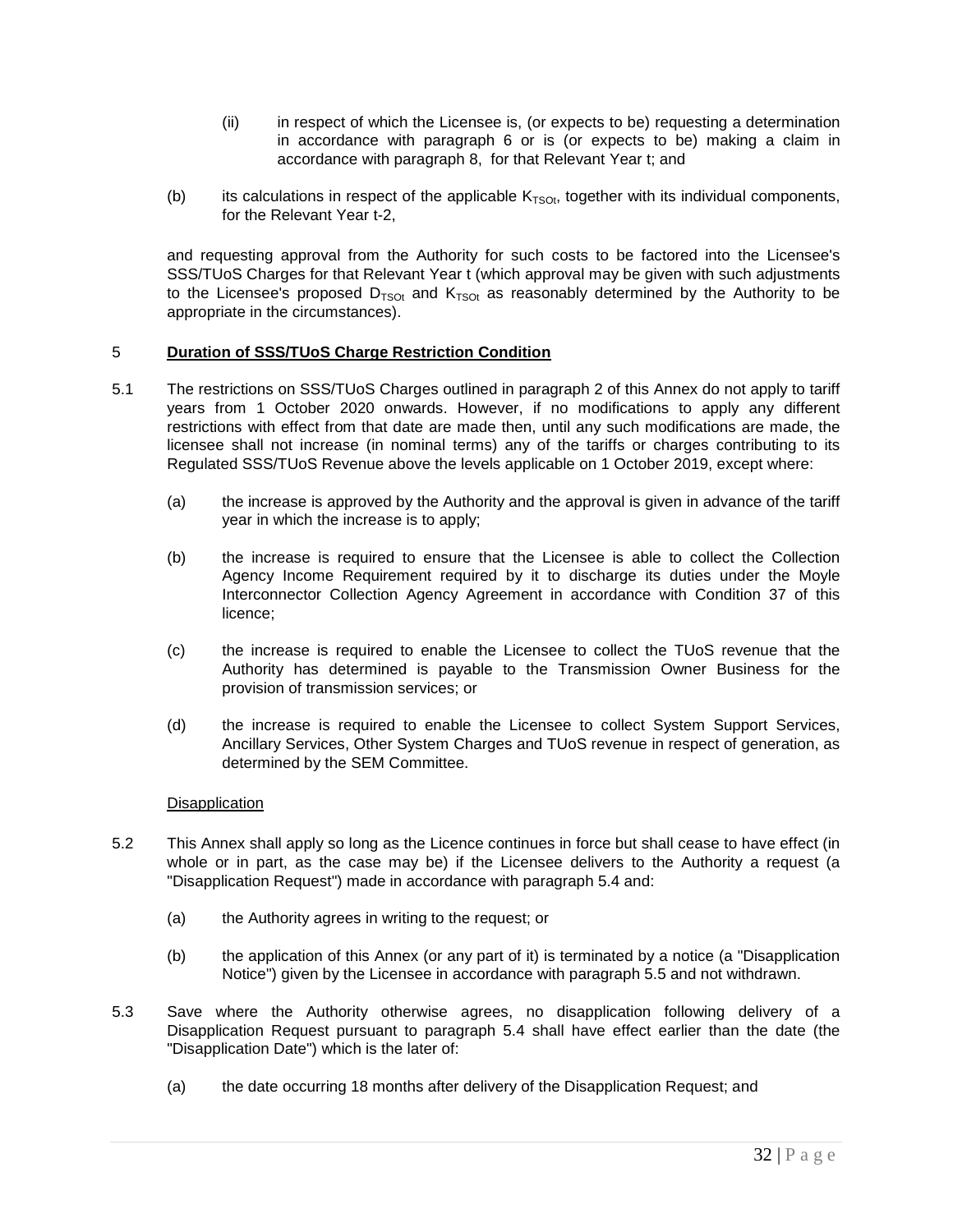- (b) 30 September 2020.
- 5.4 A Disapplication Request pursuant to this paragraph 5.4 shall:
	- (a) be in writing addressed to the Authority;
	- (b) specify this Annex or any part of it to which the request relates (excluding in either case this paragraph 5); and
	- (c) state the date from which the Licensee wishes the Authority to agree that this Annex or the specified part of it shall cease to have effect.
- 5.5 A Disapplication Notice pursuant to this paragraph 5.5:
	- (a) may be given in the circumstances described in either paragraph 5.6 or paragraph 5.7;
	- (b) may be withdrawn by the Licensee at any time prior to the Disapplication Date; and
	- (c) where it is given, shall:
		- (i) be in writing addressed to the Authority;
		- (ii) specify this Annex, or any part of it (which shall comprise only such part as was specified in the Disapplication Request) to which the notice relates; and
		- (iii) state the date from which the Licensee wishes the notice to take effect, which shall not be earlier than the Disapplication Date.
- 5.6 The circumstances described in this paragraph are that, by the beginning of the period of six months which will end with the Disapplication Date, the Authority has not in response to the Disapplication Request published a decision under Article 14(8) of the Order to modify:
	- (a) this Annex, or any part of it to which the request relates; or
	- (b) this paragraph 5, so as to remove the right of the Licensee to give to the Authority a Disapplication Notice in respect of the relevant Disapplication Request.
- 5.7 The circumstances described in this paragraph are that:
	- (a) by no later than the beginning of the period of six months which will end with the Disapplication Date, the Authority has in response to the Disapplication Request published a decision of a type referred to in paragraph 5.6;
	- (b) the Licensee has exercised its right to appeal to the CMA against that decision in accordance with Article 14B of the Order;
	- (c) the CMA has, in respect of the provisions to which the Disapplication Request relates:
		- (i) quashed the decision of the Authority under Article  $14E(2)(a)$  of the Order; and
		- (ii) neither remitted the matter back to the Authority under Article 14E(2)(b) of the Order nor substituted its own decision for that of the Authority under Article 14E(2)(c) of the Order; and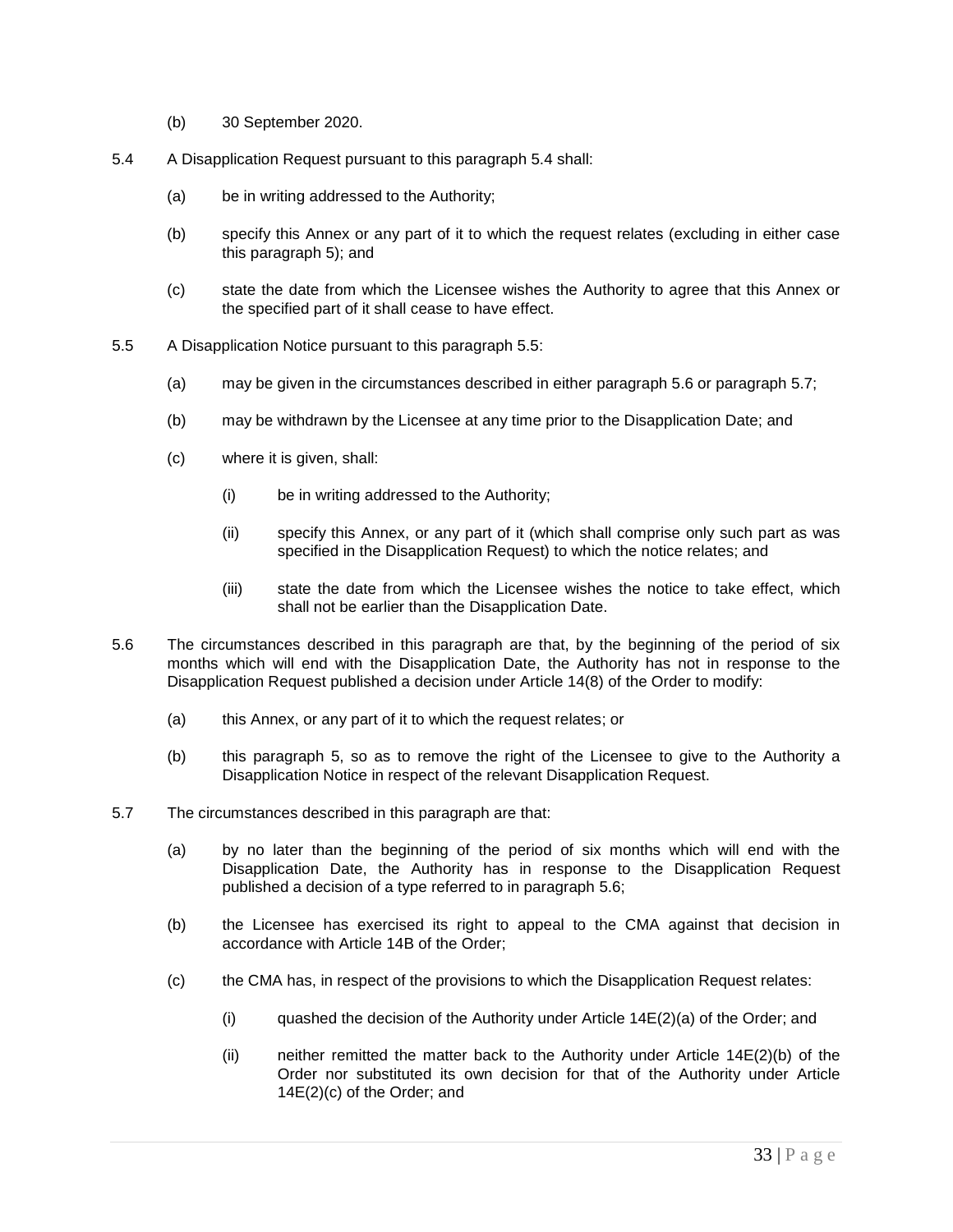(iii) no more than 30 days has elapsed since the date on which the CMA quashed the decision of the Authority.

#### 6 **Change of Law**

- 6.1 The Authority may, including following a request made to it by the Licensee asking it to do so, determine that there has been, or is likely to be, a Relevant Change of Law which has had, or is likely to have, a material effect on the financial position and performance of the Transmission System Operation Business.
- 6.2 Where the Authority makes a determination pursuant to paragraph 6.1, it may, for the purposes of ensuring that the financial position and performance of the Licensee is likely, so far as reasonably practicable, to be the same as if the Relevant Change of Law had not taken place, give effect to that determination by also determining, and notifying the Licensee of, an amount (whether a positive or negative figure) that is an allowed amount for change of law, for the purposes of calculating  $D_{TSOt}$  in accordance with paragraph 2.2(d) of this Annex, for each Relevant Year t specified in the Authority's notification.
- 6.3 In determining the matters provided for in paragraphs 6.1 and 6.2, the Authority shall have regard, where relevant, to:
	- (a) its intentions in relation to the development and implementation of the "requisite arrangements", as provided for in condition 60 of the NIE Energy Supply Licence;
	- (b) the period over which the Licensee shall incur costs by reason of the Relevant Change of Law;
	- (c) the incremental costs (including financing costs) which the Licensee has been or will be required to incur as a consequence of the Relevant Change of Law; and
	- (d) any other circumstances relevant to the case.
- 6.4 Where the Licensee requests the Authority to make a determination pursuant to paragraph 6.1, the request shall:
	- (a) unless the Authority otherwise consents, be made no later than the first day in the April immediately preceding the first Relevant Year in respect of which the Licensee would (if the Authority were to make a determination pursuant to paragraph 6.1) want the Authority to determine an allowed amount for change of law under paragraph 6.2; and
	- (b) be accompanied by all relevant details (including a breakdown of internal and external incremental costs incurred) of the Relevant Change of Law and such other information as the Authority may request and require to be provided by the Licensee for the purposes of its consideration of the request.

#### **7 Unit Coverage**

- 7.1 The component of Maximum Regulated SSS/TUoS Revenue relating to System Support Services (or certain parts of that component) can potentially be recovered from the Quantity Entering the Total System in the authorised transmission area.
- 7.2 The final decision regarding which Units in particular the component of Maximum Regulated SSS/TUoS Revenue relating to System Support Services (or certain parts of that component will be recovered from in Relevant Year t ("unit coverage") rests with the Authority.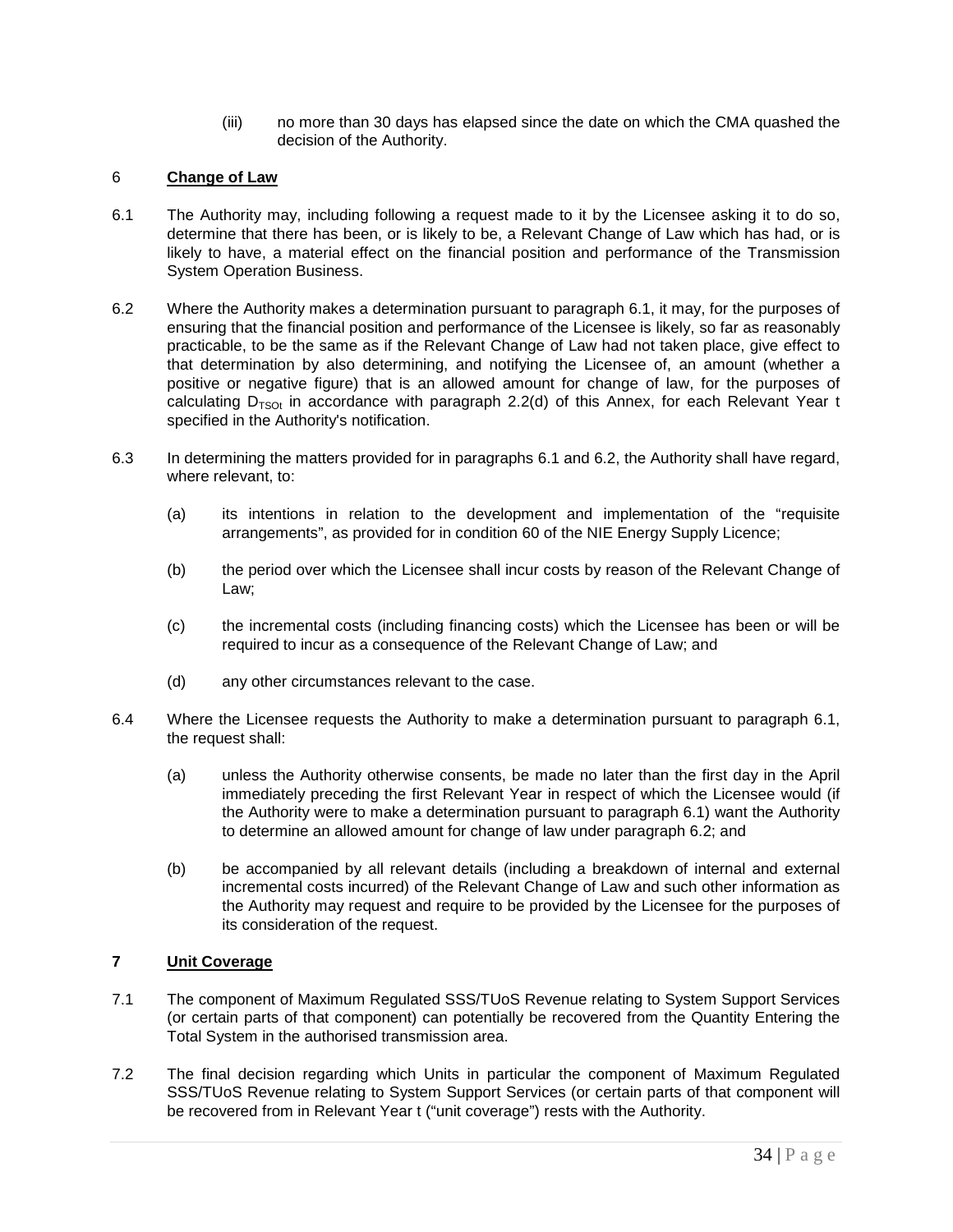7.3 In each Relevant Year t on the decision of the Authority regarding unit coverage of the System Support Services charge, the Licensee will then draw up for the Relevant Year t the schedule of System Support Services charges in accordance with Condition 30 in a manner which is consistent with the decision of the Authority regarding unit coverage. If the Licensee draws up for Relevant Year t the schedule of System Support Services charges in accordance with Condition 30 in a manner which is not consistent with the decision of the Authority regarding unit coverage then the Authority's approval under Condition 30 paragraph 6 for the form of this schedule will not be granted.

#### **8 Excluded SSS/TUoS Costs**

- 8.1 The Licensee may, subject to paragraphs 8.2 and 8.3, make a claim to the Authority, in accordance with the Requirements and Guidance on Excluded SSS/TUoS Costs, that the following costs and revenues of the Licensee (whether a positive or negative amount) shall be treated as excluded SSS/TUoS costs in Relevant Year t:
	- (a) any reasonable and efficient costs incurred (or likely to be incurred) by the Transmission System Operator Business (in Relevant Year t) in complying with the requirements imposed on the Licensee under legislation and other legal requirements through which Directive 2009/72/EC is implemented, whether before or after the coming into effect of this Annex, and to the extent not recovered under any other provision of this Licence or under the Northern Ireland Market Operator Licence or under the Transmission Owner Licence;
	- (b) any reasonable and efficient costs incurred (or likely to be incurred) by the Transmission System Operator Business (in Relevant Year t) in complying with the requirements imposed on the Licensee:
		- (i) under the arrangements for the Single Electricity Market (being the project described in the Memorandum of Understanding dated 23 August 2004 and made between the Authority and the Commission for Energy Regulation); and
		- (ii) under the arrangements implementing the Integrated Single Electricity Market (I-SEM) (a joint project developed jointly between the Authority and the Commission for Energy Regulation for the all island electricity market to be compliant with the EU Target Model of the European Commission to facilitate a pan-European electricity market),

in each case whether before or after the coming into effect of this Annex and to the extent not recovered under any other provision of this Licence or under the Northern Ireland Market Operator Licence or under the Transmission Owner Licence;

- (c) any reasonable and efficient costs incurred (or likely to be incurred) in Relevant Year t associated with any future divestment of the Transmission System Operator Business;
- (d) the pension costs (in Relevant Year t) of the Transmission System Operator Business to the extent not recovered under any other provision of this Licence;
- (e) amounts that become Uncollected SSS/TUoS Revenue in Relevant Year t less any amount or part of an amount treated as Uncollected SSS/TUoS Revenue in respect of a preceding Relevant Year that has been paid to the Licensee in Relevant Year t;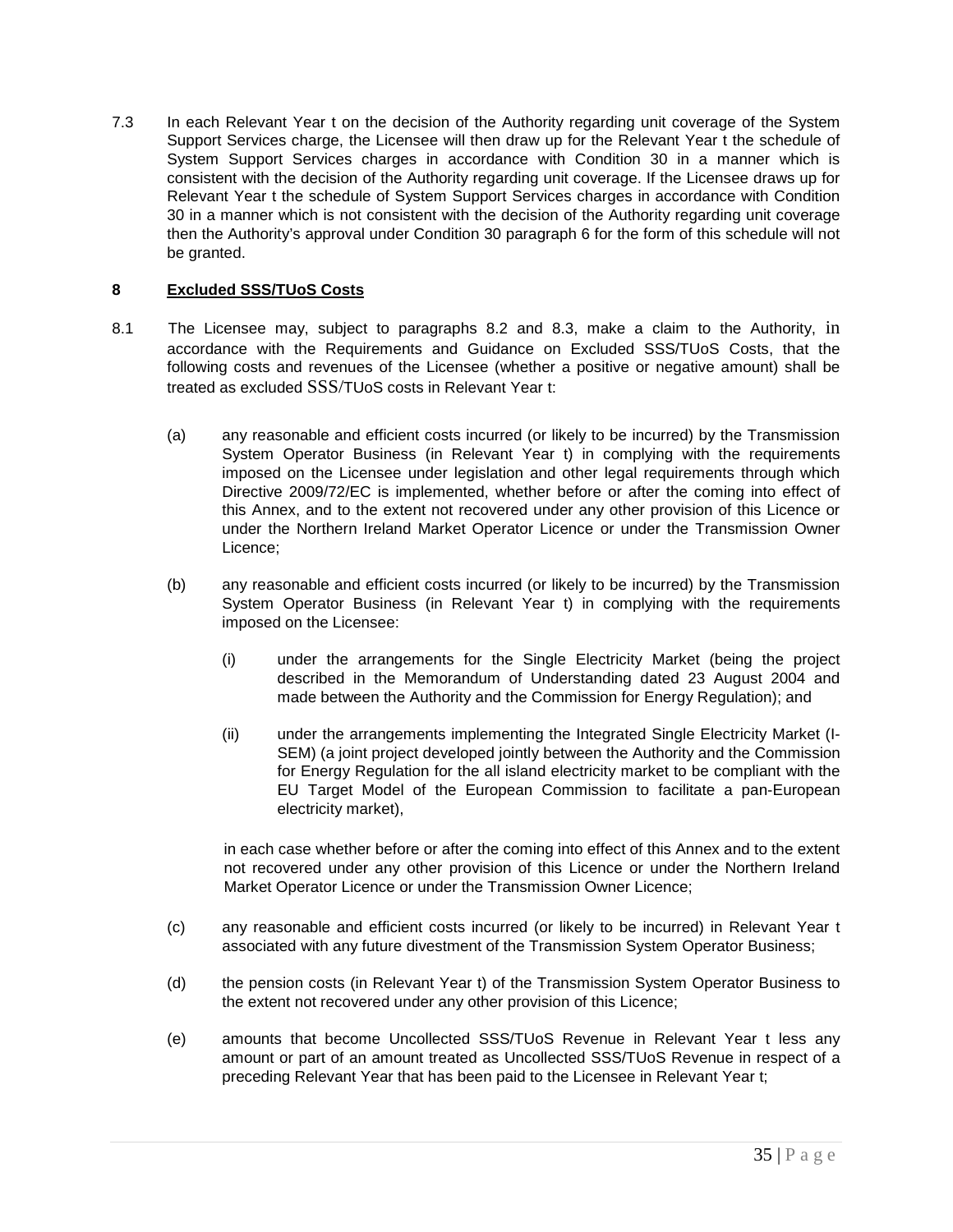- (f) any reasonable and efficient costs incurred (or likely to be incurred) in Relevant Year t to finance the working capital requirements of SEMO and to the extent not recovered under any provision of this Licence or under the Northern Ireland Market Operator Licence. The financing costs are to be charged at Average Specified Rate plus 2%;
- (g) any costs incurred by the Licensee in Relevant Year t in respect of fees payable under Condition 8 of this Licence in that Relevant Year;
- (h) any reasonable and efficient costs incurred (or likely to be incurred) in Relevant Year t in relation to:
	- (i) the Licensee's membership of the European Network of Transmission System Operators for Electricity (ENTSO-E);
	- (ii) payments made, or required to be made, by the Licensee under and in accordance with the ENTSO-E Inter TSO Compensation Agreement;
	- (iii) the Licensee participating on a mandatory basis in Regional Security Coordination Initiatives (RSCIs) as a member of ENTSO-E;
- (i) any other reasonable and efficient costs incurred (or likely to be incurred) by the Transmission System Operator Business which:
	- (i) are not taken into account in the setting of  $A_{TSOt}$ ,  $B_{TSOt}$ ,  $N_{TSOt}$  or PCR<sub>t</sub>; and
	- (ii) the Authority determines, upon an application to it by the Licensee, shall be included for the purposes of this paragraph.
- 8.2 In making any claim pursuant to paragraph 8.1, the Licensee shall ensure that:
	- (a) it takes account of, and gives regard to, the Price Control Decision Paper;
	- (b) it makes such claims in accordance with the Requirements and Guidance on Excluded SSS/TUoS Costs; and
	- (c) the costs or revenues in respect of which the claim is made are not included:
		- (i) in more than one category listed in sub-paragraphs (a) to (i) of paragraph 8.1; and
		- (ii) in more than one claim made pursuant to paragraph 8.1.
- 8.3 Any claim made by the Licensee pursuant to paragraph 8.1 shall:
	- (a) be submitted by the Licensee, using its best endeavours, by no later than the first day in April immediately preceding the Relevant Year in respect of which the Licensee wishes the claim to take effect;
	- (b) differentiate between internal and external costs and revenues;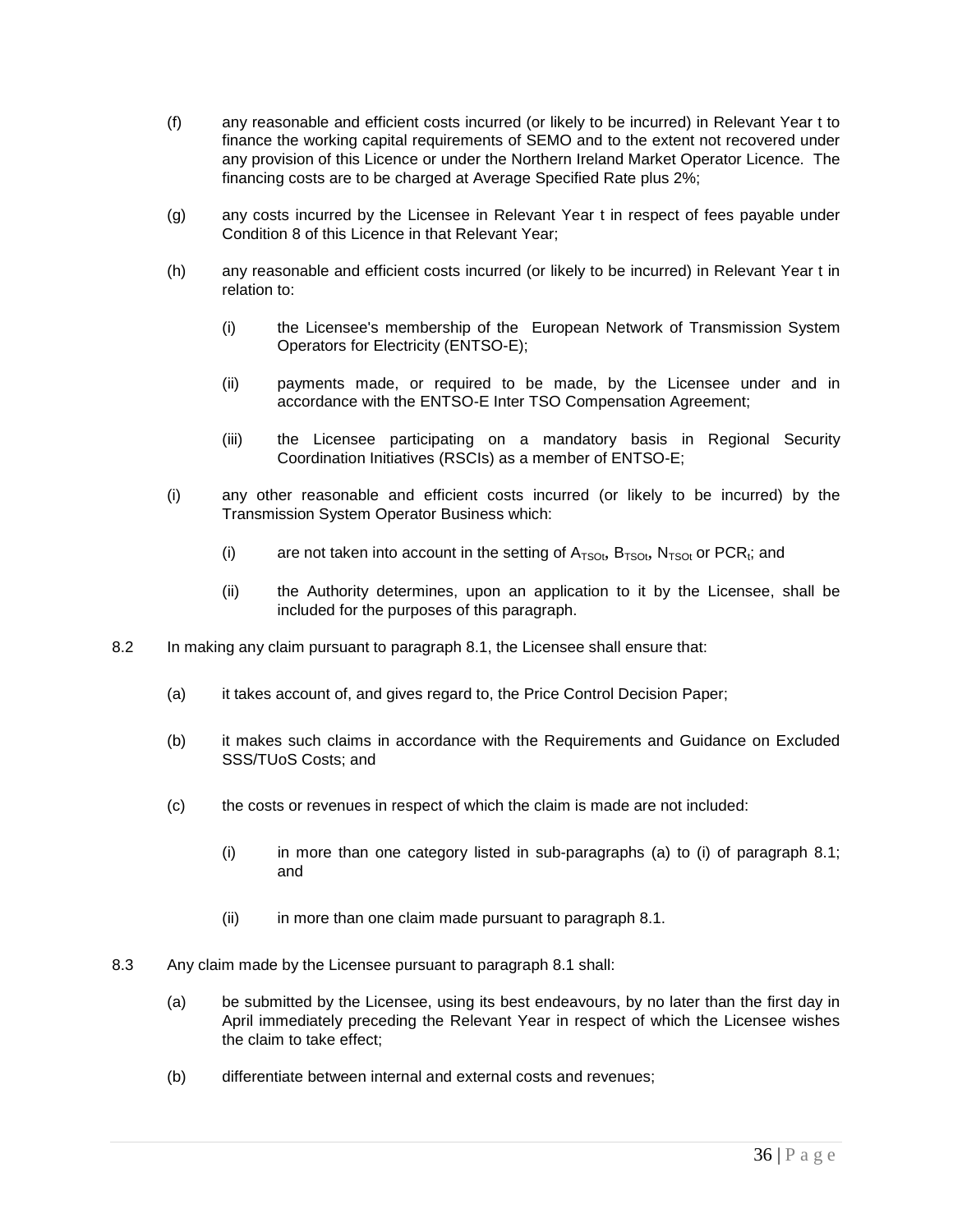- (c) subject to paragraphs 9.1 and 9.2 of this Annex, relate only to those costs not recovered (or recoverable) under any other provision of this Licence or under the Northern Ireland Market Operator Licence or under the Transmission Owner Licence;
- (d) contain or be accompanied by all relevant details of the costs claimed and such other information as the Authority shall require in order to determine whether such costs can be recovered by the Licensee; and
- (e) subject to paragraphs 9.1 and 9.2 of this Annex, require to be approved by the Authority as allowed costs for Relevant Year t and shall not become effective as such allowed costs until approved by the Authority.
- 8.4 Any claim for costs made by the Licensee pursuant to paragraph 8.1 received by the Authority after this paragraph 8.4 takes effect, shall be subject to the application of a de minimis threshold, by the Authority, of £40,000 (in nominal terms) in each Relevant Year for each category of costs referred to in paragraphs 8.1(a) to (i) or such other categories of costs as determined by the Authority.

#### **9 Special Project Costs**

- 9.1 Where a claim has been made by Licensee pursuant to paragraph 8.1 (and in accordance with paragraphs 8.2 and 8.3) of this Annex, the Authority may, whether at the request of the Licensee or otherwise, determine that the claim relates to a project in respect of which the costs shall, instead of being treated as excluded SSS/TUoS costs, be treated as Special Project Costs.
- 9.2 Where the Authority determines that a claim made by the Licensee pursuant to paragraph 8.1 of this Annex relates to a project in respect of which the costs shall be treated as Special Project Costs:
	- (a) the maximum amount of costs that may be recovered by the Licensee in respect of the project shall require to be approved by the Authority, and costs in respect of that project shall not become Special Project Costs until such a maximum amount has been approved by the Authority;
	- (b) the costs incurred by the Licensee in respect of the project shall be recovered under and in accordance with paragraph 2.2(j) of this Annex; and
	- (c) the costs incurred by the Licensee in respect of the project shall not be recovered as excluded SSS/TUoS costs under and in accordance with paragraph 2.2(d) of this Annex.

#### **910 Approval of Transmission Network Pre-construction Projects and Costs**

- 9.110.1 The Licensee may make a claim to the Authority, in accordance with the Requirements and Guidance on Transmission Network Pre-construction Projects, for the approval of activities which:
	- (a) have been or are to be carried out by the Licensee in respect of a project which is necessary for the purposes of developing the transmission system; and
	- (b) were or are required to progress the project from the conceptual design stage to, but not including, the construction stage.